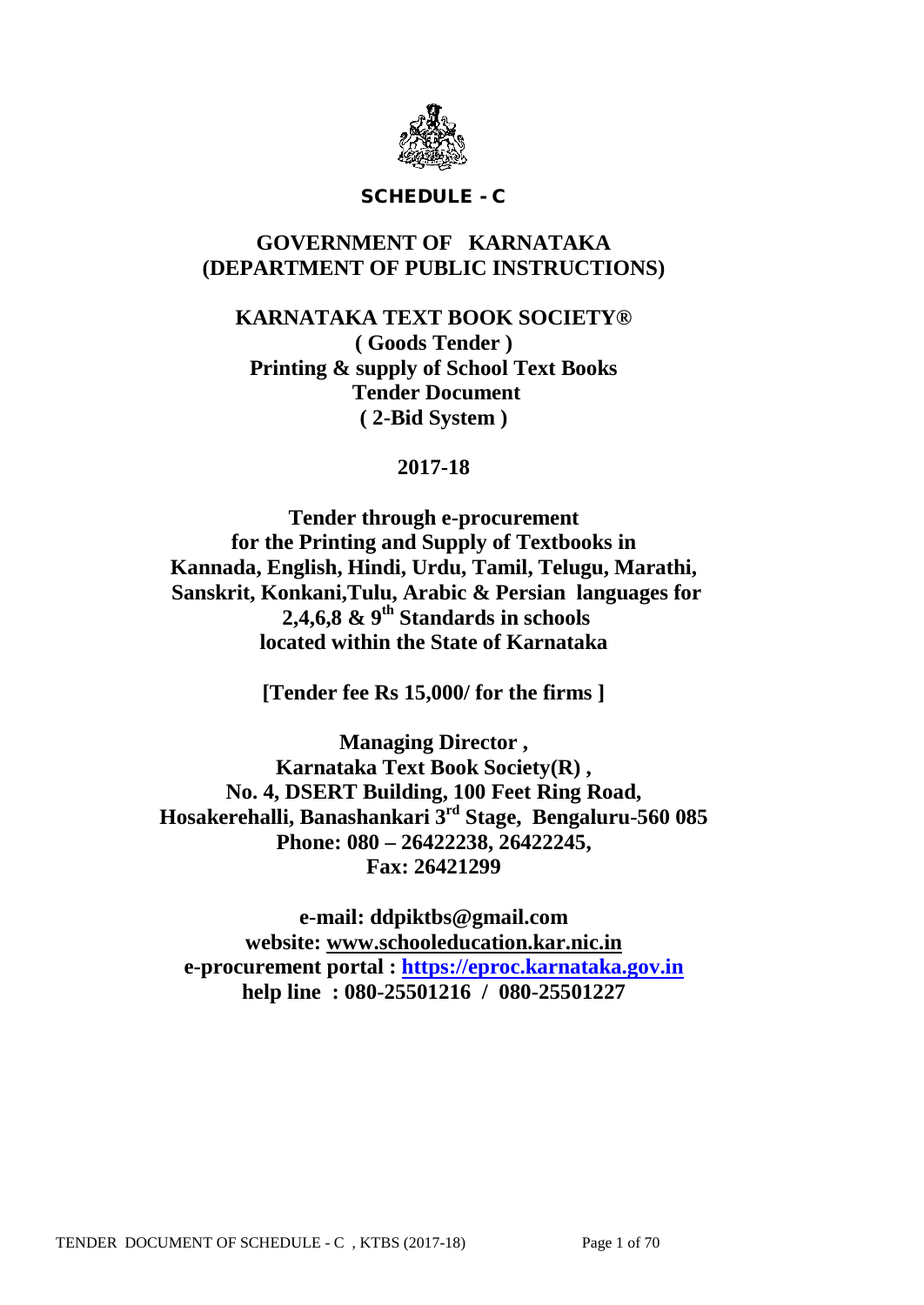

### **GOVERNMENT OF KARNATAKA (DEPARTMENT OF PUBLIC INSTRUCTION) KARNATAKA TEXT BOOK SOCIETY ®**

Phone: 080 – 26422238, 26422245, No. 4, DSERT Building, 100 Feet Ring Road, Fax: 26421299 Hosakerehalli, Banashankari 3rd Stage, e-mail id : ddpiktbs@gmail.com Bengaluru – 560085 No:A7/ KTBS/2017-18 TBP-Tender-02/14/2016-17 Dated: 07/11/2016

.

#### **COMBINED TENDER NOTIFICATION**

(e- procurement)

 Tenders are invited under Two Bid System on Government of Karnataka e-procurement platform from eligible printers having Infrastructure as stipulated in the Tender Document within the States of Karnataka, Maharashtra, Andhra Pradesh, Telangana, Tamil Nadu, Pondicherry, Kerala & Goa to print and supply about **292** lakhs of textbooks for classes **2,4,6,8 & 9th** in the Karnataka State for the year **2017-18**.

| e-procurement portal address | https://eproc.karnataka.gov.in |
|------------------------------|--------------------------------|
| <b>Portal Help line</b>      | 080-25501216 / 080-25501227    |

 There are in all **252** titles of textbooks to be printed, which have been classified into Schedule-**C** & Schedule-**D** two Schedules containing **44 – packages** for bidding as mentioned here under.

| Tender Notification No.                                                | Date of the<br><b>Notification</b> | Particulars                                                                                                                                                                                        | <b>EMD</b><br>prescribed |
|------------------------------------------------------------------------|------------------------------------|----------------------------------------------------------------------------------------------------------------------------------------------------------------------------------------------------|--------------------------|
|                                                                        |                                    |                                                                                                                                                                                                    | in lakhs of<br>Rs.       |
| No:A7/ KTBS/2017-18 TBP-<br>Tender-02/14/2016-17<br><b>Schedule-C</b>  | $07-11-2016$                       | <b>Schedule-C</b> : Packages from 44 to 73<br>containing both 4 Colour Text Books<br>and single colour Text books in the<br>size of $1/4^{th}$ Crown i.e 18.3*24.5<br>(Total 30 Packages).<br>cms. | 6.00                     |
| No: A7/ KTBS/2017-18 TBP-<br>Tender-02/14/2016-17<br><b>Schedule-D</b> | $07-11-2016$                       | Schedule-D: Packages from 74 to 87<br>containing Only single colour Text<br>books in the size $1/4^{\text{th}}$ Crown.<br>(Total 14 Packages).                                                     | 3.00                     |

Each schedule is treated as a separate tender and detailed tender documents are available separately in the e-portal and are also published **separately** for each schedule for reference in the department website **[www.schooleducation.kar.nic.in.](http://www.schooleducation.kar.nic.in/)**

The last date for submission of Tender is **21/12/2016 before 17.30 hrs**. The prequalification bids ( Technical bid ) will be opened online on **23/12/2016** at 11.00 hrs. online through e-procurement portal. No separate intimation in this regard will be given individually.

The financial bids of only those bidders who satisfy pre-qualification criteria upon evaluation will be opened on specified date mentioned in tender document.

 Sd/- **Managing Director, Karnataka Text Book Society.**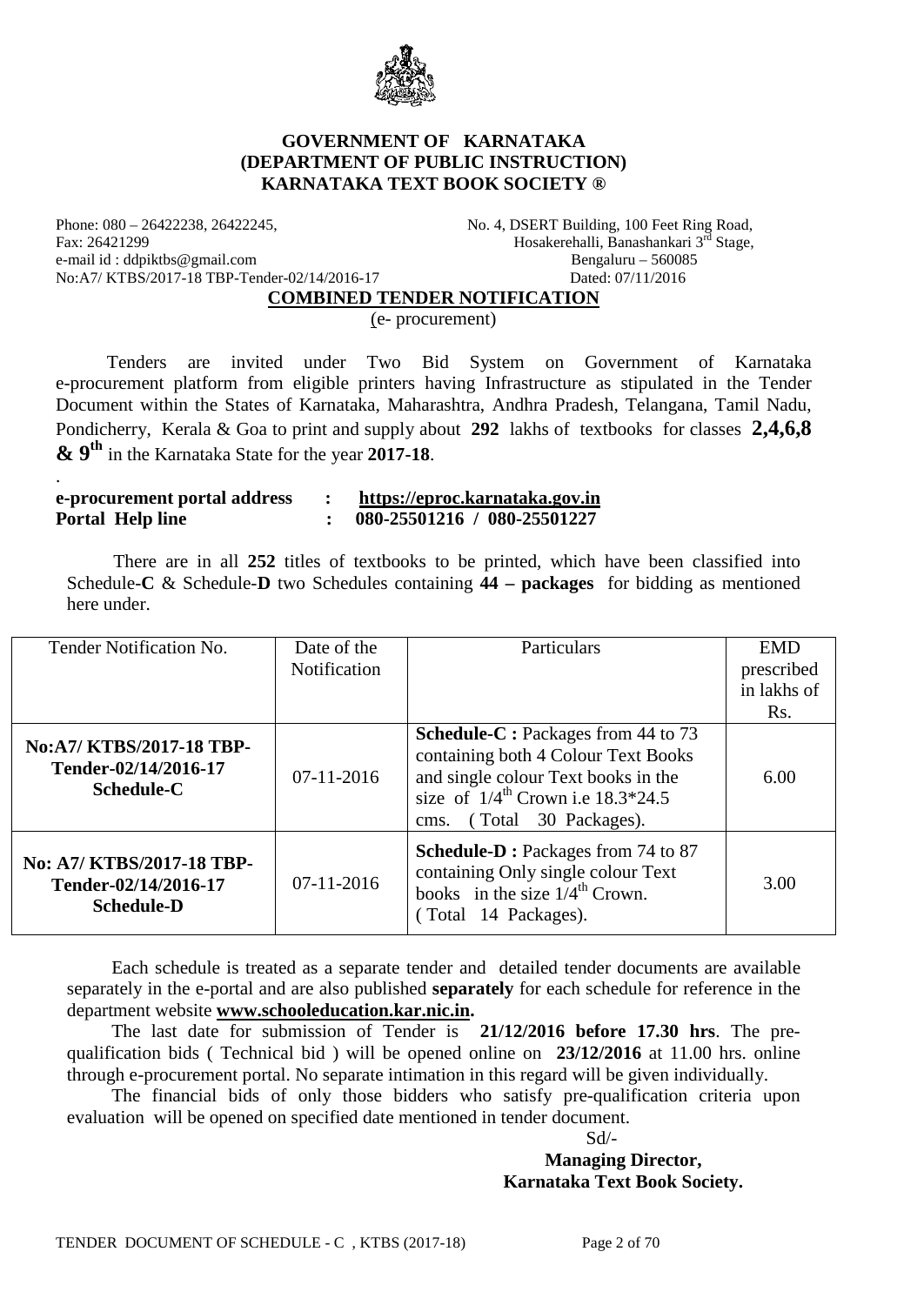

### **GOVERNMENT OF KARNATAKA**

### **OFFICE OF THE MANAGING DIRECTOR, THE KARNATAKA TEXT BOOK SOCIETY,® NO.4. 100 FT. RING ROAD, HOSKEREHALLI, BSK III STAGE, BENGALURU-85 Phone Nos. 080-26422238, 080-26422245 FAX: 26421299**

## **TENDER DOCUMENT FOR PRINTING AND SUPPLY OF PRIMARY AND SECONDARY SCHOOL TEXTBOOKS TO BLOCK EDUCATIONAL OFFICERS (BEO'S) SCHEDULE –C PACKAGES FROM 44 TO 73 (Two Bid system)**

| Sl No          | Particulars                                    | <b>Particulars</b>                    |  |
|----------------|------------------------------------------------|---------------------------------------|--|
|                | <b>Bid Reference</b>                           | Notification No: A7/KTBS/2017-18 TBP- |  |
|                |                                                | Tender-02/14/2016-17 Schedule-C.      |  |
|                |                                                | dated: $07/11/2016$                   |  |
| $\overline{2}$ | <b>Online Availability of Bid Document</b>     | 07/11/2016, 11.00hrs                  |  |
| $\overline{3}$ | Bidding document available on the<br>site till | 21/12/2016, 17.30 hrs                 |  |
| $\overline{4}$ | <b>Last Date for submission of Bids</b>        | 21/12/2016, 17.30 hrs                 |  |
| 5              | Pre bid meeting                                | 28/11/2016, 11.00 hrs                 |  |
| 6              | Time and Date of opening :                     |                                       |  |
|                | <b>Technical Bid</b>                           | 23/12/2016, 11.00 hrs                 |  |
|                | <b>Financial Bid</b>                           | 28/12/2016, 11.00 hrs                 |  |
| $\overline{7}$ | Opening of Bids                                | Online through e-procurement portal   |  |
|                |                                                |                                       |  |
| 8              | <b>Address for Communication</b>               | The Managing Director,                |  |
|                |                                                | Karnataka Textbook Society®           |  |
|                |                                                | No.4, DSERT Building,                 |  |
|                |                                                | 100 Ft Ring Road, BSK III Stage,      |  |
|                |                                                | Bengaluru - 560 085                   |  |
|                |                                                | Karnataka State, India.               |  |

All bids must be accompanied by bid security( EMD ) as specified in Clause **2.8.** Tender Document Fee amount as specified under clause **1.2.1** of Section 1. Bids will be opened online through e-procurement portal. No separate intimation in this regard will be given individually.

In the event of the date specified for bid submission and opening being declared as a holiday for Karnataka Textbook Society, opening of bids will be on the following working day at the scheduled time.

 Sd/- Managing Director Karnataka Text Book Society® Bengaluru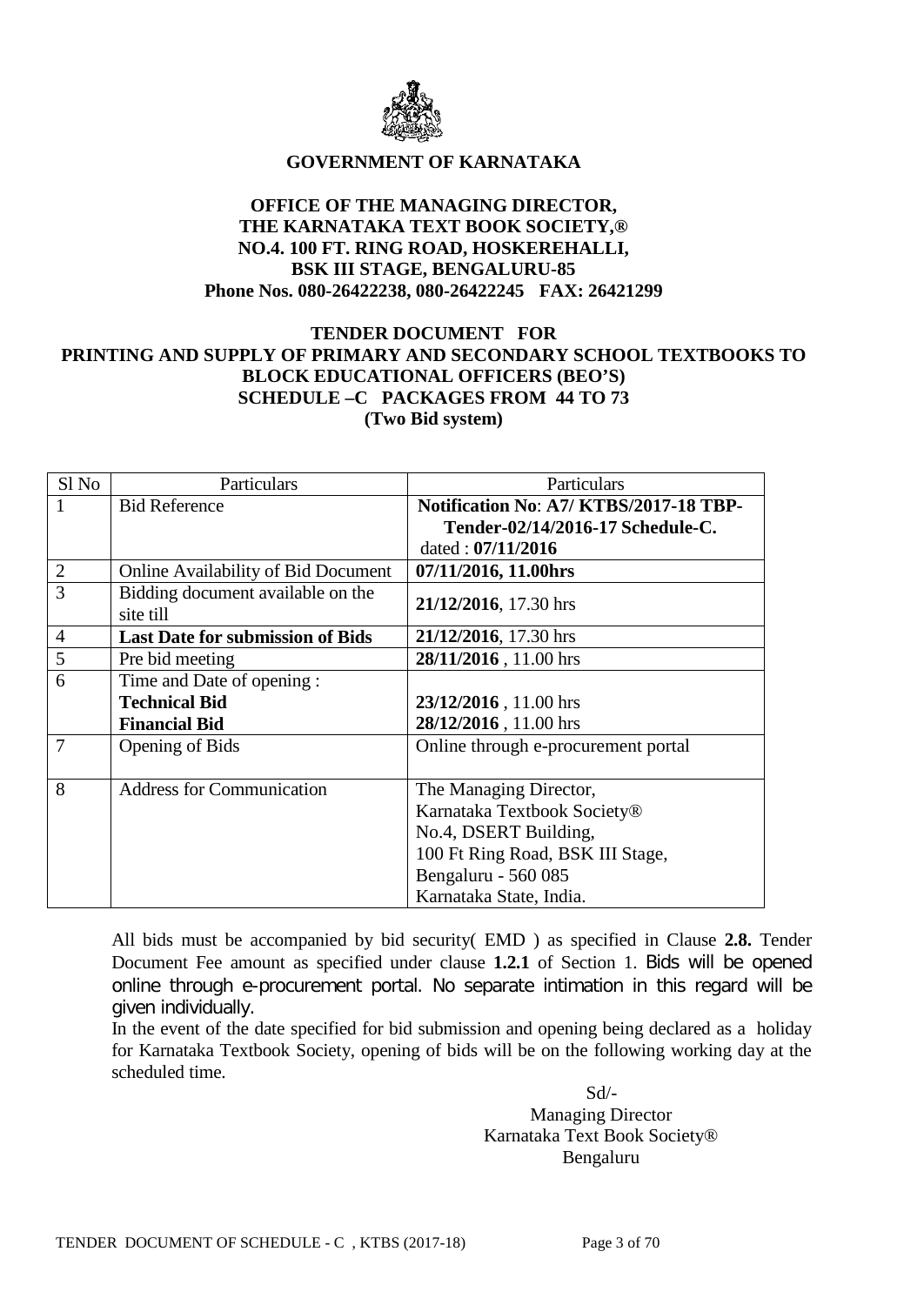# **Tender Document - Index**

| Sl <sub>No</sub> | Particulars                                               | Page No         |
|------------------|-----------------------------------------------------------|-----------------|
| 1                | <b>Cover Page</b>                                         | 1               |
| $\overline{2}$   | Notification                                              | $\overline{2}$  |
| 3                | <b>Bid</b> schedule                                       | 3               |
| $\overline{4}$   | Index                                                     | $\overline{4}$  |
| $\overline{5}$   | Brief Description of KTBS & Scope of work                 | $\overline{5}$  |
| $\overline{6}$   | Section 1 Instruction to Bidders                          | $6 - 7$         |
| $\overline{7}$   | Section 2 General Information to Bidders                  | $7 - 15$        |
| $\overline{8}$   | Section 3 Evaluation for Qualification                    | $15 - 17$       |
| $\mathbf{9}$     | Section 4 Evaluation of Price Proposal                    | $17 - 18$       |
| 10               | Section 5 Bidding Schedule                                | 18              |
| 11               | Section 6 General Conditions of Contract                  | $18-30$         |
| 12               | Section 7 Special Conditions of Contract                  | $30 - 33$       |
| $\overline{13}$  | Volume 1 : Contract Form                                  | 34-35           |
| $\overline{14}$  | Volume 2 : Schedule of Place of delivery                  | 36-42           |
| 15               | Volume 3 : Package-wise / Title-wise details              | 43-48           |
| 16               | Table 1 - Bid Form                                        | 49              |
| 17               | Appendix A - Format for letter of proposal                | 50              |
| 18               | Appendix B - Format for Power of Attorney                 | 51              |
| 19               | Appendix C - Details of Bidder                            | $\overline{52}$ |
| $\overline{20}$  | Appendix D - Format for Anti-collusion certificate        | $\overline{53}$ |
| $\overline{21}$  | Appendix E - Format for Bid Security                      | 54-55           |
| 22               | Appendix F - Format for Undertaking of being a Printer    | 56              |
| 23               | Appendix G1- Format for Statement of Experience           | 57              |
| 24               | Appendix G2 -Format for Statement of Financial Capability | 58              |
| 25               | Appendix G3- Format for Statutory Auditors Certificate    | 59              |
| 26               | Appendix H - Format for Statutory Auditors Certificate    | $60 - 61$       |
|                  | regarding Financial Capability                            |                 |
| 27               | Appendix I - Format for indicating the Package group      | 62              |
|                  | preferences and Bidder Capacity                           |                 |
| 28               | Appendix J - Tender Form & Price Schedule<br>(Cover 2)    | 63-64           |
| 29               | Appendix K- Declaration of work completion                | 65              |
| $\overline{30}$  | Appendix L- Declaration by bidder                         | 66              |
| $\overline{3}1$  | Appendix M - Penalty for Deviation in Quality.            | 67-68           |
| $\overline{32}$  | Appendix O- Proforma of Delivery Challan                  | 69              |

Sd/-

## **Managing Director Karnataka Text Book Society®**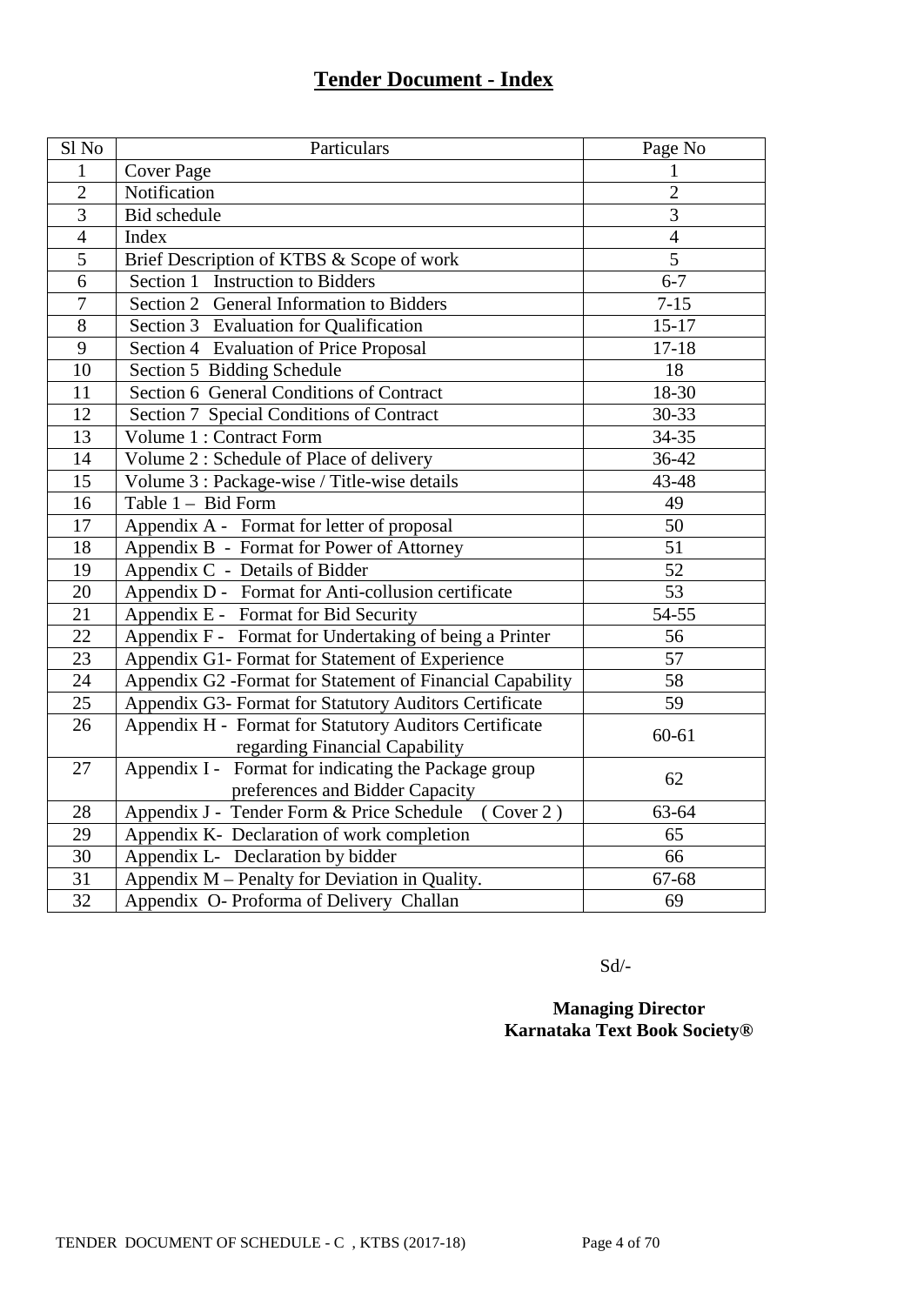## **PRINTING AND SUPPLY OF SCHOOL TEXTBOOKS**

## **A BRIEF DESCRIPTION**

### **1. INTRODUCTION**

- 1.1 The Karnataka Textbook Society® herein after referred to as `the Society` is registered under the Societies Act 1960, functioning under the Education Department, Government of Karnataka. The Society is wholly financed by the Government of Karnataka.
- 1.2 The objective of the Society is to provide quality Textbooks to Primary and Secondary School students of the schools across the state of Karnataka in accordance with the rules.
- 1.3 Free textbooks are provided to 1<sup>st</sup> to 10<sup>th</sup> Standard students of all government schools and 9<sup>th</sup> &  $10<sup>th</sup>$  class students of all Aided Schools as per the Government policy and to  $1<sup>st</sup>$  to  $8<sup>th</sup>$  Standard students of all aided schools as sponsored under the project of Sarva Shikshana Abhiyana (SSA) , Karnataka .
- 1.4 Sale Textbooks are provided to all students of unaided schools in Karnataka.
- 1.5 This is a tender for printing and supply of Textbooks under free & sale category for the academic year 2017-18.

#### **2. SCOPE OF WORK**

- 2.1 About 101.14 lakh children are studying in 60,913 primary schools and 15,140 high schools in Karnataka. For the year 2017-18, out of a total of about 617 lakh Textbooks, about an average of 432 lakh textbooks have to be printed under free category & 185 lakh textbooks under Sale category under this Tender. Free & Sale category books are to be supplied to the office of all 204 Block Educational Officers (BEO) of Karnataka, who in turn have to distribute well in time to the schools in their jurisdiction before the commencement of the academic year.
- 2.2 The successful bidder is responsible to enter into an agreement with KTBS. He should procure the paper and shall provide the information about the same to the KTBS and the certifying agency appointed by the Society viz**`the Director of Printing, Stationery & Publications, Government of Karnataka, Bengaluru** and then print and supply Free & Sale Categories of textbooks to BEO's after ensuring the quality.
- 2.3 The successful bidder is also responsible and accountable for all the printing and supply process throughout the contract period. He has to chalk out the programme of work/ route map/ time schedule from the date of commencement of work and up to the completion of the work and intimate the same to the purchaser along with the contract agreement.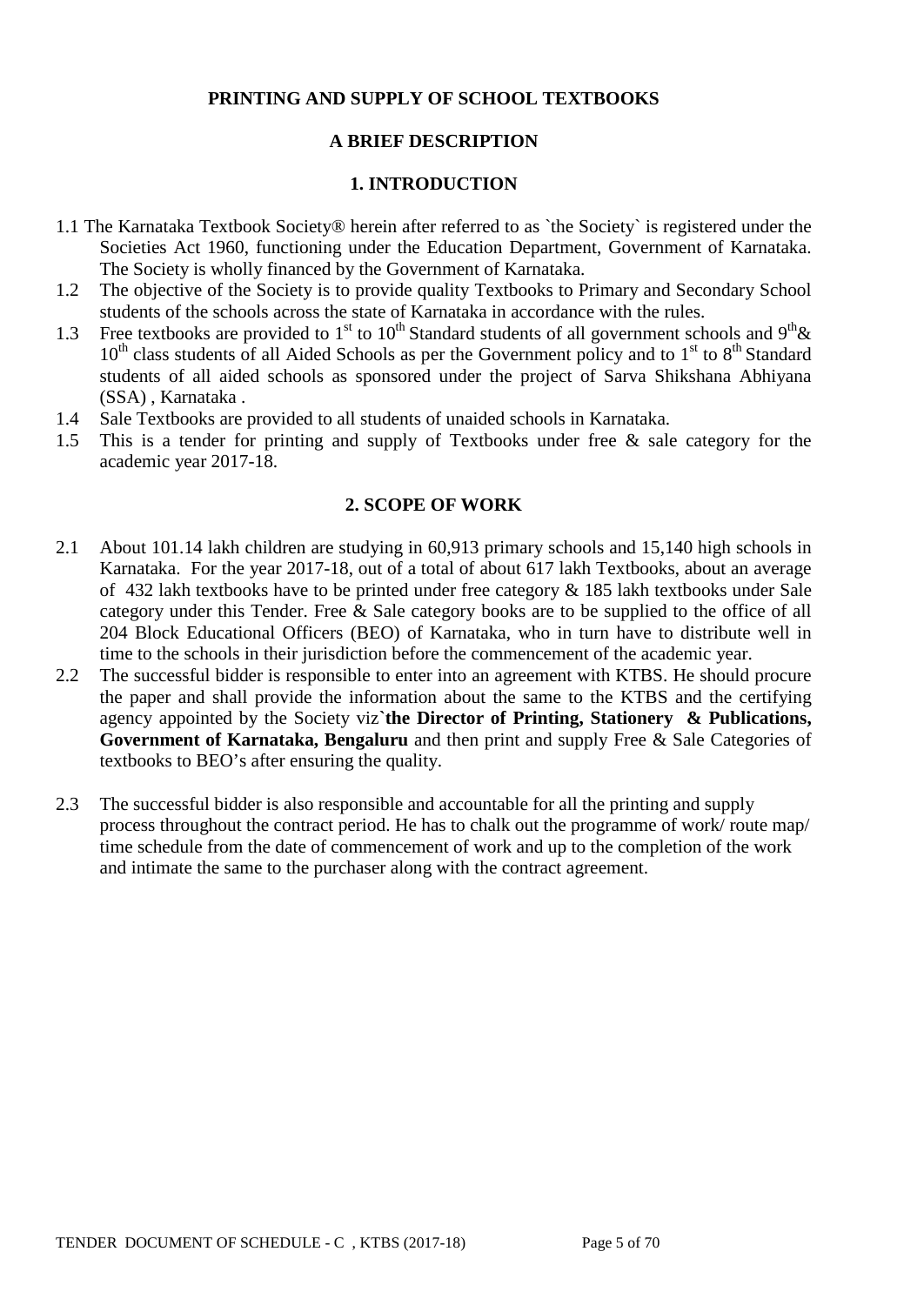### **SECTION 1**

## **INSTRUCTION TO BIDDERS**

### **1.1. INTRODUCTION AND BACKGROUND**

- 1.1.1 Government is distributing free textbooks to all the government school students and aided school students of standards 1to 10 and sale Books to un-aided schools across the state of Karnataka .
- 1.1.2 In pursuance of this objective, the Karnataka Textbook Society® of Government of Karnataka invites open tenders from interested parties for the printing and supply of free & sale textbooks to all 204 BEO's. Interested parties ("Bidders") are invited to submit detailed Bids.
- 1.1.3 The Bids would be evaluated on the basis of the evaluation criteria set out in this document in order to identify the successful Bidder. In order to do so, the Purchaser himself or his authorized representative may inspect the premises of the bidder.
- 1.1.4 The Successful Bidder would then have to enter into an Agreement with The Managing Director, KTBS, and perform the obligations as stipulated there, in respect of the Project. The Draft Agreement forms part of this document.
- 1.1.5 The Successful Bidder would be required to print and supply Free & Sale category textbooks to 204 BEO's of Karnataka in accordance with the terms and conditions laid down for further distribution by them.
- 1.1.6 The period of the contract shall be upto the end of academic year 2017-18 from the date of its execution.
- 1.1.7 Upon satisfactory completion of the printing and supply of school text books, payments will be made in accordance with the terms and conditions set out in this Document.

### **1.2. BRIEF DESCRIPTION OF BIDDING PROCESS**

1.2.1 The Society intends to follow a single stage, two Bid process for selection of the successful Bidder for the Project.

### **Documents Constituting the Tender ( Two Bid)**

The tender (two Bid) prepared by the Tenderer shall comprise the following components i.e. Technical Bid and Financial Bid. Both shall have to be submitted online in the formats available in the e-portal.

### **Technical Bid**

1. Earnest money deposit ( EMD ) as specified in Clause 2.8. Tender Document fee of Rs.15,000/- is required to be furnished in the form of Demand draft(DD). A scanned copy of the DD shall be uploaded and the DD will be collected by KTBS during office hours on the working days prior to opening of Technical Bids. Non submission of Tender Document fee in the form of DD before the time of opening of Technical bids may lead to rejection of the bid.

### **Scanned images of the following Documents**

- 1. Relating to establishing the qualification of the Bidder in terms of Documents/undertakings/declarations as per Appendix A to I,L.
- 2. Registration Certificate of VAT/CST
- 3. Registration Certificate under Factories Act
- 4. Micro and Small Enterprises registration certificate if claims are made under this category as provided vide notification number FD130EXP-12/2015 dated  $8<sup>th</sup>$  Sept2015 and Circular number ಆಇ 850 ವೆಚ್ಛ 12/15 ದಿನಾಂಕ 29.12.2015
- 5. PAN card.
- 6. Latest VAT returns filed for the month of June 2016 or quarter ending June-2016.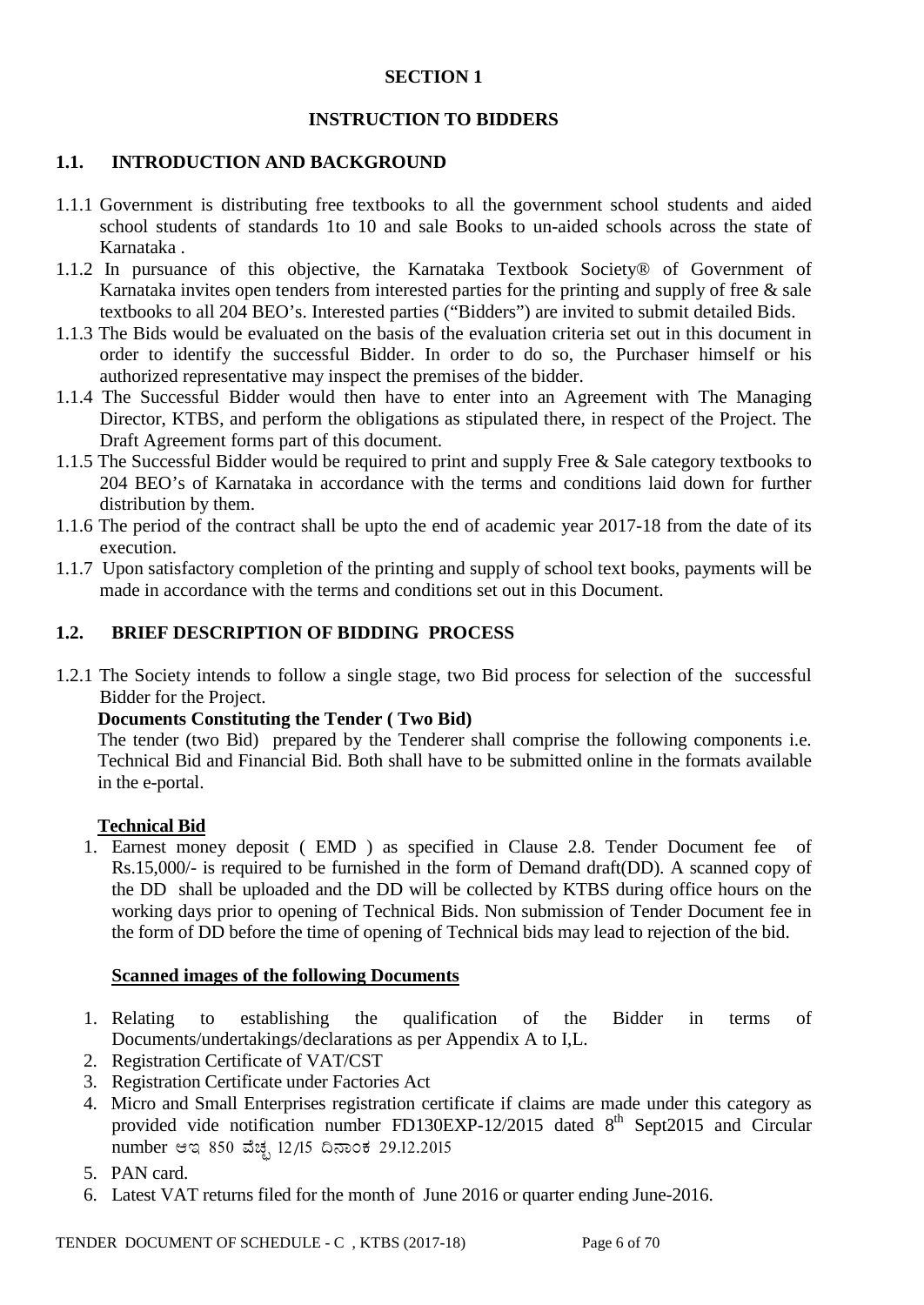- 7. Annual VAT returns filed for the preceding three years i.e. for the years 2013-14, 2014- 15 and 2015-16.
- 8. Acknowledgement of IT returns filed for the preceding three years i.e. for the Assessment years 2013-14, 2014-15 and 2015-16.
- 9. Declaration of work completion as per Appendix-K
- 10. Copy of the documents as required under clause 2.1.7
- 11. Details and correct address of the places of production.
- 12. Official e-mail address of the firm, name of the person who has been designated to coordinate with the KTBS and his/her mobile number.

### **Financial Bid:-**

The Tender Form and the Price Schedule which form the Financial Bid shall be submitted online in the provided manner . A Scanned copy as per **Appendix-J** is to be uploaded as an additional document.

### **1.2.2 Evaluation Process**:-

## **Technical Evaluation:**

The evaluation of the Proposals would be carried out as follows:-

**a)***"Test-of- responsiveness"*. This stage involves an evaluation based on Qualification Submissions. Proposals found to be substantially responsive would be selected for qualification evaluation.

 **b)** "*Qualification".* In this Stage the information of the Bidders relating to their experience, financial and infrastructural capability would be evaluated. Bidders meeting the experience, financial & infrastructure capability criteria as set out in this Document shall be short-listed as *"Qualified Bidders".*

**Financial Evaluation** :This stage is called *"Eligibility".* In this stage the Price Bid of the *"Qualified Bidders"* would be evaluated based on the evaluation criteria **as mentioned in Section 4.** for the Price Bid. The successful price bidder shall be declared as the *"Eligible Bidder."*

## **1.3 AVAILABILITY OF TENDER DOCUMENT In the e-procurement portal [https://eproc.karnataka.gov.in](https://eproc.karnataka.gov.in/)**

1.3.1 All subsequent notifications, changes and amendments on the project or tender document would be posted only on the **e-procurement portal viz** *[https://eproc.karnataka.gov.in](https://eproc.karnataka.gov.in/)*

## **1.4 PROPOSAL DUE DATE**

The proposal should be uploaded on or before **21-12-2016,** before **17.30hrs**.

### **SECTION 2 INFORMATION TO BIDDERS**

## **A. GENERAL INFORMATION**

## **2.1 BIDDERS**

- 2.1.1 The Legal entity eligible for participating in the qualification process shall be `**the Printer**` belonging to any of the States of Karnataka, Maharashtra, Andhra-Pradesh, Telangana, Tamil Nadu, Pondicherry, Kerala and Goa.
- 2.1.2 **The Printer** means an entity with the prescribed eligibility who is engaged in the business of printing and supplying of books and who has a Minimum of 3 years experience in printing and supply of books.
- 2.1.3 The legal entity should possess Technical facilities of the National/International standards. The legal entity should also have experience in printing and supply of books for a State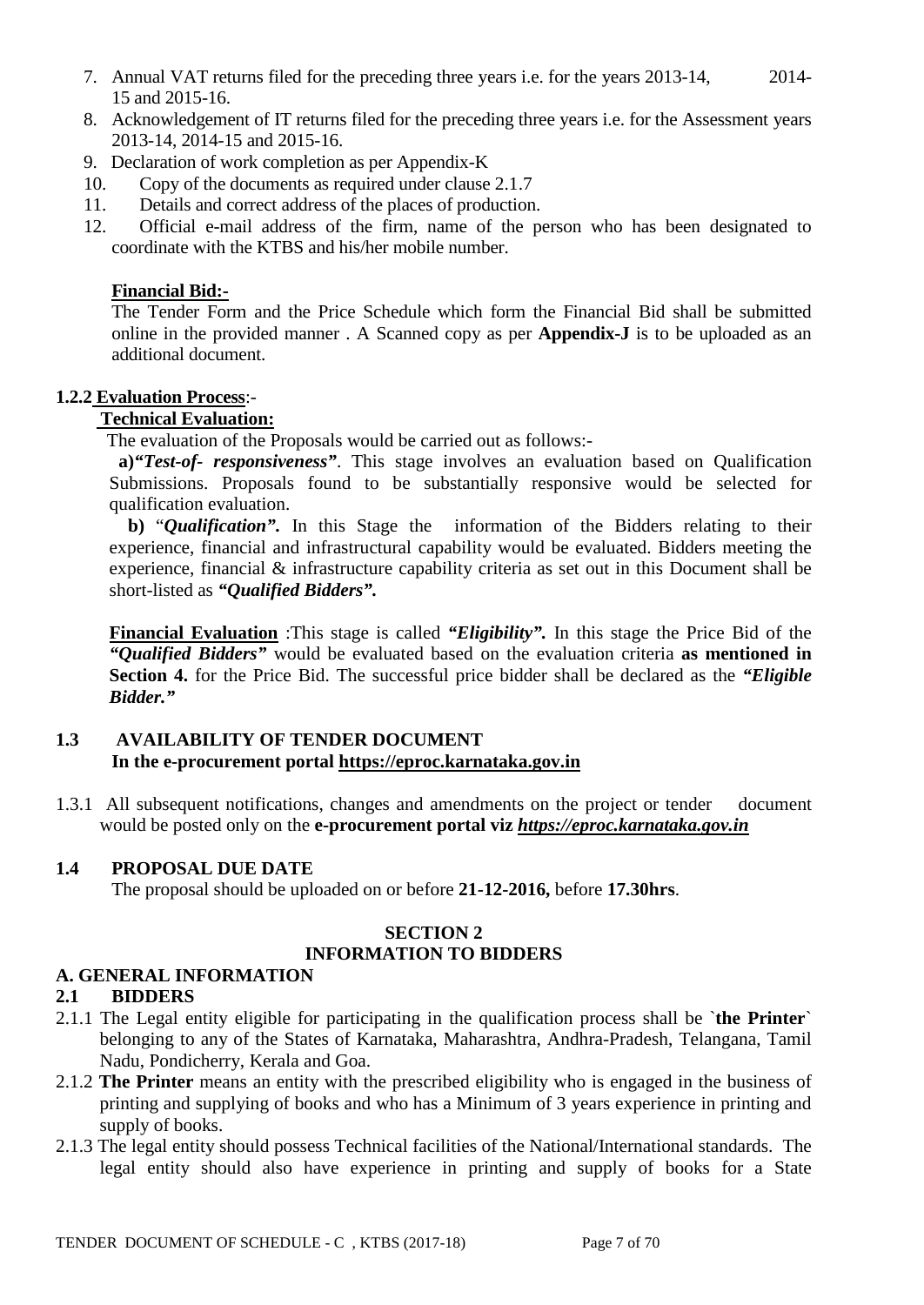Government/ Educational Institutions / Reputed Private Institutions located in any State of India.

- 2.1.4 The Legal Entity should have been registered as printer either under Factories Act and shall have registrations under Sales Tax Act or Value Added tax Act or under Local Tax Act in their respective States in India.
- 2.1.5 The main business of the Legal Entity in the immediately preceding 3 years should be as a printer in any of the states of Karnataka , Maharashtra , Andhra-Pradesh , Telangana, Tamil-Nadu , Pondicherry , Kerala and Goa.
- 2.1.6 The Legal Entity should have achieved a minimum annual turnover of Rs.75.00 lakhs in each of the preceding 3 years i.e., 2013-14.2014-15 & 2015-16.
- 2.1.7 The following documents / information shall be submitted by the Bidders along with the Qualification Submissions:
	- A legal entity incorporated as Private/Public Limited Company shall submit Certificate of Incorporation, Memorandum & Articles of Association.
	- An individual or a HUF shall submit copy of VAT / ST / Local Sales Tax / Local VAT Certificate.
- 2.1.8 Any Entity which has been barred by the Education Department, Government of Karnataka (GoK), any other State Governments(SG) or Government of India (GoI), or any of the agencies of GoK/SG/GoI would not be eligible to submit a Proposal. The Bidder shall execute an undertaking to this effect as per the format enclosed in Appendix D.
- 2.1.9 Any Entity which has been declared as blacklisted by the KTBS would not be eligible to submit a proposal.

## **2.2 NO CONSORTIUM**

Bidder should be an individual entity and should submit their bids individually*.* More specifically, consortium of bidders is barred from participation in the tender.

## **2.3 NUMBER OF PROPOSALS & PACKAGE DETAILS**

- 2.3.1 Each Bidder shall submit only one Proposal in response to this Tender document. Any Bidder, who submits or participates in more than one Proposal, shall be disqualified and shall also cause disqualification of all the proposals in which such Bidder has participated.
- 2.3.2 **A Bidder will be alloted for a maximum of 4 packages as per his capacity in the order of his preference. List of work packages along with titles is as shown in Volume 3. A bidder shall and shall bid for the packages as per his production capacity.**
- 2.3.3 Packages are allotted as per the terms at the sole discretion of the purchaser. As referred in clause 2.3.2, maximum number of packages to be allotted in this tender is 4 only and it shall be decided on the assessed capacity by the purchaser. If the bidder bids for the packages more than his capacity and in case the same bidder being L1 in any or all of the packages, then if the bidder subsequently shall back out of the packages whether on his own or as per the assessed capacity the Purchaser shall unilaterally decide the packages to be allotted irrespective of the preference shown and it shall be binding on the bidder .

In such circumstances the other packages may be offered to L2 bidders or to any capable printer with negotiations to take up the work at L1 rate. If he is not agree to take up the work at L1 rates, it is left to the discretion of the tender accepting authority to take such decision as may be deemed fit .

- 2.3.4.A bidder is entitled to bid for all the packages but as per his capacity he shall not be awarded more than 4 packages in the order of his preference.
- 2.3.5. Number of textbooks to be printed under the Work Packages as shown in Volume 3 is provisional and indicative and actual numbers of Textbooks to be printed and supplied will be as provided in the Purchase Order and the Distribution List. The number of pages in a book are all indicative.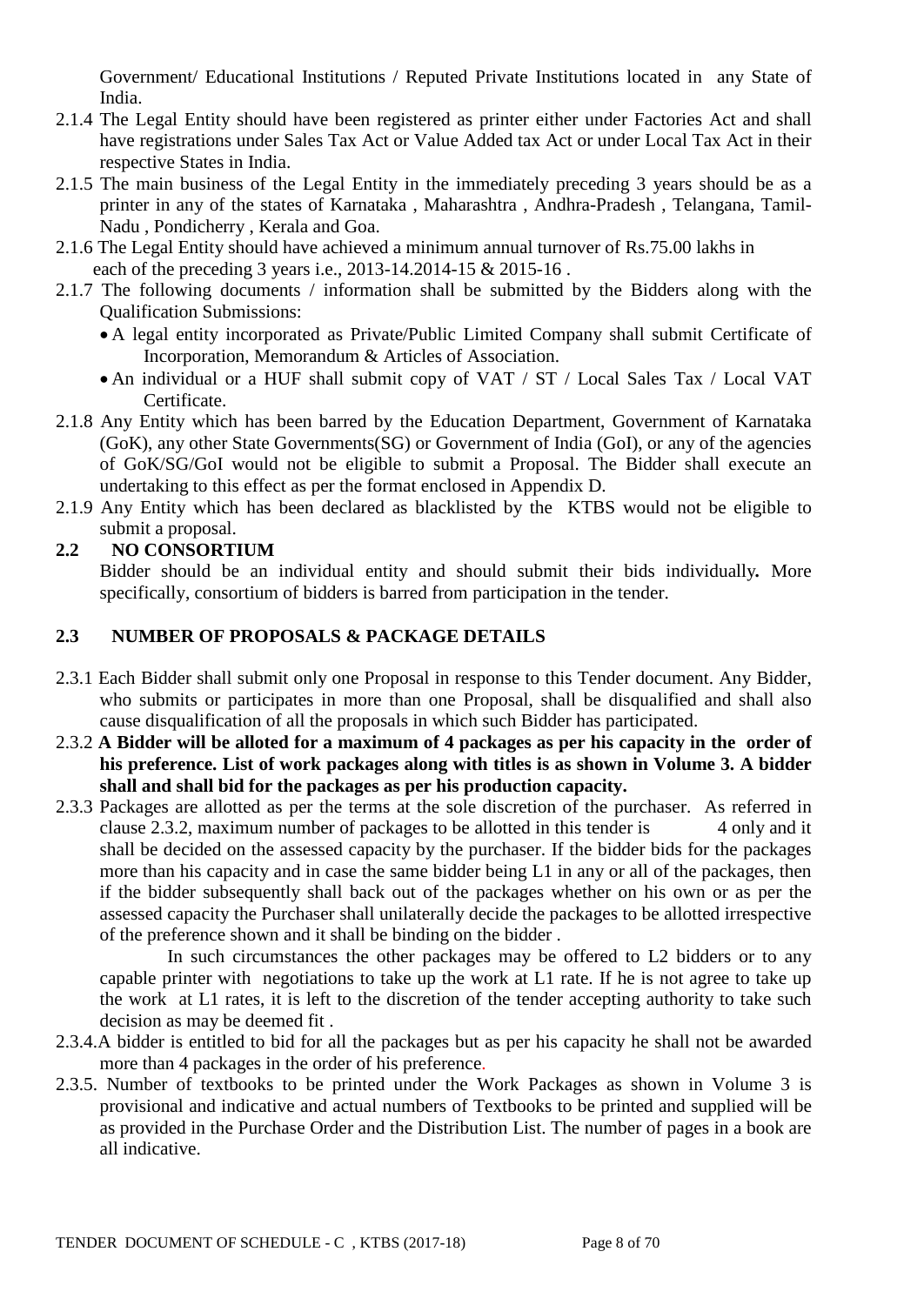- 2.3.6. Number of books to be printed may go up by 25% or get reduced by 25% as per the actual requirement and they shall be as in the Purchase order and the Distribution List . In exceptional circumstances the numbers may go up or get reduced further.
- 2.3.7. Details of number of textbooks (Supply List) to be supplied to each destination shall be provided along with the Purchase order.

## **Note : A Bidder is entitled for a maximum number of 4 Packages among A &C Schedules.if he is allotted 4 packages under Schedule-A and then he will not be allocated any package under Schedule-c.**

## **2.4 PROJECT INSPECTIONS AND VISIT TO THE SITES**

- 2.4.1 It is desirable that each Bidder submits his Proposal after visiting some of the 204 Block Educational Offices and ascertaining for himself the location, surroundings, or any other matter considered relevant. Schedule of place of delivery is shown under **Volume 2** of this document.
- 2.4.2 It would be deemed that by submitting the Proposal for Tender document, the Bidder
	- a) made a complete and careful examination of the Tender Document,
		- b) received all relevant required information from *KTBS* and
		- c) made a complete and careful examination of the various aspects and locations of the Project.

## **2.5 RIGHT TO ACCEPT OR REJECT ANY OF THE PROPOSALS**

- 2.5.1**The Managing Director, Karnataka Textbook Society,** Bengaluru reserves all the rights to accept or reject any bid and to annul the bidding process and reject all bids at any time prior to award of contract, without thereby incurring any liability or any obligation to inform the affected bidder or bidders of the grounds for the said action. Any Bid with incomplete information is liable for rejection. For each category of pre-qualification criteria, the documentary evidence is to be produced duly attested by the bidder, serially numbered and enclosed with the bids. If the documentary proof is not enclosed for any/all criteria the Bid is liable for rejection.
- 2.5.**2 If any information given by the bidder is found to be false / fictitious, the bidder will be debarred and will be recommended for blacklisting and in such a situation the purchaser i.e.***KTBS,* **may,**
	- **a)** invite the next best Bidder to match the Proposal submitted by the best Bidder;

OR,

b) take any such measure as may be deemed fit in its sole discretion including annulment of the bidding process.

### **B. DOCUMENTS**

### **2.5.3 CONTENTS OF TENDER DOCUMENT**

**2.5.4** The Tender Document comprises the contents as listed below, and would additionally include any Amendment / Addenda issued in accordance with Clause 2.6.

|                | Section 1 | <b>Instructions to Bidders</b>        |
|----------------|-----------|---------------------------------------|
| $\overline{2}$ | Section 2 | <b>Information</b> to Bidders         |
| 3              | Section 3 | <b>Evaluation for Qualification</b>   |
| $\overline{4}$ | Section 4 | <b>Evaluation of Price Proposal</b>   |
| $\overline{5}$ | Section 5 | <b>Bidding Schedule</b>               |
| 6              | Section 6 | General conditions of Contract        |
| 7              | Section 7 | <b>Special Conditions of Contract</b> |
| 8              | Volume 1  | Draft Agreement                       |
| $\mathbf Q$    | Volume 2  | Schedule of Place of Delivery         |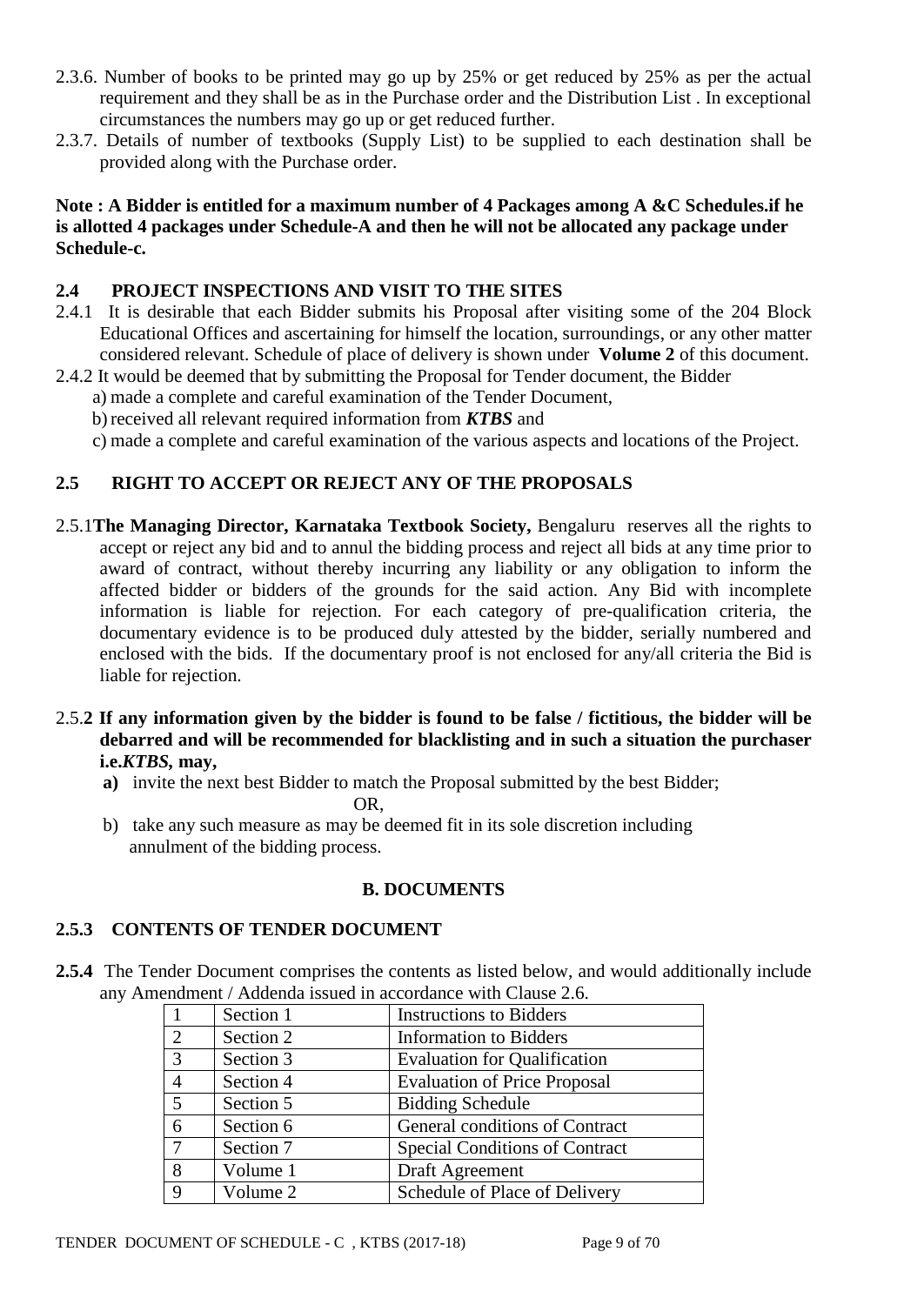| Volume 3 | List of Packages |
|----------|------------------|
| Appendix | A to M & O       |

## **2.6 CLARIFICATIONS/AMENDMENTS / ADDENDA OF TENDER DOCUMENT**

- 2.6.1 A prospective Tenderer requiring any clarification of the tender documents may notify the Purchaser in writing or by fax or by e-mail at the Purchaser's mailing address indicated in the Invitation for Tenders. The Purchaser will respond to any such request for clarification of the tender documents which it receives ,no later than 15 days prior to the deadline for submission of tenders prescribed by the Purchaser. Purchaser's response (including an explanation of the query but without identifying the source of inquiry) will be notified in the e-procurement portal.
- 2.6.2 At any time prior to the Proposal Due Date, the purchaser may, for any reason, whether at its own initiative or in response to clarifications requested by a Bidder, modify the Tender Document by the issuance of Addenda.
- 2.6.3 Any Addendum thus issued will be hosted on the e-procurement website and department website www.schooleducation.kar.nic.in.
- 2.6.4 In order to provide the Bidders a reasonable time to examine the Addendum, or for any other reason, KTBS may, at its own discretion, extend the Proposal Due Date.

## **C. PREPARATION AND SUBMISSION OF PROPOSAL**

### **2.7 LANGUAGE**

The Bid and all related correspondence and documents should be written in English language. Supporting documents and printed literature furnished by the Bidder with the Proposal may be in any other language provided that they are accompanied by appropriate translations of the pertinent passages in the English language. Supporting materials, which are not translated into English, may not be considered. For the purpose of interpretation and evaluation of the Proposal, the English language translation shall prevail.

## **2.8 BID SECURITY (EMD)**

- 2.8.1 Each Proposal should be accompanied by a Bid Security (EMD) of Rs.6.00 Lakhs(Rs. Six Lakhs Only), The Bid Security shall be kept valid for at least 60 days in addition to the Proposal Validity Period and would need to be extended, if so required, for any extension in Proposal Validity Period.
- 2.8.2 EMD (Bid Security) should be paid through **e-payments, credit card, direct debit(internet banking), NEFT(National Electronic Fund Transfer), OTC(Over the counter).**
- 2.8.3 The Bid Security shall be returned to the unsuccessful Bidders within a period of eight (8) weeks from the date of announcement of the Successful Bidder. The Bid Security (EMD) submitted by the Successful Bidder shall be refunded after accepting performance security of 5% of Package Value as mentioned in L.O.A & in Clause 2.28.
- 2.8.4 The Bid Security shall be forfeited in the following cases:
	- a) If the Bidder modifies or withdraws its Proposal except as provided in Clause 2.16.1;
	- b) If the Bidder withdraws its Proposal during the interval between the Proposal Due Date and expiration of the Proposal Validity Period.
	- c) If the Successful Bidder fails to provide the Performance Security within the stipulated time or the extended time thereof.
	- d) If any information or document furnished by the Bidder turns out to be misleading or untrue in any material respect.
	- e) on refusal to enter into contract after the award of contract.

## **2.9 QUALIFICATION BID SUBMISSION**

Qualification Submissions shall consist of two sub-parts: Non-submission of any of the documents may lead to disqualification at the discretion of KTBS .

i. Qualification Documents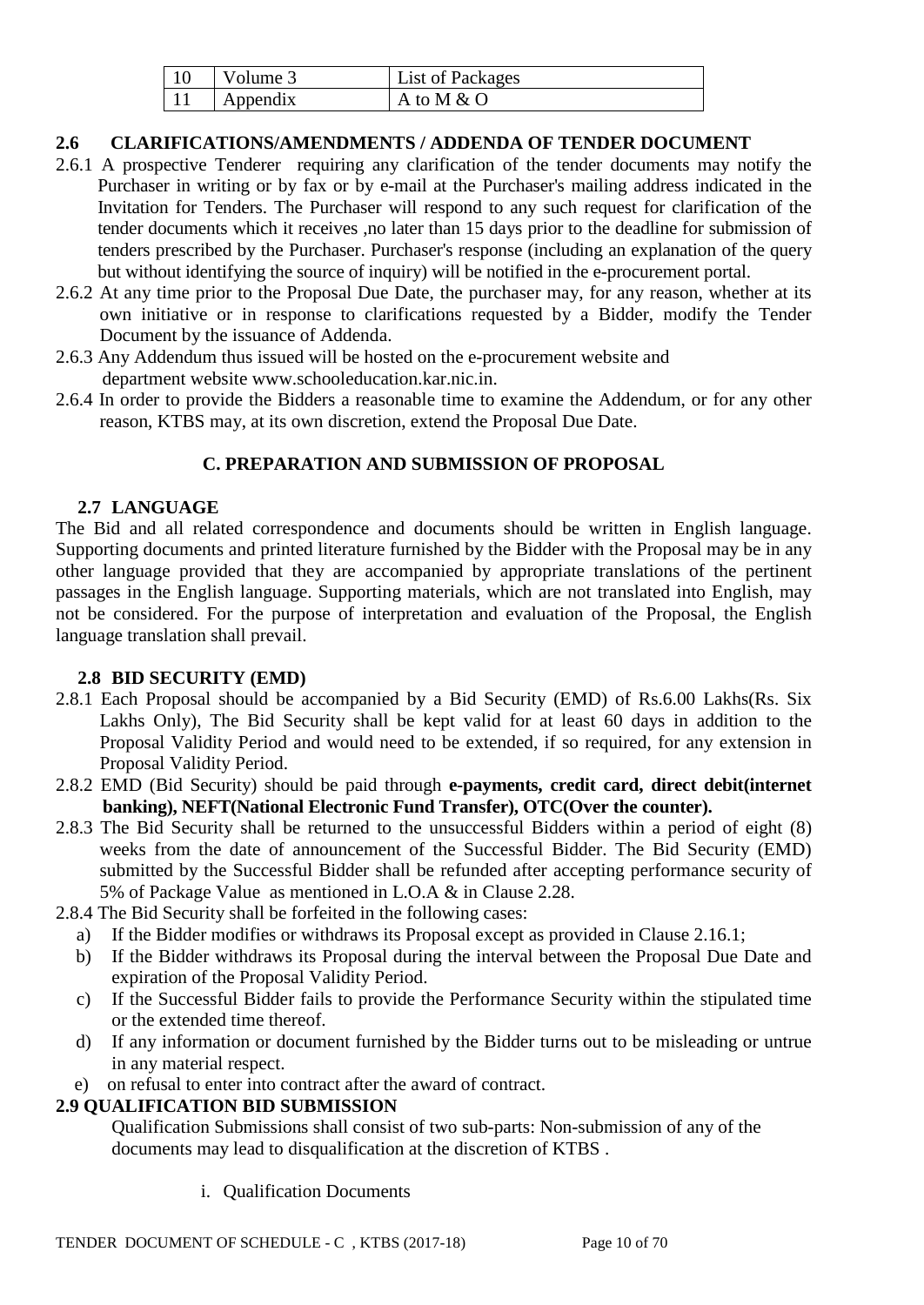ii. Other Documents

## **Qualification Documents***–***Qualification documents shall consist of the following:**

- i. Certificate of Incorporation or equivalent or a declaration about the constitution of the firm.
- ii. Undertaking of being a Printer as per Appendix F
- iii. Statement of Experience as per Appendix G-1
- iv. Statutory Auditor's Certification of Financial Capability as per Appendix G-2 or A declaration as mentioned in the Clause 3.3.3 of Section 3
- v. Statutory Auditor's Certificate for Project Experience of Printing and Supply of books for the following years 2013-14,2014-15,2015-16 as per Appendix G-3,
- vi. The Proposal must be accompanied by the audited annual financial statements of the Bidder for the last three (3) completed financial years.
- vii. Appendix I indicating whether he is Web sheet offset printer / Sheet fed offset Printer category and his printing capacity .
- viii. Bid Security(EMD)
	- ix. Qualification Proposal to establish infrastructural capability shall be as per the format set out in Appendix H.
	- *x.* Proof of Ownership of Web/Sheetfed offset printing machines and their location within the states of Karnataka, Maharashtra, Andhrapradesh, Telangana, Tamilnadu, Pondicherry, Kerala, Goa.

## **Other documents shall consist of the following:**

- i. Letter of Proposal as per Appendix A
- ii. Power of Attorney as per Appendix B, authorizing the signatory of the Proposal to commit on behalf of the Bidder
- iii. Details of Bidder as per Appendix C
- iv. Anti-Collusion Certificate as per Appendix D
- v. Cost of the Tender Document(in the form of Demand Draft)
- vi. An oath for having read the document in full as per **Appendix-L**
- vii. VAT Registration Certificate . VAT Returns / Sales Tax returns Statement as filed before the proper authority
- viii. PAN Certificate and IT returns.
- ix. Copy of the title deed or lease agreement in support of ownership / lease of additional machinery / infrastructure facilities like building  $\&$  godown
- x. Copy of the address and official e-mail ID, Contact persons names, their status in the organization and their phone numbers.
- xi. Declaration of work completion as per Appendix K.

## **2.10 PRICE PROPOSAL**

2.10.1 Price Proposal shall consist of:

- a) Price Proposal as per the format set out in Appendix J and is required to be submitted online in the formats available in the **e-portal**. The scanned copy of the Appendix J shall be uploaded as an additional document.
- b) The bidders can quote their lowest cost per page, for different size and colour of the Text Book, title wise, for the packages. Prices should be inclusive of printing of text pages, cover page printing,U.V. Varnish/Lamination, binding, packing cost, transportation cost, transit insurance, all taxes, any applicable duties etc. and the cost per page shall be quoted in Indian Rupees to the last **4 decimal places**.
- c) In case, price is quoted for the package for which the bidder is not eligible to quote and the rate turns out be L1 then bidder shall be penalized in accordance with the provisions available in the previous clauses of this document.

## **2.11VALIDITY OF PROPOSAL**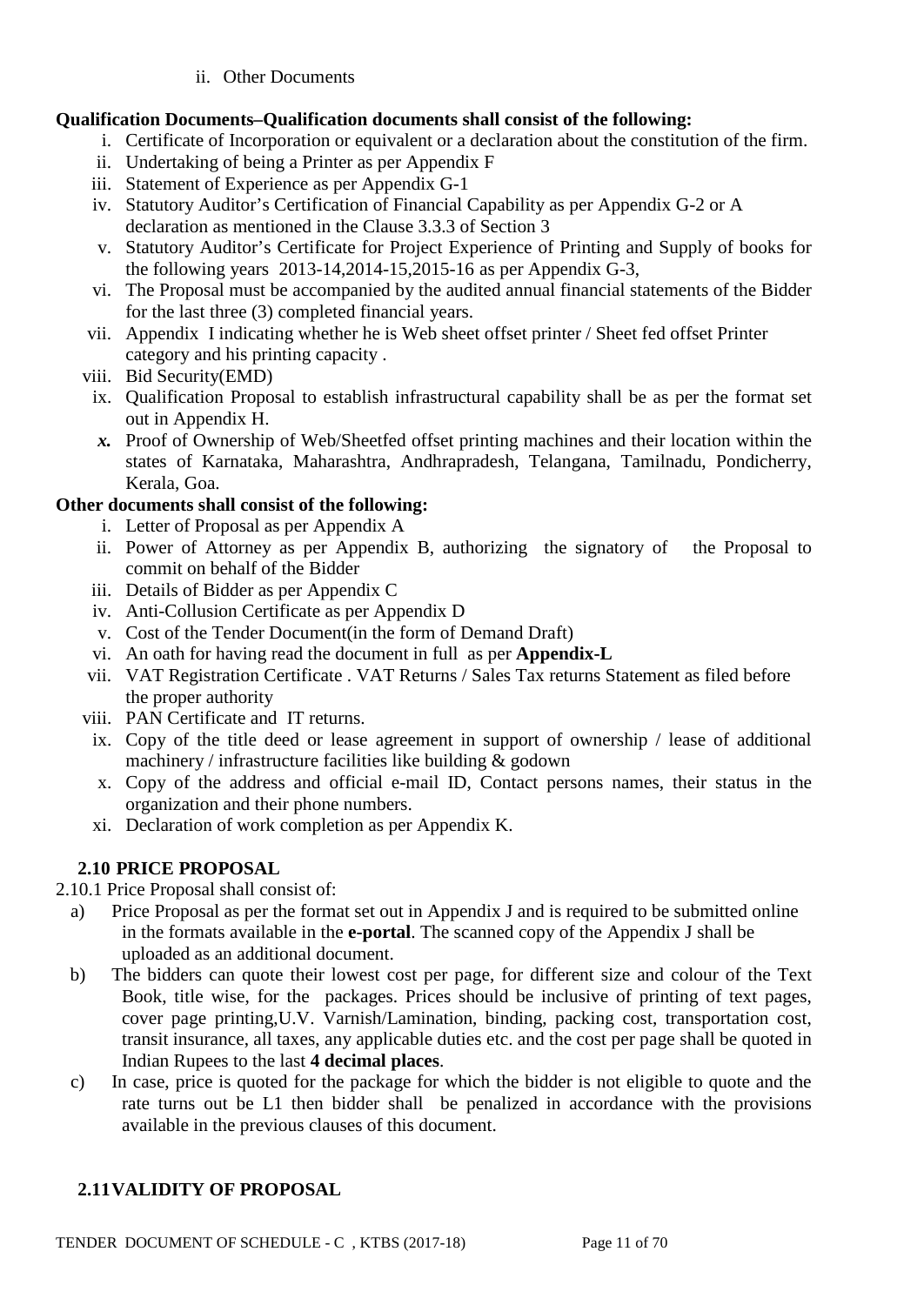Tenders shall remain valid for a period not less than ninety days(90 days) after deadline date for tender submission. A tender valid for a shorter period shall be rejected by the Employer as nonresponsive.

 In exceptional circumstances, prior to expiry of the original time limit, the Employer may request that the Tenderers may extend the period of validity for a specified additional period. The request and the Tenderers responses shall be made in writing or by cable. A tenderer may refuse the request without forfeiting his earnest money deposit. A Tenderer agreeing to the request will not be required or permitted to modify his tender,but will be required to extend the validity of his earnest money deposit for a period of the extension and in compliance.

### **2.12 EXTENSION OF VALIDITY OF PROPOSAL**

In exceptional circumstances, prior to expiry of the original Proposal Validity Period, *KTBS* may request Bidders to extend the Proposal Validity Period for a specified additional period.

### **2.13 FORMAT AND SIGNING OF PROPOSAL**

- 2.13.1 The Bidder would provide information required as per this Tender Document. **KTBS**  reserves the right to evaluate only those Proposals that are received in the required format and is complete in all respects.
- 2.13.2 The Bidder shall submit the proposal in two Covers online, namely,
	- a) Technical Bid, consisting of the details mentioned in **section 2** of this tender document and
	- b) Price Bid, consisting of the Bidders lowest quoted rate being the financial proposal for the project in prescribed format (Appendix J).

## **2.14 METHOD OF SUBMISSION OF PROPOSALS**

- 2.14.1 The proposals shall be submitted online in the e-portal in the Provided formats only. Scanned copies of the same shall be uploaded where ever sought
- 2.14.2 The e-portal itself will disqualify the improper and delayed Bids and KTBS shall assume no responsibility for any such eventualities.

## **2.15 PROPOSAL DUE DATE**

- 2.15.1 Proposals should be submitted only on-line and through the notified Government of Karnataka e-procurement platform before 17.30hrs on the Proposal Due Date mentioned in the Bidding Schedule in the manner and form as detailed in this Tender Document. Proposals submitted in any other mode shall not be acceptable.
- 2.15.2 *KTBS* may, in exceptional circumstances, and for reasons to be recorded in writing, extend the Proposal Due Date, by issuing an Addendum in accordance with Clause 2.6, uniformly for all Bidders.

### **2.16 MODIFICATIONS/SUBSTITUTION/WITHDRAWAL OF PROPOSALS**

- 2.16.1 Any modification, Substitution, withdrawal of proposal can be made by the tenderer only through the said e-portal in the form and manner as provided.
- 2.16.2 To assist in the examination, evaluation, and comparison of Proposals, KTBS may utilize the services of consultant(s) or advisor(s).

### **D. EVALUATION OF PROPOSAL**

### **2.17 PROPOSAL OPENING**

- 2.17.1 *KTBS* would open online, the Qualification, Submissions as per the schedule for the purpose of evaluation.
- 2.17.2 Proposals for which an acceptable notice of withdrawal has been submitted in accordance with **Clause 2.16** will not be opened. However for technical reason if it opens it will not be considered.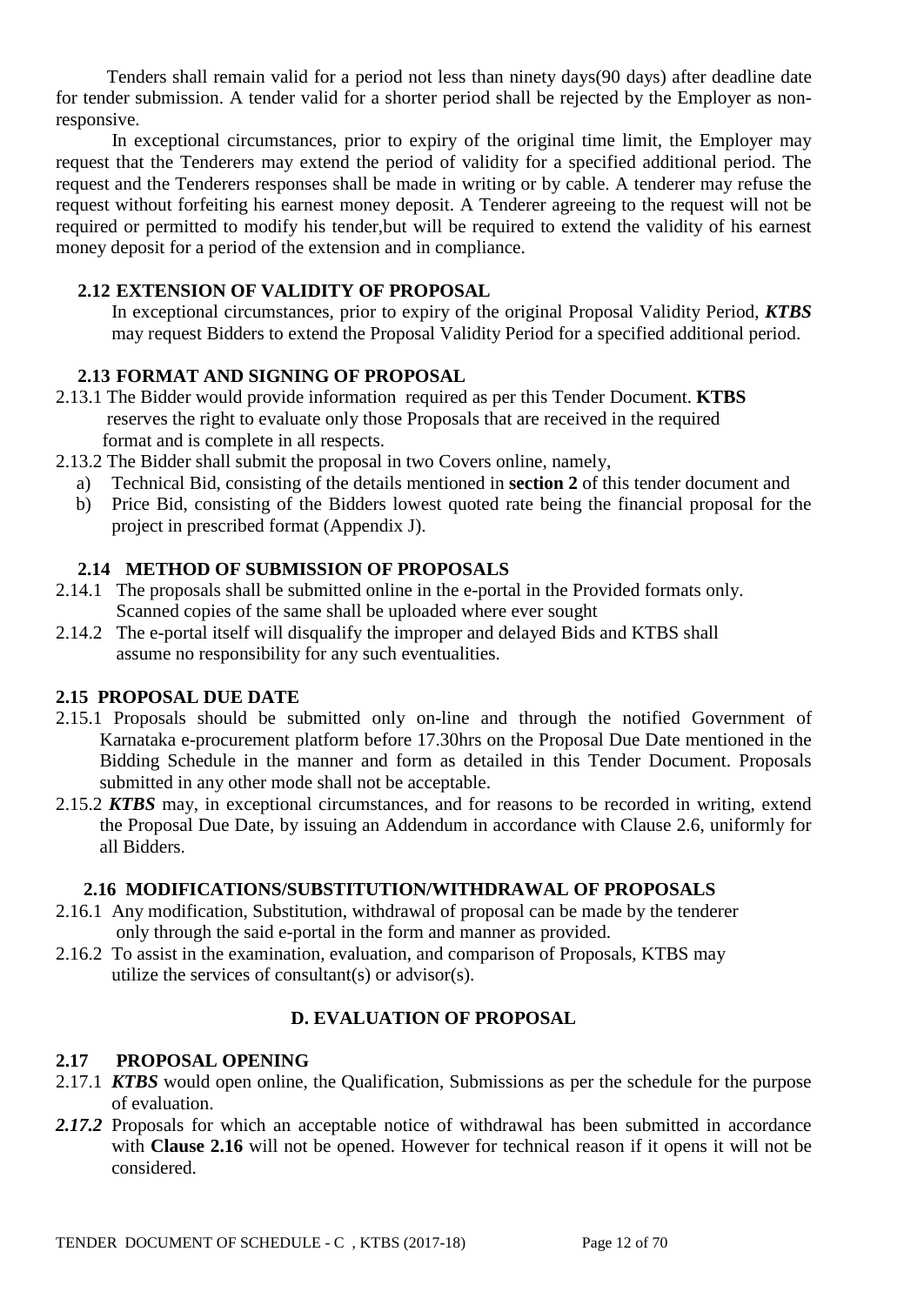2.17.3 *KTBS* would subsequently examine and evaluate Proposals in accordance with the criteria set out in Sections 3, 4 and 5 of this Tender Document.

## **2.18 CONFIDENTIALITY**

Information relating to the examination, clarification, evaluation, and recommendation for the Bidders shall not be disclosed to any person not officially concerned with the process. *KTBS* will treat all information submitted as part of Proposal in confidence and would require all those who have access to such material to treat the same in confidence. *KTBS* will not divulge any such information unless it is ordered to do so by any authority pursuant to applicable law or order of a competent court or tribunal, which requires its disclosure.

## **2.19 TESTS OF RESPONSIVENESS**

- 2.19.1 Prior to evaluation of Proposals, *KTBS* will determine whether each Proposal is responsive to the requirements of the Tender Document. A Proposal shall be considered responsive if the Proposal:
	- a) is received/deemed to be received by the Proposal Due Date including any extension there of pursuant to Clause 2.15
	- b) is accompanied by the Power of Attorney, the format for which is specified in Appendix B
	- c) contains all the information as requested in this document
	- d) contains information in formats same as those specified in this document
	- e) Proof of Ownership of a Printing Press as per the criteria prescribed and their location within the states of India .
	- f) VAT Registration Certificate .
	- g) VAT Returns filed before proper authorities .
	- h) PAN Certificate . IT returns filed before proper authorities .
	- i) Copy of the title deed or lease agreement in support of ownership / hire / lease of infrastructure facilities like building / godown
	- j) Mentions the validity period as set out in Clause 2.11.
	- k) Micro and Small Enterprises registration certificate if claims are made under this category as provided vide notification number FD130EXP-12/2015 dated  $8<sup>th</sup>$  Sept2015 and Circular number ಆಇ 850 ವೆಚ್ಛ 12/15 ದಿನಾಂಕ 29.12.2015
- 2.19.2 *KTBS* reserves all the rights to reject any Proposal which is non-responsive and no request for alteration, modification, substitution or withdrawal shall be entertained by *KTBS* in respect of such Proposals.

## **2.20 CLARIFICATIONS**

To facilitate evaluation of Proposals, *Purchaser* may, at its discretion, seek clarifications in writing from any Bidder regarding its Proposal.

## **2.21 QUALIFICATION SUBMISSIONS**

- 2.21.1 The Qualification Submissions of the Bidders would first be checked for responsiveness as set out in Clause 2.19 above. All Proposals found to be substantially responsive shall be evaluated as per the Qualification Criteria set out in Section 3.
- 2.21.2 Bidders who meet the qualification criteria shall be short-listed *("Qualified Bidders")* for further evaluation.
- 2.21.3 The Price Bid of the Bidders who do not meet the Qualification Criteria shall not be opened.
- 2.21.4 The Qualification Submissions of the Qualified Bidders would be evaluated as per the Qualification Evaluation Criteria set out in Section 3. The Purchaser either himself or through his representative may inspect the factory premises of the bidder regarding the availability of the facilities as per qualification documents submitted.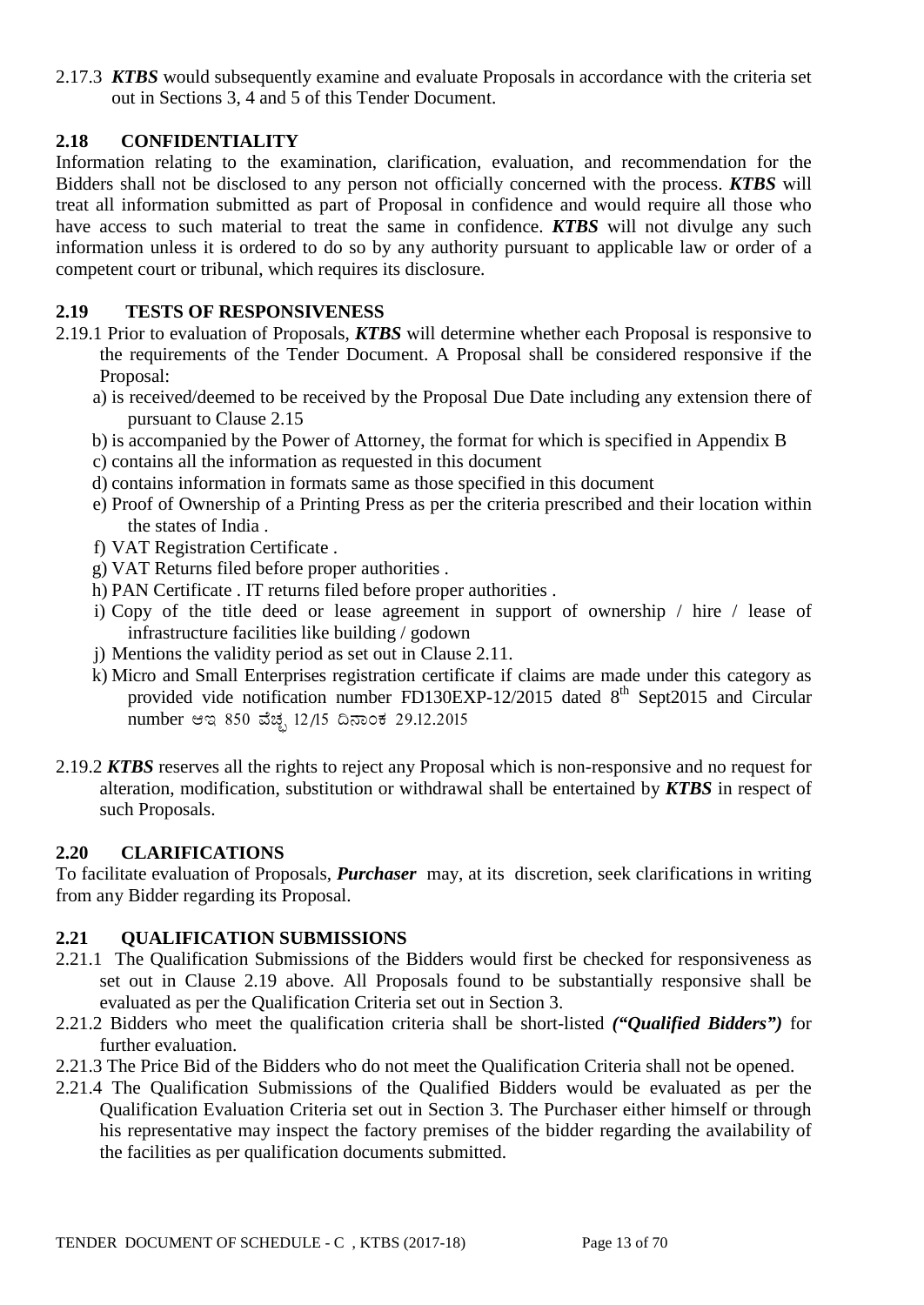## *2.22 Qualified Bidders*

Bidders who are found to be acceptable as *"Qualified Bidders"* would be considered for evaluation in the next stage.

### **2.23 PROPOSAL EVALUATION: PRICE BID**

 Price Proposal of only the *Qualified Bidders* would be opened and evaluated as per process set out in Section 4 to identify an *Eligible Bidder*.

### **2.24 DECLARATION OF SUCCESSFUL BIDDER**

- 2.24.1 *KTBS* may either choose to accept the Proposal of an *Eligible Bidder* or invite him for negotiations.
- 2.24.2 Upon acceptance of the Proposal of the *Eligible Bidder* with or without negotiations, *KTBS* shall declare the *Eligible Bidder* as the *Successful Bidder*.

### **2.25 NOTIFICATIONS**

 *KTBS* will notify the Successful Bidder through e-procurement platform or by facsimile or email and by a Letter of Acceptance (LOA) that his Proposal has been accepted.

### **2.26 KTBS's RIGHT TO ACCEPT OR REJECT PROPOSAL**

- 2.26.1 *KTBS r*eserves all the rights to accept or reject any or all of the Proposals without assigning any reason and to take any measure as it may deem fit, including annulment of the bidding process, at any time prior to award of the Project, without liability or any obligation for such acceptance, rejection or annulment.
- 2.26.2 *KTBS* reserves all the rights to invite revised Proposals from Bidders with or without amendment of the Tender Document at any stage, without liability or any obligation for such invitation and without assigning any reason.
- 2.26.3 *KTBS* reserves the right to reject any Proposal at any time if:
	- a) a material misrepresentation made at any stage in the bidding process is uncovered; or
	- b) the Bidder does not respond promptly and thoroughly to requests for supplemental information required for the evaluation of the Proposal. This would lead to the disqualification of the Bidder. If such disqualification / rejection occurs after the Proposals have been opened and the Successful Bidder gets disqualified / rejected, then *KTBS* reserves the right to:
		- i. declare the Bidder with second lowest Price Proposal/ Modified Price Proposal as the Eligible Bidder and where warranted, invite such Bidder for negotiations; or,
		- ii. take any such measure as may be deemed fit in the sole discretion of *KTBS*, including annulment of the bidding process.

### **2.27 SUBMISSION OF LETTER OF ACCEPTANCE AND EXECUTION OF AGREEMENT**

- 2.27.1 Within the 7 days from the date of issue of the LOA,the successful bidder shall accept the LOA and return the same to KTBS, The successful bidder shall furnish a security deposit of 5% of Package value mentioned in the LOA and will sign the agreement and deliver it to the purchaser, within the 7 days from the date of issue of the LOA or within such further time as **KTBS** may agree to at its discretion.
- 2.27.2 If the Successful Bidder wants to authorize any person on behalf of him to sign the agreement, he shall, before signing of the Agreement, submit to *KTBS***,** a power of attorney to sign the Agreement with *KTBS***.**
- 2.27.3 **KTBS** will promptly notify other Bidders that their Proposal has not been accepted and their Bid Security shall be discharged/returned as promptly as possible, within a period of eight (8) weeks from the date of announcement of the Successful Bidder.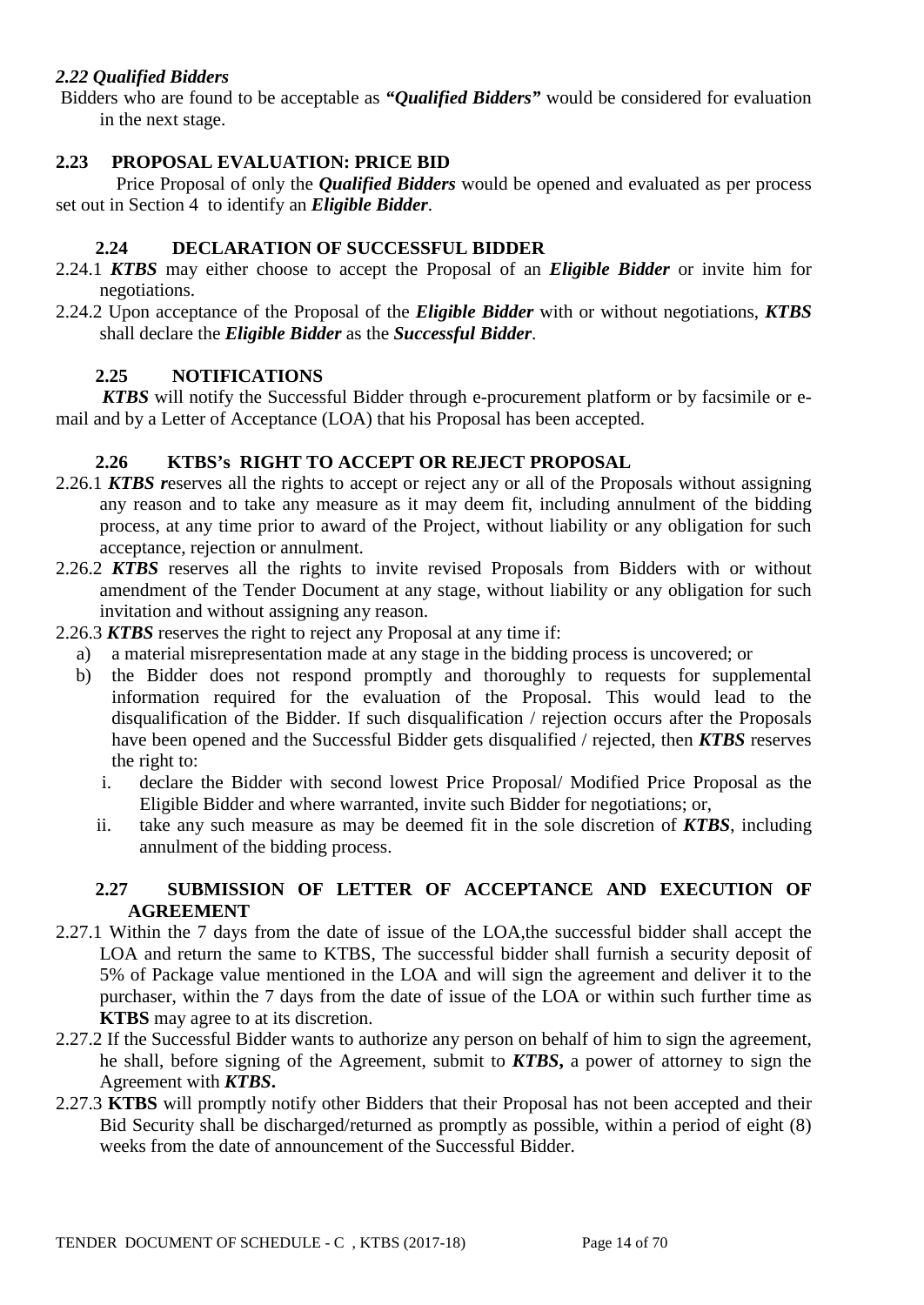## **2.28 PERFORMANCE SECURITY**

- 2.28.1 The successful Bidder shall furnish Performance Security in the form of an Irrevocable Bank Guarantee issued by a Nationalized bank/Public Sector Bank /Accepted Scheduled Bank in favour of "The Managing Director, Karnataka Text Book Society, Bengaluru", for a sum equivalent to 5% of the package value separately for all the packages which may be allotted to the successful bidder within 7 days from the date of issue of the Letter of Acceptance(LOA) . The performance bank guarantee should be valid till 31st of **March 2018** or covering a period of 120 days after the end of contract obligation whichever is later.
- 2.28.2 Failure of the Successful Bidder to comply with the requirements of Clause 2.28.1 shall constitute sufficient grounds for the annulment of the LOA, and forfeiture of the Bid Security. In such an event, *KTBS* reserves all the rights to take any such measure as may be deemed fit in the sole discretion of KTBS, including annulment of the bidding process.

### **SECTION 3 EVALUATION FOR QUALIFICATION**

## **3.1 EVALUATION PARAMETERS**

3.1.1 The Bidder's competence and capability is proposed to be established by the following parameters:

### *A. EXPERIENCE IN TERMS OF*

- i. Printing and Supply of books / Textbooks;
- ii. In accordance with time Schedule; and
- iii. Quality of material delivered.
- iv. Previous performance as assessed by the KTBS or any other

### authorities.

| <b>Slno</b> | <b>Experience Criteria</b>                                          |
|-------------|---------------------------------------------------------------------|
|             | Billing of atleast Rs.20,00,000/- (Twenty Lakhs only) from a single |
|             | project of Printing and Supply of Books/Text books during any       |
|             | one year of these three years i.e $2013-14,2014-15,2015-16$         |

 *The bidder should have 3 years of experience in printing of books. The Bidder shall furnish evidence to support its claim as per Appendix G-1.*

## *B. FINANCIAL CAPABILITY IN TERMS OF*

- i. Annual sales turnover.
- ii. Net worth.

The Bidder shall furnish evidence to support its claim as per Appendix G-2

Turnover of the bidder shall be certified by his statutory auditor who should mention his name, address and membership number. Turnover certificate shall be based on the audited accounts of the bidders, or based on the returns filed with the Income tax authority or the Commercial Tax authority

3.1.2 On each of these parameters, the Bidder would be required to meet the evaluation criteria as detailed in this Section.

## **3.2 INFRASTRUCTURE CAPABILITY REQUIREMENTS**

| Sl no                     | Category and the Description of the machinery prescribed                                                              | <b>Quantity</b> |  |  |
|---------------------------|-----------------------------------------------------------------------------------------------------------------------|-----------------|--|--|
|                           | <b>Pre-Printing machinery</b>                                                                                         |                 |  |  |
|                           | Computer to Plate making plant with processor capable of  <br>making plates Double Crown, A-1 and such similar sizes. | one unit        |  |  |
| <b>Printing machinery</b> |                                                                                                                       |                 |  |  |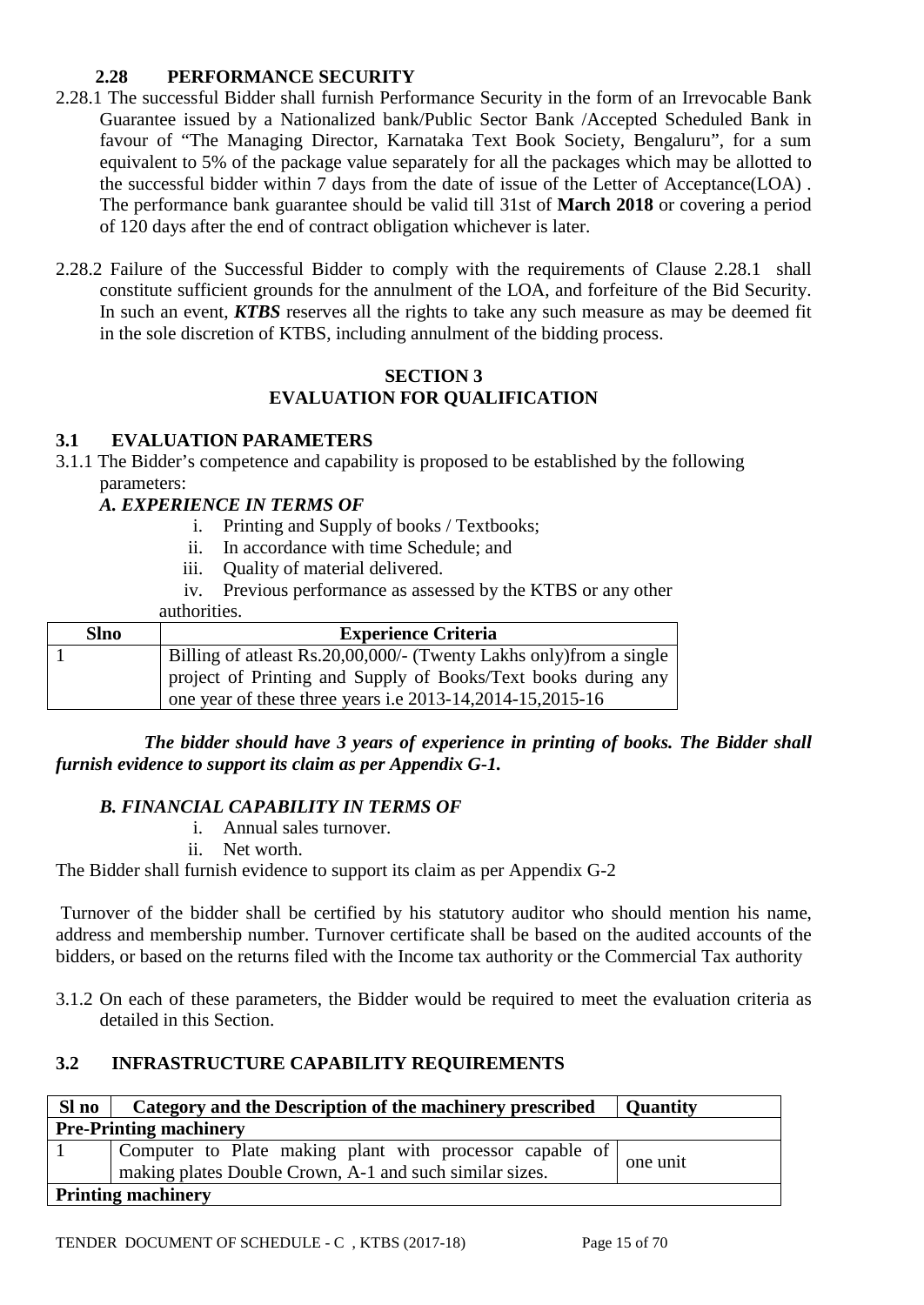| 1              | Four colour web offset machine with a minimum cut off 508 mm,<br>reel width 760 mm or more, with one quarter folder. The rated<br>speed of the machine with quarter folding shall not be less than<br>10,000 cycles per hour. | one unit |
|----------------|-------------------------------------------------------------------------------------------------------------------------------------------------------------------------------------------------------------------------------|----------|
| $\overline{2}$ | Four colour sheet fed CPC offset printing machine with a Sheet<br>size of $485 \text{mm} \times 660 \text{mm}$ (19"x26") or above capable of printing<br>on Boards of at least 220 GSM.                                       | one unit |
|                | <b>Binding and Finishing Machinery</b>                                                                                                                                                                                        |          |
| 1              | Wire stitching machine capable of pinning at least 12.5 mm at the<br>speed of about 40 cycles per minute.                                                                                                                     | One unit |
| 2              | Fully automatic stand alone perfect binding machine of minimum<br>6 clamps with 2000 cycles/hr or equivalent productivity.                                                                                                    | One unit |
| 3              | Three side trimming machine capable of trimming the books in<br>the size of Crown $1/4^{\text{th}}$ .                                                                                                                         | one unit |
| $\overline{4}$ | Fully automatic programmatic cutting machine 92 cm (36 inches)<br>size                                                                                                                                                        | One unit |
| 5              | Offline or inline UV varnishing machine<br>or<br>Wet / thermal lamination machine of Minimum feed width of 18"                                                                                                                | One unit |

### **Manpower, Factory and Storage Space**

The plant shall be operated by qualified and trained manpower with qualified supervisors for quality checking in the production line.

The plant shall be well planned and is required to be in easily accessible location. It is expected to be laid out in an area of about 10,000 sq feet to have easy and safe movement of the materials. The storage space shall be at least another 10,000 sq feet covered area for the safe storage of finished goods as well as to stock the paper and for quality checking.

#### **Note** :

- a. **The Specifications mentioned above are at minimum configurations expected, but Superior Machinery in the similar class are also acceptable. However, decision of the Purchaser in this regard shall be final and binding**.
- b. In the table above, the bidder should own the required number of Printing machines. Additional Machinery, may be hired or taken on lease if required if a necessity arises during the course of production. Infrastructure, viz., minimum space and storage space can be either owned or hired or leased. Where the infrastructure capability/facilities are either hired or leased, the period of hire or lease should be double the period for which performance guarantee is to be furnished by the successful bidder.
- c. Mode of ownership and the period of lease or rent of infrastructure capability should be certified by the Statutory Chartered Accountant of the bidder. A chartered Accountant who issues such a certificate shall mention, in the certificate so issued, his name, address, membership number and the documents he has verified to issue the certificate.
- d. The CTP is made compulsory since all the data is being given in soft copies and the plates are required to be made by Computer to Plate method only.
- e. A perfect binding machine with the same out put capacity with lesser number of clamps may also be considered. However the number of clamps shall not be less than four. The purchaser will be the final authority to assess the capacity of the machine.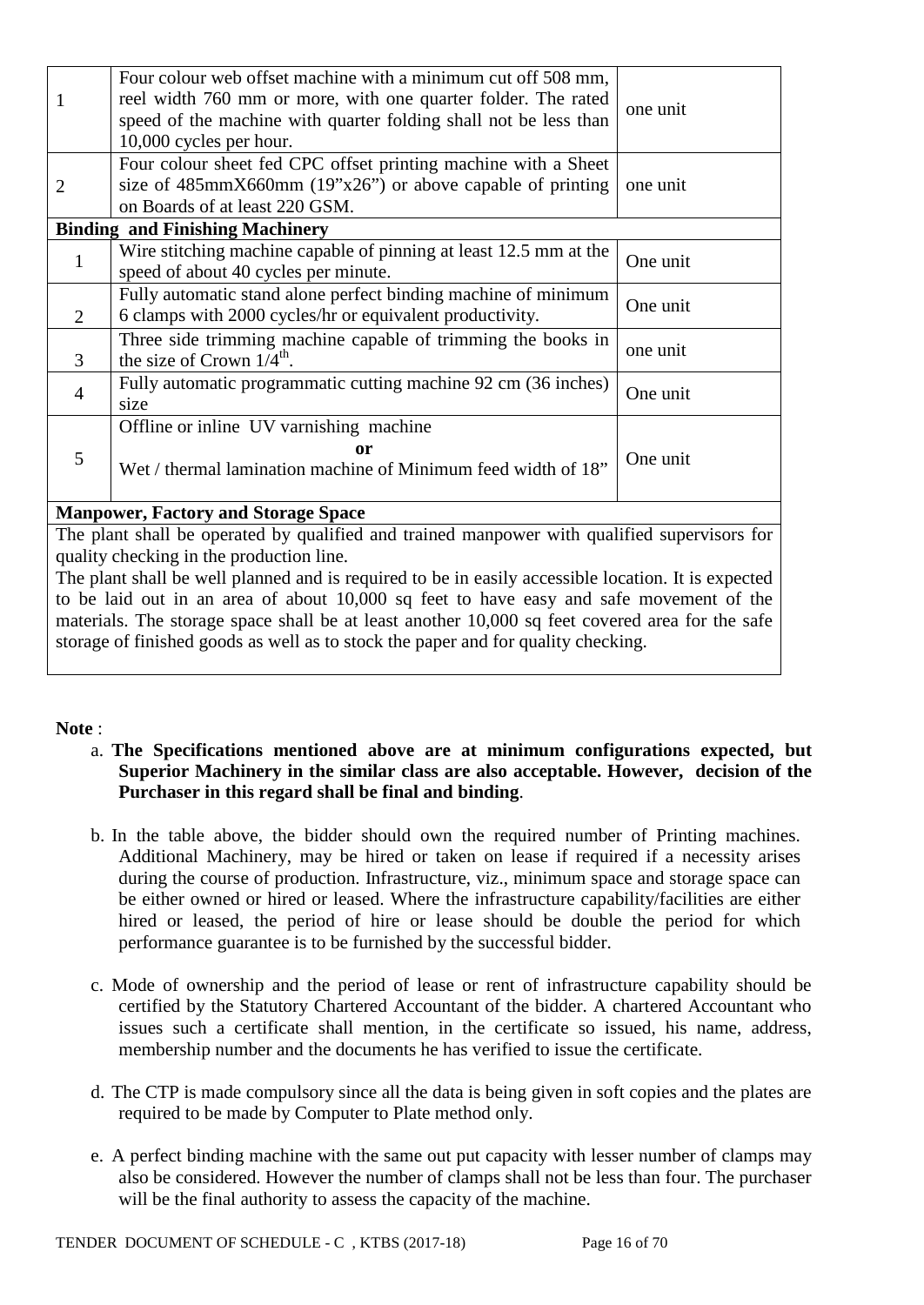- f. Since the specifications of Binding process has been changed the wire stitching machine becomes essential for the execution of contract satisfactorily therefore the said machine has been included in the required infrastructure.
- g. With an objective of eliminating plastic as much as possible in the text books and make them eco friendly it was proposed to introduced UV varnishing instead of Lamination by using BOPP film.

The process of UV varnish requires an additional machine and many of the printers do not possess this machine. Many of the printers do not possess this, and hence we might not get competitive rates. Additionally, the procurement of the same would require time, which may cause them to be disqualified in the tender and may also delay the supply of text books.

Considering these factors it is proposed to allow both Lamination and UV Varnish this year. To this extent the changes would be made in the tender document

## **3.3 FINANCIAL CAPABILITY**

3.3.1 Financial Capability of the Bidder would be evaluated on the basis of the following:

| Sl No. | <b>Financial Capability Criteria</b>                                                             |  |
|--------|--------------------------------------------------------------------------------------------------|--|
|        | Annual financial turnover of Rs. 75.00 lakhs in each of the preceding 3 years 2013-              |  |
|        | $14,2014-15 \& 2015-16.$                                                                         |  |
|        | 3.3.2 The Bidder should provide information regarding the above based on audited annual accounts |  |

- for the respective financial years. The financial year would be the same as the one normally followed by the Bidder for its Annual Report.
- 3.3.3 The Proposal must be accompanied by the audited annual financial statements of the Bidder for the last three (3) completed financial years.
- 3.3.4 Turnover and net worth of the bidder shall be certified by his statutory auditor who should mention his name, address and membership number. Turnover certificate shall be based on the audited accounts of the bidders, or based on the returns filed with the tax authority.

## **3.4 QUALIFICATION CRITERIA FOR FINANCIAL CAPABILITY**

- 3.4.1 For the purpose of Qualification the Bidder is required to demonstrate the financial capability as set out in 3.2 and 3.3 of this tender document.
- 3.4.2 For the purposes of evaluation financial data from the latest three annual accounts would be considered.

**3.5 QUALIFIED BIDDERS:** Bidders meeting both the Experience Criteria and Financial Capability Criteria as mentioned above shall be declared as **Qualified Bidders**. The Proposals of only the Qualified Bidders shall be considered for further evaluation.

### **SECTION 4**

## **EVALUATION OF PRICE PROPOSAL**

**4.1 EVALUATION PARAMETERS**

The Price Bids of qualified bidders alone will be evaluated on the basis of

- a. Price proposals
- b. The satisfactory completion of the printing and supply of textbooks within the time schedule as per any earlier contractual obligations handled.

## **4.2 EVALUATION METHODOLOGY**

4.2.1 The evaluation is package wise. Based on the number of copies of textbooks required to be printed and the rate per page quoted for each title, the cost of production of the total number of copies of textbooks in a package will be calculated and Lowest Rate (L1 Rate) will be determined based on the lowest total cost of production of the required number of copies of all the titles in that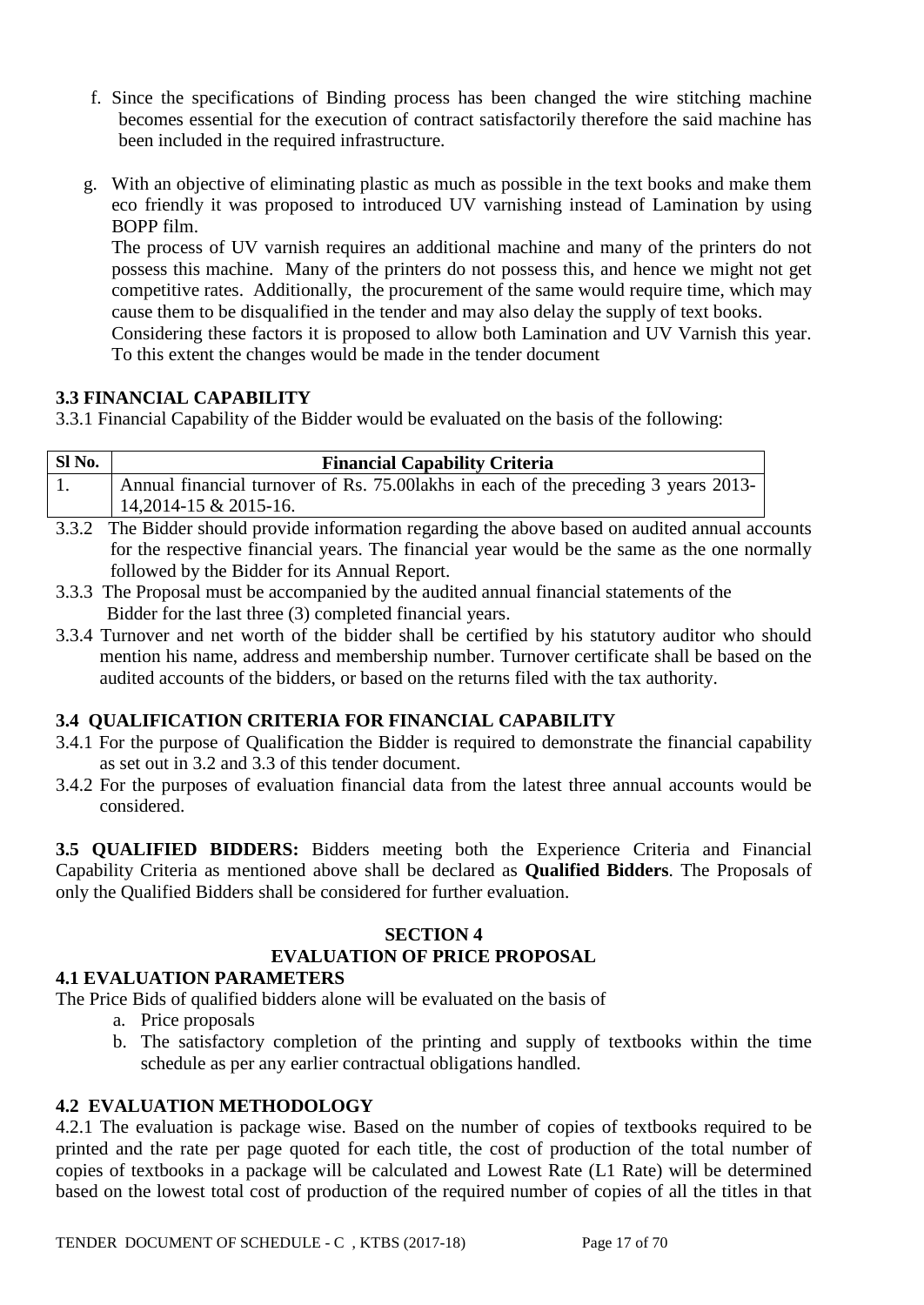package. The Bidders shall be ranked based on the lowest quoted price proposal determined as above and the bidder with the lowest price shall be ranked L1 and other proposals ranked in ascending order.

- 4.2.2. In case the Price Bid of any Bidder does not comply with the aforesaid condition, KTBS may, at its own discretion, reject such Proposal as non responsive.
- 4.2.3 The bidder shall be ranked based on the lowest quoted price proposal. The bidder with the lowest price shall be ranked L1 and other proposals ranked in ascending order.

4.2.4 In the event that two or more tenderers give first preference and quote the same rate for the same package then **KTBS** may;

- **a.** Consider technical criteria whoever fulfills more or Possessess better technical criteria and available Capacity.
- **b.** Invite fresh Price Bids from such Bidders within time schedule as notified by Purchaser, **OR**
- c. Take any such measure as may be deemed fit in its discretion.
- 4.2.5 If any of the packages are left unquoted, then KTBS may,
	- a. Invite fresh Price Bids from qualified Bidders within time schedule as notified by Purchaser,

#### **OR**

- b. Invite fresh tender or take any such measure as may be deemed fit in its discretion.
- 4.2.6 The **successful Bidder** and **KTBS** shall proceed with finalizing the agreement in accordance with Clause 2.27

## **SECTION 5**

## **BIDDING SCHEDULE**

*KTBS* would endeavor to adhere to the BID schedule as noted elsewhere in this document.

## **SECTION 6**

## **GENERAL CONDITIONS OF CONTRACT**

### **6.1 DEFINITIONS**

- 6.1.1 In this Contract, the following terms shall mean and be interpreted as indicated:
- (a) *"The Contract"* means the agreement entered into between the Purchaser and the Supplier, as recorded in the Contract Form signed by the parties, including all the attachments and appendices thereto and all documents incorporated under reference therein;
- (b) *"The Contract Price"* means the price payable to the Supplier under the Contract for the full and proper performance of its contractual obligations;
- (c) *"The Contract Period"* means the period which the tender connotes*;*
- (d) "*The School Text Books"* means printed and supplied textbooks which the Supplier is required to supply to the Purchaser under the Contract;
- (e) *"Services"* means services rendered to Block Education Officers (BEOs)in case of Free & sale category textbooks inclusive of transportation, insurance, and any other incidental cost.
- (f) *"GCC"* means the General Conditions of Contract contained in this section.
- (g) *"SCC"* means the Special Conditions of Contract.
- (h) *"The Purchaser"* means the Managing Director, The Karnataka Textbook society® Karnataka, in short " the **KTBS**"
- (i) *"The Purchaser's Country"* is India and State is Karnataka.
- (j) *"The Supplier"* means the *LEGAL ENTITY* supplying the School Text Books under this Contract.
- (k) *"The Government"* means the Government of Karnataka.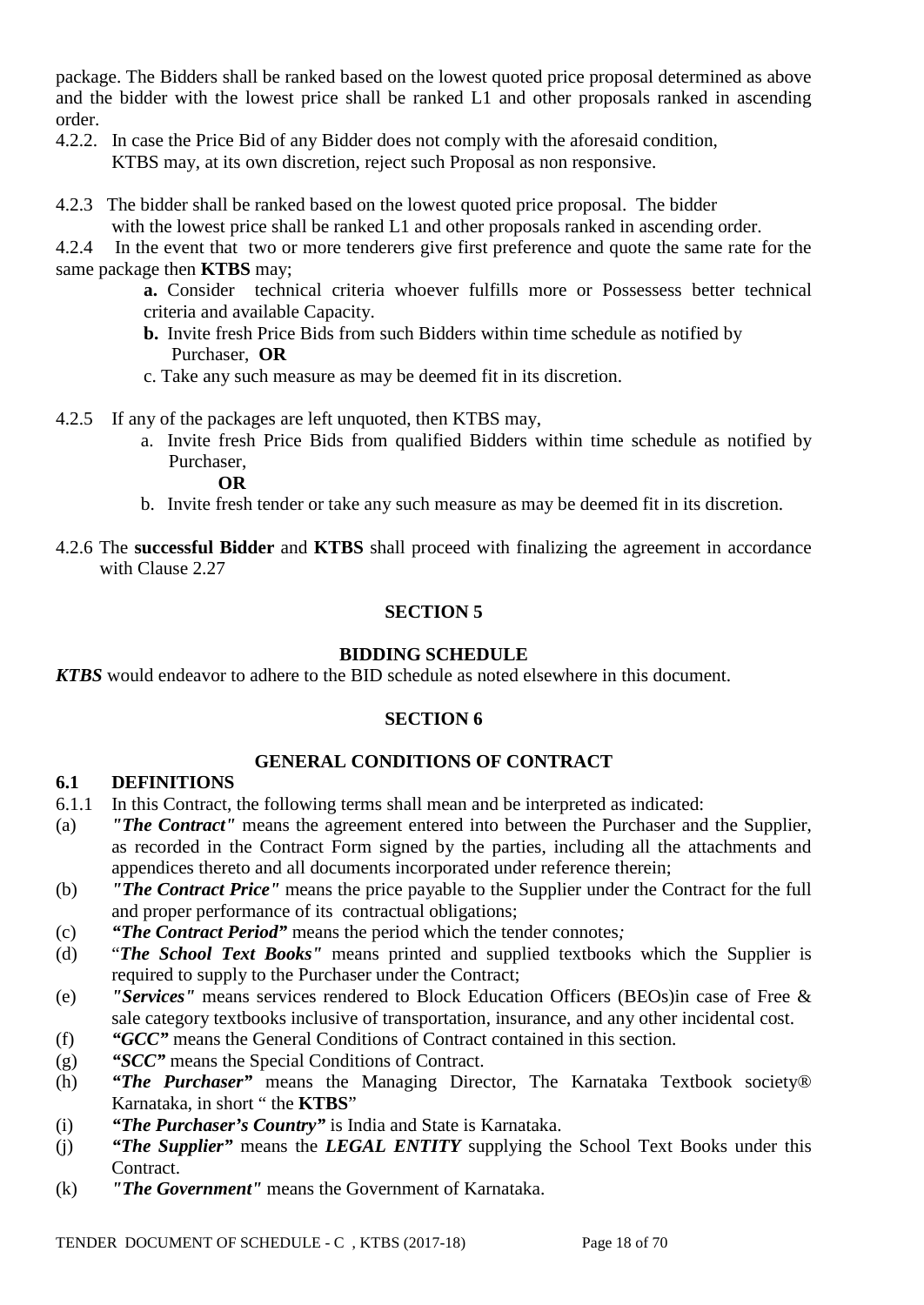- (l) *"Block Education Officer",* means an authority to whom the free & sale category Textbooks are to be supplied at the places scheduled for supply of text books.
- (m) *"Deputy Director for Public Instruction*" means the DDPI.
- (n) *"Day"* means calendar day.
- (o) *"Tender"* means the formal offer made for printing and supply of goods or services in response to an invitation for tender published / notified .
- (p) *"Tender Document"* means the set of papers detailing the schedule of works, calendar of events, requirement of goods and services, technical specifications, procurement criteria and such other particulars, as may be prescribed for evaluation and comparison of tender.
- (q) *"Tender inviting Officer"* means the Managing Director of The Karnataka Text Book Society ®, Karnataka.
- (r) *"Tender accepting authority"* means the Managing Director, The Karnataka Text Book Society ®, Karnataka.
- (s) *"Tender Scrutinizing& Evaluating authority"* means Authority as constituted by the Managing Director of The Karnataka Text Book Society ®, Karnataka.
- (t) *" Tender Appellate Authority" means the Commissioner for Public Instructions(CPI) Bengaluru.*
- (u) *"Notification of award of Contract"* means the intimation in the form of a letter of acceptance by KTBS to the successful bidder. Acceptance by the successful bidder within 24 hours / notified period of time from the date of its issue will constitute the formation of Contract.
- (v) **`DPS ` means the ` Director of Printing , Stationery & Publications , Government of Karnataka, Bengaluru`, the third party quality certifying agency appointed for the purpose of Tender by the Purchaser.**

### **6.2 APPLICATION**

These General Conditions shall apply to the extent that they are not superseded by any provisions in other parts of the Contract.

### **6.3 STANDARDS**

The school text books supplied under this contract shall conform to the standards mentioned in the Technical Specifications and where no applicable standard is mentioned, to the authoritative standard appropriate to the School Text Books.

## **6.4 USE OF CONTRACT DOCUMENTS AND INFORMATION**

- 6.4.1 The Supplier shall not, without the Purchaser's prior written consent, disclose the Contract, or any provision thereof, or any specification, sample or information furnished by or on behalf of the Purchaser in connection therewith, to any person other than a person employed by the Supplier in performance of the Contract. Disclosure to any such employed person shall be made in confidence and shall extend only so far as may be necessary for purposes of such performance.
- 6.4.2 The Supplier shall not, without the Purchaser's prior written consent, make use of any document, pre-press material or information enumerated in GCC Clause 6.4.1 except for purposes of performing the Contract.
- 6.4.3 Any document, other than the Contract itself, enumerated in GCC Clause 6.4.1 shall remain the property of the Purchaser and shall be returned (in all titles) to the Purchaser on completion of the Supplier's performance under the Contract if so required by the Purchaser.
- 6.4.4 The supplier shall permit the purchaser to inspect the Supplier's accounts and records relating to the performance of the Supplier and to have them audited by auditors appointed by the purchaser if so required.

## **6.5 COPY RIGHTS**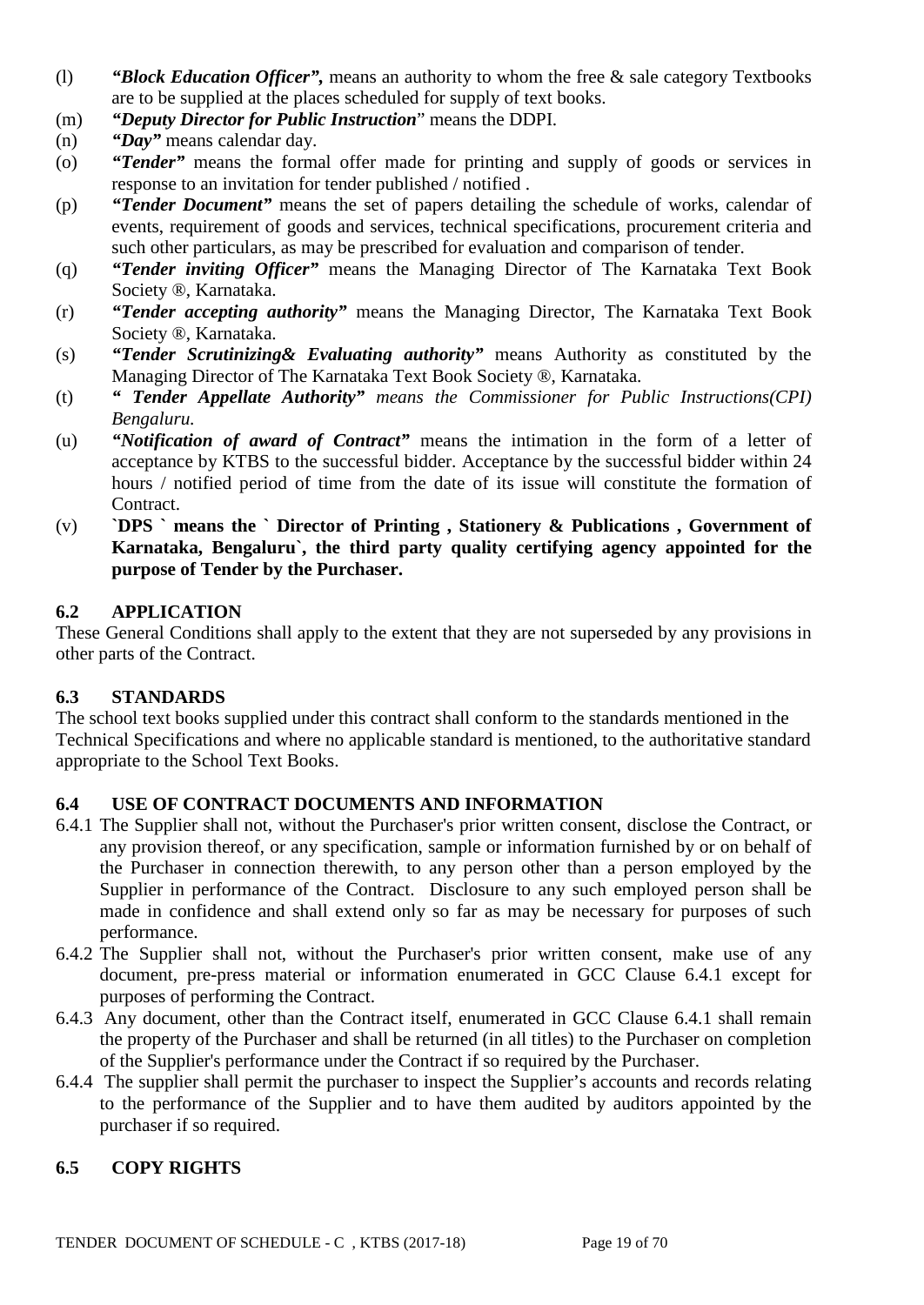The Managing Director, The Karnataka Text Book Society® is the copyright holder and the publisher to all the titles printed under the Tender. The textbooks printed under the Tender are to be supplied only to the Purchaser, viz., The Managing Director, The Karnataka Text Book Society ®. However, the purchaser indemnifies the supplier against all third-party claims of infringement of copyright, trademark arising from use in the school text books.

The supplier shall not print the name and address of his firm / office / organization on the outer page of the cover pages. More specifically, the Supplier shall print the name, address and Contact number of his firm / office / organization only on the Printer page, with prior approval

## **6.6 PERFORMANCE SECURITY**

- 6.6.1 Within **7** days of issue of the letter of acceptance, the Supplier shall furnish performance security, as mentioned in 2.28. The performance bank guarantee should be valid covering a period of up to March  $31<sup>st</sup>$  2018 or 120 days after the end of contractual obligations, whichever is later .
- 6.6.2 The proceeds of the performance security shall be payable to the Purchaser as compensation for any loss resulting from the Supplier's failure to complete any one of its obligations under the Contract.
- 6.6.3 The Performance Security will be discharged by the Purchaser and returned to the Supplier after March  $31<sup>st</sup>$  2018 subject to the fulfillment of all performance obligations under the contract or otherwise after 120 days of completion of the contract obligations subject to the fulfillment of all performance obligations under the contract, whichever is later.
- 6.6.4 In the event of any contract amendment, the Supplier shall, within 7 days of receipt of such amendment, furnish the amendment to the Performance Security, rendering the same valid for the duration of the Contract, as amended for further period of 90 days thereafter.
- 6.6.5 Failure to submit the performance security (Bank guarantee)within the period specified above will constitute sufficient ground for cancellation of the contract and forfeiture of the EMD(Bid security).

### **6.7 INSPECTIONS AND TESTS**

- 6.7.1 The Purchaser or its representative shall have the right to inspect and/or to test the school text books to ascertain their conformity to the Contract specifications. The Purchaser shall notify the Supplier in writing in a timely manner of the identity of any representatives retained for these purposes.
- 6.7.2 The paper to be used for printing of the text book may be inspected and tested based on the "mill certificate" submitted by the printer, from the KTBS official or its approved agencies. The finished Text books shall be inspected at the printer's premises.
- 6.7.3 If the inspected or tested school books /formes of the books fail to conform to the specifications, the Purchaser may reject such quantity of books/forms and the Supplier shall either replace the rejected text books or make necessary alterations to meet specification requirements free of cost to the Purchaser.
- 6.7.4 The Supplier shall compulsorily obtain "Mill Certification" regarding the quality of the paper purchased. "Mill Certification" shall be for the general quality of paper and more specifically regarding the GSM of the paper, Brightness of the paper and whether the paper is manufactured out of A-grade pulp. The officials of Karnataka Text Book Society® or persons duly authorized by KTBS shall inspect the progress in printing, binding, lamination/UV varnish and dispatch of text books from time to time. If the bidder /printer fails to provide the necessary information regarding the progress to the authorities, at the time of inspection, KTBS has all the rights to necessary action against the bidder on the basis of the report by the authorities. In case any textbook is found to be defective, they shall be replaced by the Supplier at his own cost.
- 6.7.5 The Purchaser's right to inspect, test and, where necessary, reject the school text books after the free and sale category text books arrival at Block Education Officer *(BEO)* office/school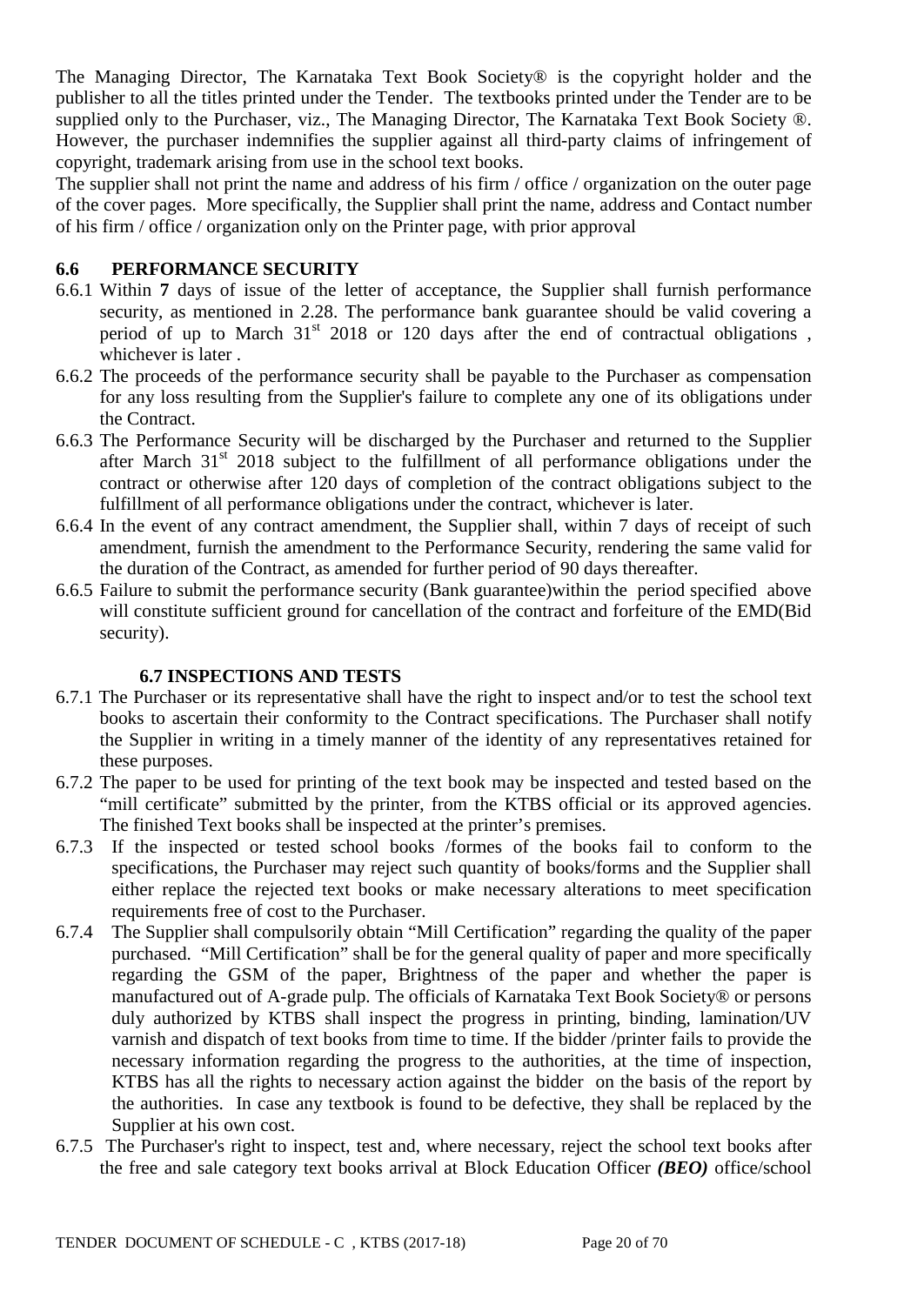level shall, in no way, be limited or waived by reason of the books having previously been inspected, tested and passed by the Purchaser or its representative.

- 6.7.6 The pre-delivery inspection will be carried out by the purchaser or by any one authorized by the purchaser for this purpose.
- 6.7.7 Nothing in GCC shall in any way release the Supplier from any other obligations under this Contract.
- 6.7.8 Saving all the clauses above and in addition, the Purchaser shall appoint a Third party Quality testing & certifying agency viz Director of Printing Stationery (D.P.S) for assessing the Technical Capability of the Bidder in the first instance and then for certifying the quality of the textbooks printed  $&$  distributed. The `D P S` shall as per the requirement and on his own initiative may visit the Bidder premises any time beginning from the time of Technical Assessment and till the entire process is in progress . **The `D P S` shall also monitor the progress** . The `D P S` shall certify both for the physical progress and for the quality. The DPS may also conduct random checking at the Godowns of the Purchaser to ascertain the quality levels.

The quality parameters that will be put for testing, tolerance limits, method of Inspection, Sample size etc are given in Annexure below .

## **Quality Parameters and Specifications**

### **The following quality parameters with tolerance limits prescribed by BIS are required to be strictly adhered to by the Suppliers**

## **Raw Materials**

*Paper:*

The Paper shall be Maplitho with the following specifications

| Sl no.         | <b>Properties</b>                           | Requirement   | Reference    |
|----------------|---------------------------------------------|---------------|--------------|
| 1              | <b>GSM</b>                                  | $60$ gsm      |              |
| 2              | Tensile Index                               |               | IS 1848:1991 |
|                | CD/MD                                       | 20/40         |              |
| $\overline{2}$ | Brightness (Minimum) %                      | $80 \pm 2 \%$ | $-do-$       |
| 3              | Opacity (Minimum)                           | $85 + 2\%$    | $-do-$       |
| 4              | Cobb, max avg                               | 28            | $-do-$       |
| 5              | Wax pick                                    | No. 10A Clear | $-do-$       |
| 6              | Smoothness ml/min,<br>(Bendsten) max<br>Top | 200           | $-do-$       |
|                | Wire                                        | 250           | $-do-$       |
| 8              | Colour                                      | White         |              |
| 9              | Type of Pulp                                | Type-A        | IS 1848:1991 |

**Note :**

- Paper shall be of A Grade from reputed mills suggested hereunder, made out of Virgin Pulp and shall not contain any recycled pulp or mechanical pulp not exceeding 20%.
- The reel width for crown  $1/4<sup>th</sup>$  books shall invariably minimum of 760 mm. Similarly the cut off shall be minimum of 508 mm. Usage of lesser width reels is strictly not acceptable. The cut off may be slightly more. No weightage will be given for any increase in the cut off though it is treated as a positive deviation.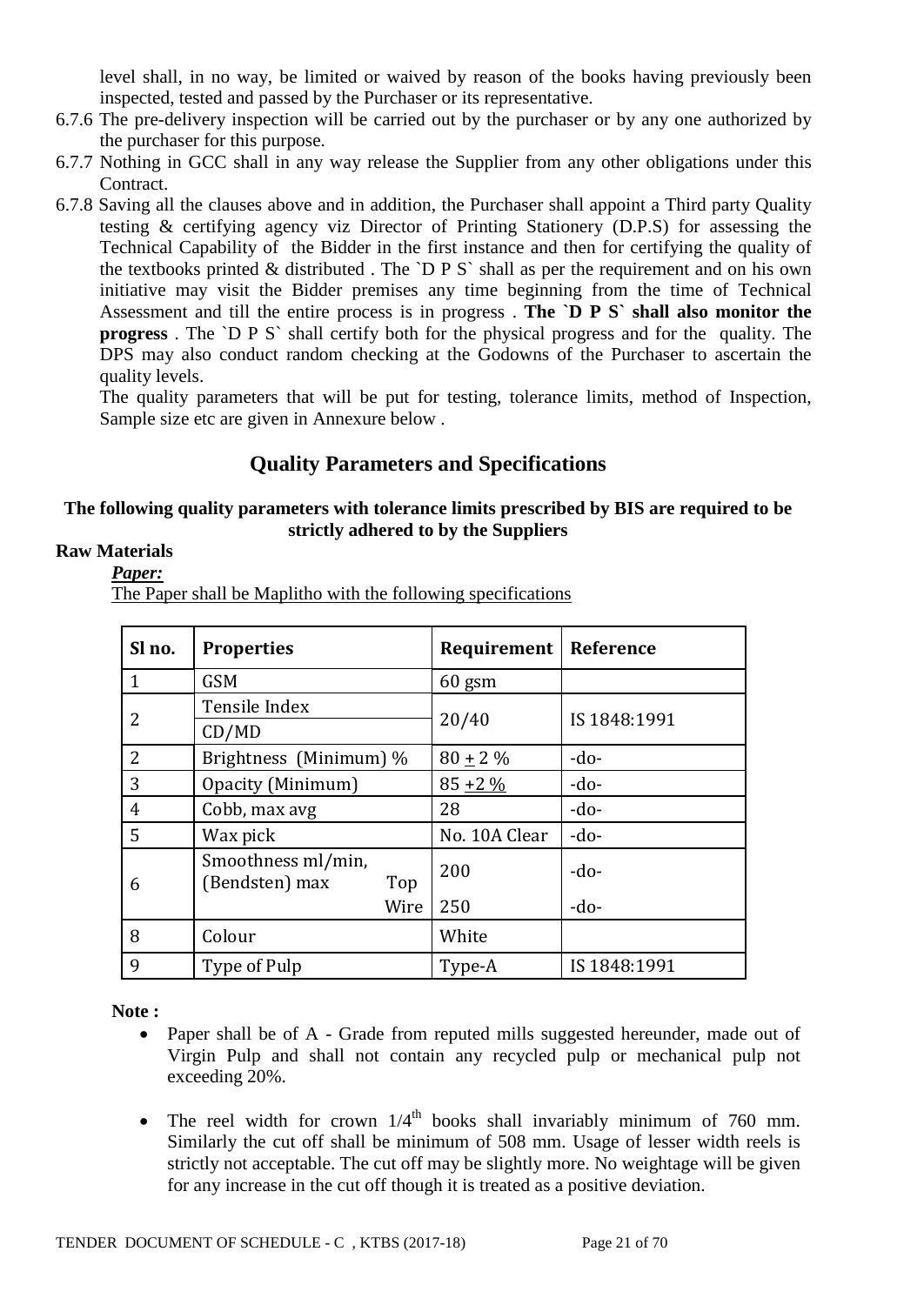- List of Reputed Paper Mills whose quality parameters are tested and proven and the printers are advised to procure the paper required for the printing of Text Books for the academic year 2017-18 preferably from these mills or from the mills of equivalent capacity
	- 1. M/s Mysore Paper Mills, Bhadravati, Karnataka
	- 2. M/s West Coast Paper Mills, Dandeli, Karnataka
	- 3. M/s TNPL, Tamilnadu
	- 4. M/s Andhra Pradesh Paper Mills, Rajamundry, Andhra Pradesh
	- 5. M/s Seshasai Paper and Boards Limited, Erode, Tamilnadu
	- 6. JK Paper Limited, Orissa

## *Art Board*

*The Printer shall use both side coated Art Boards with the following specifications.* 

| Sl no.         | <b>Properties</b>        | Requirement  | <b>Tolerence</b> |
|----------------|--------------------------|--------------|------------------|
| 1              | <b>GSM</b>               | $220$ gsm    | $+/- 2.5%$       |
| $\overline{2}$ | <b>Bulk</b>              | $0.86$ cc/gm | $+/- 0.03$       |
| 3              | <b>Bending stiffness</b> |              | minimum          |
|                | CD/MD                    | 11/20        |                  |
| 4              | Brightness (Minimum) %   | $88 + 2\%$   | $-do-$           |
| 5              | Gloss                    | $75 + 5%$    | $-do-$           |
| 6              | Colour                   | White        |                  |

## *Inks*

The Supplier shall use only branded inks and other chemicals.

## *Printing Plates*

The Supplier shall use only branded printing plates. Wherever soft copies are provided the plate making shall be by CTP method and wherever positives are provided it shall be by using PS plates. Only good quality and branded chemicals shall be used for the making of plates.

## *U.V. Varnish & Laminating Films*

The Book Covers shall be coated on one side with U.V. Varnish The coating may be made inline along with the printing of the covers or Offline. This shall ensure good gloss and shall also make the printed area scratch resistant and moisture resistant. The thickness of the coating shall be atleast 3 GSM.

### **OR**

 The lamination of the Cover shall be done by wet lamination method with 12 micron BOPP Gloss film using water based adhesive. Thermal Lamination is a positive deviation and is acceptable. But no weightage will be given though it is a positive deviation.

## *Hot Melt Adhesive*

Branded hot melt adhesives compatible for the perfect binding machine shall only be used.

### **Book size**

TENDER DOCUMENT OF SCHEDULE - C, KTBS (2017-18) Page 22 of 70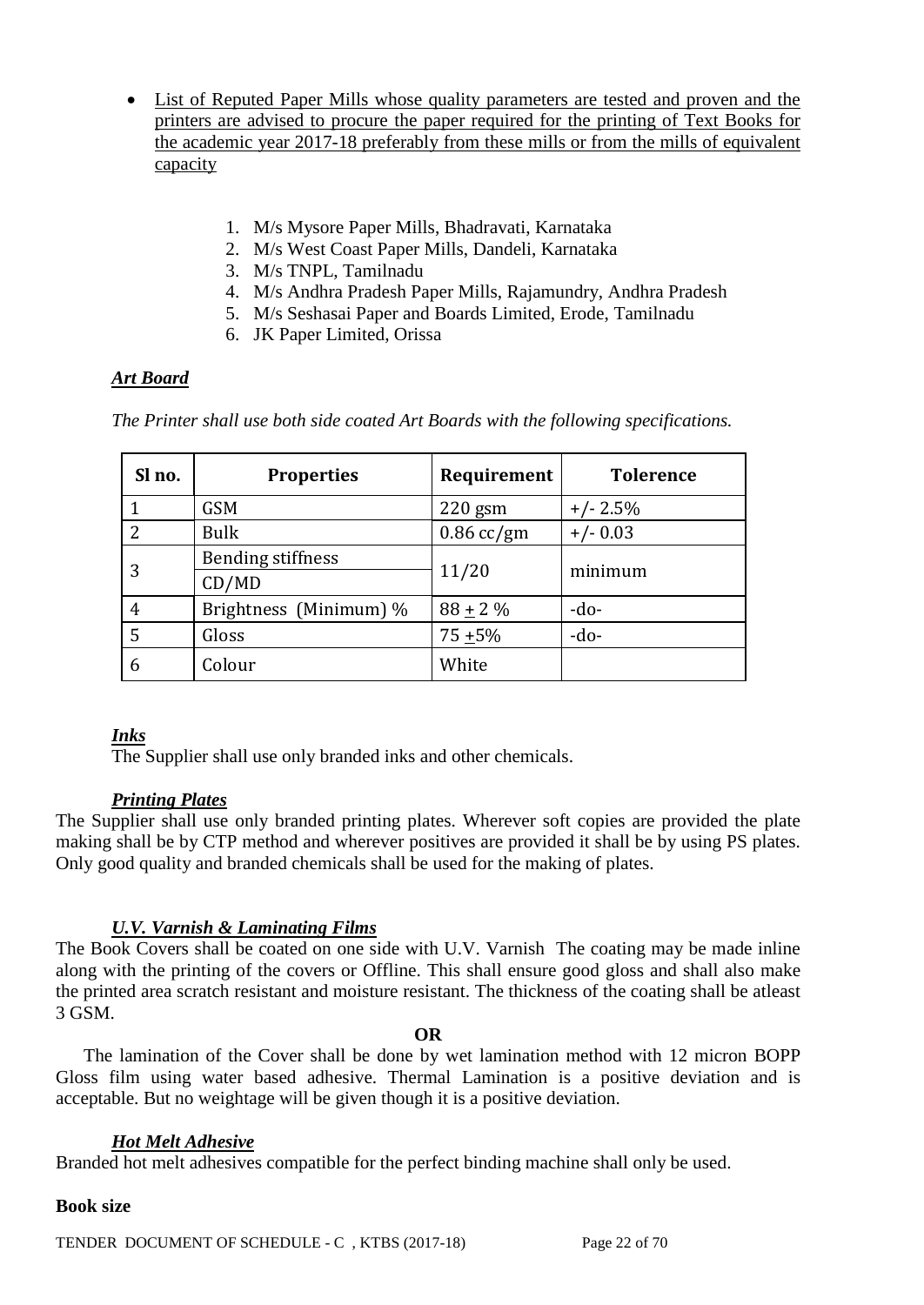i. For Crown ¼ Size the print area to be 330 sq. cm or as per the design and the trimmed size of the Book to be 18.3 x 24.5 cms. A tolerance of 1 mm is allowed on either dimension of the book.

**If the variations are found beyond the tolerance limits in more than 5% of the inspected quantity then it will be treated as deviation from specifications. However, the Supplier shall not construe this to be a stipulation and shall read it as an exception**.

### **Printing Quality and Specifications;**

- i. Printing shall be good, having uniform inking of sufficient colour.
- ii. There shall be no aberration of colours, wherever colour printing is done. In other words colour registration shall be flawless.
- iii. The texts shall be strong, legible and readable.
- iv. The printed illustrations shall be clearly well defined.
- v. The prints shall be free from defects like offsetting, smudging, tilting, mis-register, scumming, slur, ragged print, light and dark shades etc.,
- vi. The text must have balanced margin in each page with a minimum of 15 mm.
- vii. The Text book should be in conformity with the approved dummy.

### **Binding quality and Specifications;**

The Binding Process shall be executed as mentioned here under.

| SL.            | <b>No.of Text Pages</b>           | <b>Method of Binding</b> |
|----------------|-----------------------------------|--------------------------|
| N <sub>O</sub> |                                   |                          |
|                | 128 and Less $\left(<=128\right)$ | <b>Centerpinning</b>     |
| $\gamma$       | Above 128 and upto 260 pages      | Side pinning & perfect   |
|                |                                   | <b>Binding</b>           |

Binding shall ensure good **appearance,** Proper **Cutting**, proper **Cover adhesion**, good **Page strength**, no **Cavity Spines,** no **Concave spine**, no **Adhesive running in**, no **Chip out at the head etc.**

The pinning Shall be Neat and Folded together .The Pinning wire shall be Galvanized under good quality.

### **Method of quality Checking**

The quality inspection staff conduct tests at the point of production to ensure that prescribed quality materials only are used and machines that are in good condition are adopted and the manpower engaged has the required technical skills. It is the responsibility of the supplier to provide the proof to establish this.

Approximately 5% of the books will be put for quality test before they are dispatched in the premises of the supplier. The supplier shall inform before they are packed and dispatched.

The Books will be tested for the above parameters and method adopted is random sampling and physical testing only. Generally by visual and measuring methods. Only when warranted chemical testing will be conducted.

The total sample size shall be approximately 5%.

If the defects are found in more than 5% of the quantity inspected then it will be construed that the lot is defective beyond the tolerance limits and it will be rejected. Then it will be the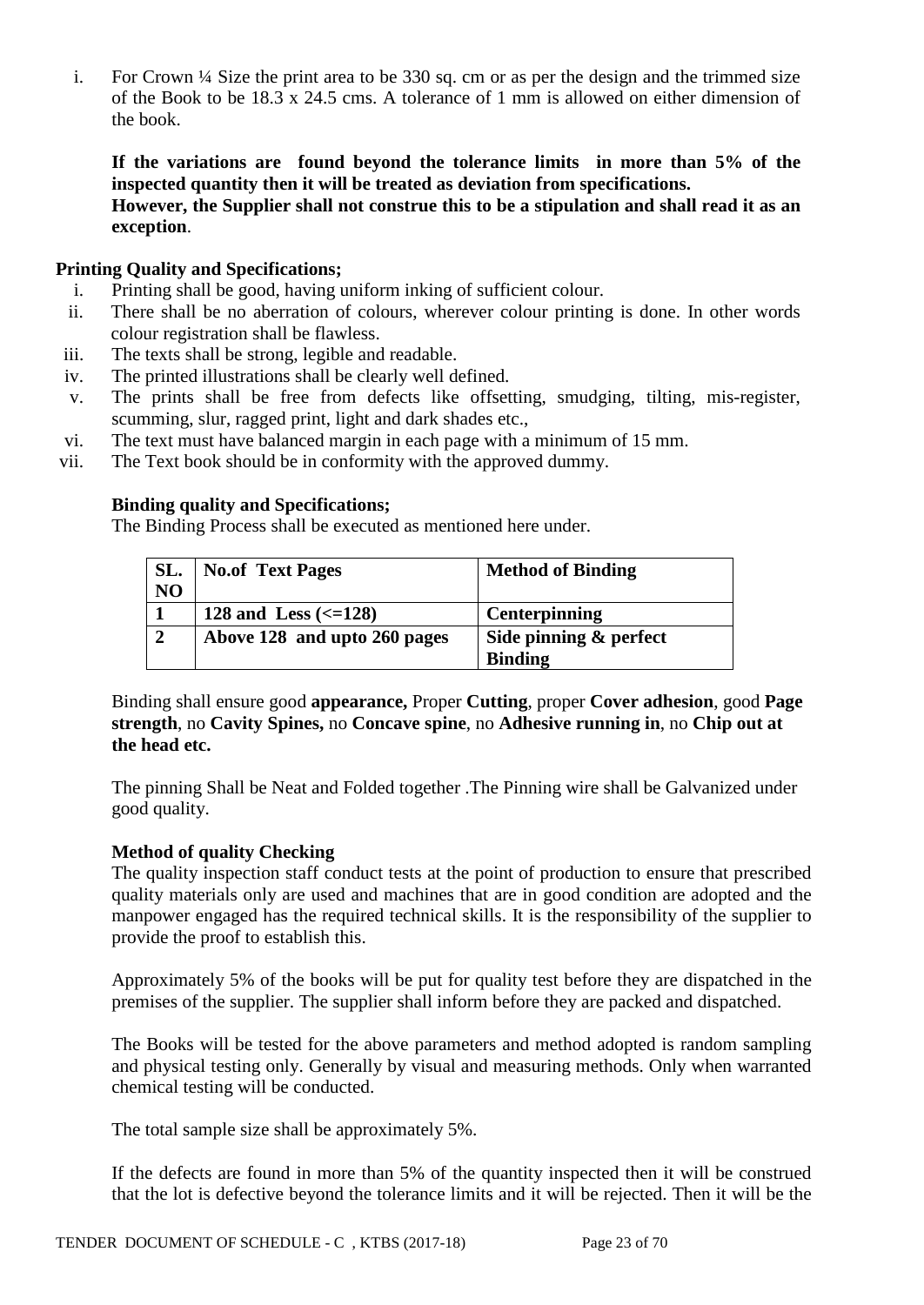responsibility of the Supplier to conduct testing of the complete lot and then replace the defective books and shall invite the purchaser for the quality inspection.

## **6.8 OPERATIONAL CHARTS**

The Supplier along with the contract shall furnish in advance, Operational Chart which includes;

- program of work
- Time schedule of the printing  $&$  supply of the School Text Books to the Purchaser.

### **6.9 PACKING& SUPPLY**

- 6.9.1 Pre-dispatch inspection of the bales/reels of paper, at the Mill and at the printer's premises may be carried out by the authorized third party quality testing and certifying agency appointed by the Society viz $\overline{D} P S$ .
- 6.9.2 The Supplier at the time of delivery of School Textbooks shall give proper account of supply to the concerned Block Educational Officer by bundling the school books in the numbers of 25 or 50 books in each bundle.
- 6.9.3 The Supplier after the satisfactory delivery of School Text Books to the concerned Blocks shall obtain due acknowledgement from the concerned Block Educational Officers or his authorized representative and submit the same along with the District-wise Bills for payment. The Supplier shall provide such packing of the School Text Books as is required to prevent their damage or deterioration during transit to their final destination as indicated in the Contract. .

### **6.10 DELIVERY AND DOCUMENTS**

Delivery of the School Text Books shall be made by the Supplier in accordance with the terms specified in the Purchase Order. The details of printing & transportation and or other documents to be furnished by the supplier are as specified in Tender Document.

### **6.11. TRANSPORTATION**

Where the Supplier is required under the Contract to transport the Free & Sales category School Text Books to all 204 BEO's of Karnataka as shall be specified in the Contract, it shall be arranged by the Supplier and the related cost including insurance, shall be included in the Contract Price.

### **6.12. PAYMENT**

### **6.12.1 The payment to the supplier shall be made as under**

**a) First payment after supply of 30% of the package books within 60 days subject to maximum of 60% of the package books on seniority basis subject to availability of funds.**

 **b) Final payment of balance package books after 60 days of first payment on seniority basis subject to availability of funds.**

- **c) Delivery Challan format prescribed in the Appendix O.**
- **d) Delivery Challan without date,seal & Signature of the BEO or his representative will be rejected.**

Payment to suppliers shall be made as per Clause 7.4 of Special Conditions of Contract (SCC).

## **6.13. CHANGE ORDERS**

The purchaser may at any time by written order given to the supplier pursuant to GCC clause, make changes within the general scope of the contract in any one or more of the following:

- a. Method of transportation or packing
- b. The place of delivery
- c. Copies to be supplied
- d.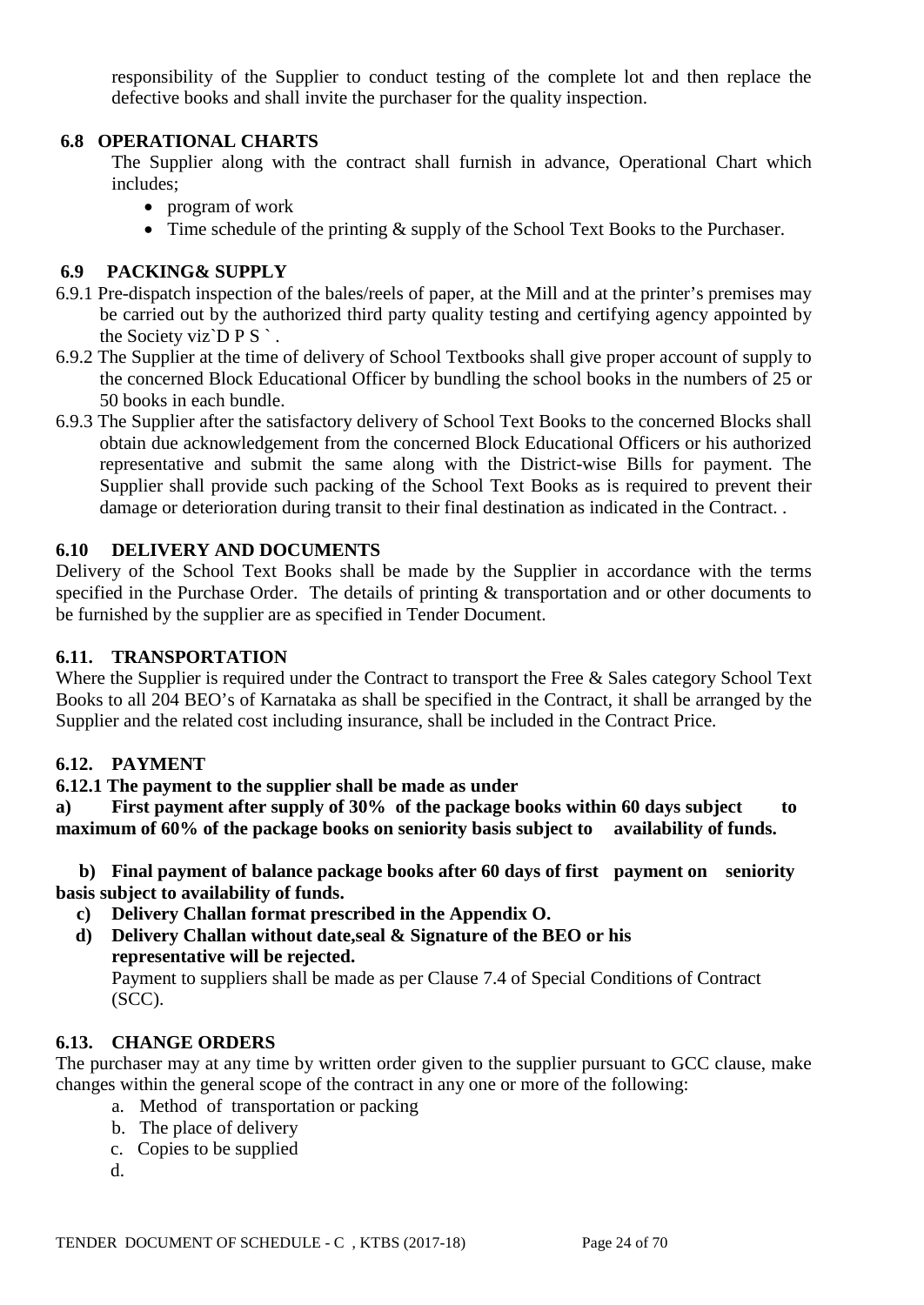## **6.14. CONTRACT AMENDMENTS**

Subject to GCC Clause 6.13, no variation in or modification of the terms of the Contract shall be made except by written amendment signed by both the parties.

### **6.15. ASSIGNMENT**

The Supplier shall not assign, in whole or in part, its obligations to perform under the Contract, except with the Purchaser's prior written consent.

### **6.16. SUBCONTRACTS**

Subcontract in printing and supply of textbooks is strictly prohibited.

### **6.17. DELAYS IN THE SUPPLIER'S PERFORMANCE**

- 6.17.1 Delivery of the School Text Books shall be made by the Supplier in accordance with the time schedule specified by the Purchaser as per distribution list provided by the purchaser.
- 6.17.2 If at any time during performance of the Contract, the Supplier should encounter conditions impeding timely delivery of the School Text Books, the Supplier shall promptly notify the Purchaser in writing of the fact of the delay, its likely duration and its cause(s). As soon as practicable after receipt of the Supplier's reply, the Purchaser shall evaluate the situation and may, at its discretion, extend the Supplier's time for performance with or without liquidated damages, in which case the extension shall be effected by amendment of the Contract.
- 6.17.3 Except as provided under GCC Clause 6.23, a delay by the Supplier in the performance of its delivery obligations shall render the Supplier liable to the imposition of liquidated damages pursuant to GCC Clause 6.18, unless an extension of time is agreed upon pursuant to revision in contract without the application of liquidated damages

## **6.18. Liquidated damages for delay & penalty for defective Books**

### **6.18.1 Liquidated damages for delay in supplies:**

If supplier does not execute the work as per the implementation schedule, liquidated damages will be imposed at the rate of 1% per week for the first 3 weeks, 2% per week for the next 3 weeks, 3% per week for the next 2 weeks and 5% thereafter for the delayed portion until completion of supplies if the Purchaser decides to accept the supplies. Part of the week will be considered as one week.

### 6.18.2 *Penalty* **for defective materials**

If any defect is found / any report in this regard is received from the Block Educational Officers, such defective materials may be rejected and the Supplier shall have to replace such defective materials within 15 days and will have to bear the cost of replacement, however the purchaser reserves the right to use the materials with minor defects that serve the overall objectives. under such circumstances the purchaser will impose the penalty for deviations as defined in Appendix M.

6.18.3 While Calculating penalty in case of default, or violation of any conditions of this tender total cost of a particular package including transportation and insurance cost will be taken into consideration and penalty will be imposed.

#### **Time schedule**

.

Printing & Supply of text books to specified destinations should be completed within 120 days from the next date of issue of Purchase order including Pre-Printing Activities. Supplier shall submit a fortnightly progress report to the purchaser. The Supplier is also bound by the conditions of the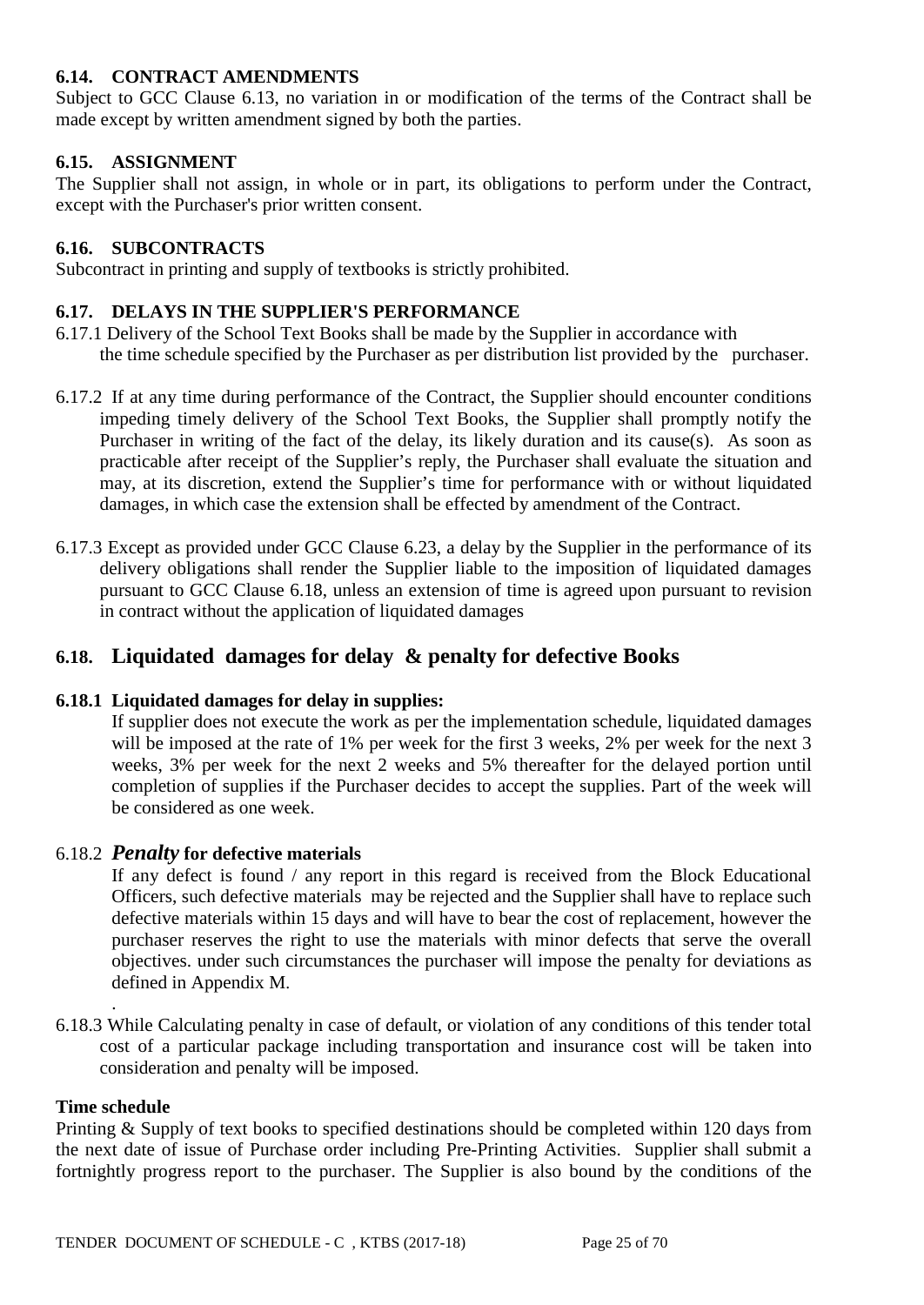Purchaser and shall submit the progress in the modes as required by the Purchaser. Herein, noncompliance shall be construed as breach of contract terms.

| Time Schedule for Pre-Printing, Printing, Binding, Packing and Distribution of |  |
|--------------------------------------------------------------------------------|--|
| <b>School Text books;</b>                                                      |  |

| <b>Slno</b>    | <b>Timeline</b>                                                             | % of work completion by Bidder                                                                                                                                                                          | <b>Schedule for KTBS</b>                                                                 |
|----------------|-----------------------------------------------------------------------------|---------------------------------------------------------------------------------------------------------------------------------------------------------------------------------------------------------|------------------------------------------------------------------------------------------|
| $\mathbf{1}$   | Within 30 days from<br>Date<br>of<br>the<br>next<br>purchase order          | Preprinting activities includes;<br>1) collection of CD's from KTBS<br>Officials.<br>2) Submission of Dummy to<br>KTBS officials for approval<br>3) collecting Approved<br>Dummy's from KTBS officials. | 1. Giving CD's to<br>Printers.<br>2. Approval of<br>Dummy and return<br>To the Printers. |
| $\overline{2}$ | $45th$ day from the next<br>date of work order                              | 10% of the total number of books<br>allotted shall be completed.                                                                                                                                        | Monitoring by KTBS<br>or it's authorized<br>agency                                       |
| 3              | $60th$ day from the next<br>date of work order                              | 30% of the total number of books<br>allotted shall be completed.                                                                                                                                        | Monitoring by KTBS<br>or it's authorized<br>agency                                       |
| $\overline{4}$ | $75th$ day from the next<br>date of work order                              | 50% of the total number of books<br>allotted shall be completed.                                                                                                                                        | Monitoring by KTBS<br>or it's authorized<br>agency                                       |
| 5              | $\overline{90}^{\text{th}}$ day from the next<br>date of work order         | 60% of the total number of books<br>allotted shall be completed.                                                                                                                                        | Monitoring by KTBS<br>officials.                                                         |
| 6              | $105^{\text{th}}$<br>day from the<br>date of work<br>next<br>order          | 70% of the total number of books<br>allotted shall be completed.                                                                                                                                        | Monitoring by KTBS<br>officials.                                                         |
| 7              | $120^{\text{th}}$<br>day<br>from the<br>of<br>date<br>work<br>next<br>order | 100% of the total number of books<br>allotted shall be completed.                                                                                                                                       | Monitoring by KTBS<br>officials.                                                         |

The supplier should adhere to the time schedule specified in the contract. since it is a time bound process .Otherwise Purchaser reserves the right to terminate the contract, at any time without assigning any reasons and the Supplier cannot claim any compensation in this respect.

 The purchaser reserves the right to withdraw 50% of the contract if the supplier do not complete 30% of quantum of total contract on  $60<sup>th</sup>$  day from the date of work order without issuing any prior notice. Such withdrawn work from the default supplier will be given to L2 tenderer or any other Supplier who has the capability to execute the work and the difference in cost if any will be recovered from the default supplier. However this will not provide any immunity for the defaulted supplier from any other penal action.

Also for the Printers who happen to default even after 60 days then nonstarted quantity of work would be withdrawn after analysis of the quantity of paper already procured, printed,capacity available,balance of the workload etc.,

### **6.19. TERMINATION FOR DEFAULT**

- 6.19.1 The Purchaser may, without prejudice to any other remedy for breach of contract, by written notice of default sent to the Supplier, terminate the Contract in whole or part:
	- a) if the Supplier fails to deliver any or all of the School Text Books within the period(s) specified in the Contract, or within any extension thereof granted by the Purchaser, or,
	- b) if the Supplier fails to perform any other obligation(s) under the Contract, or,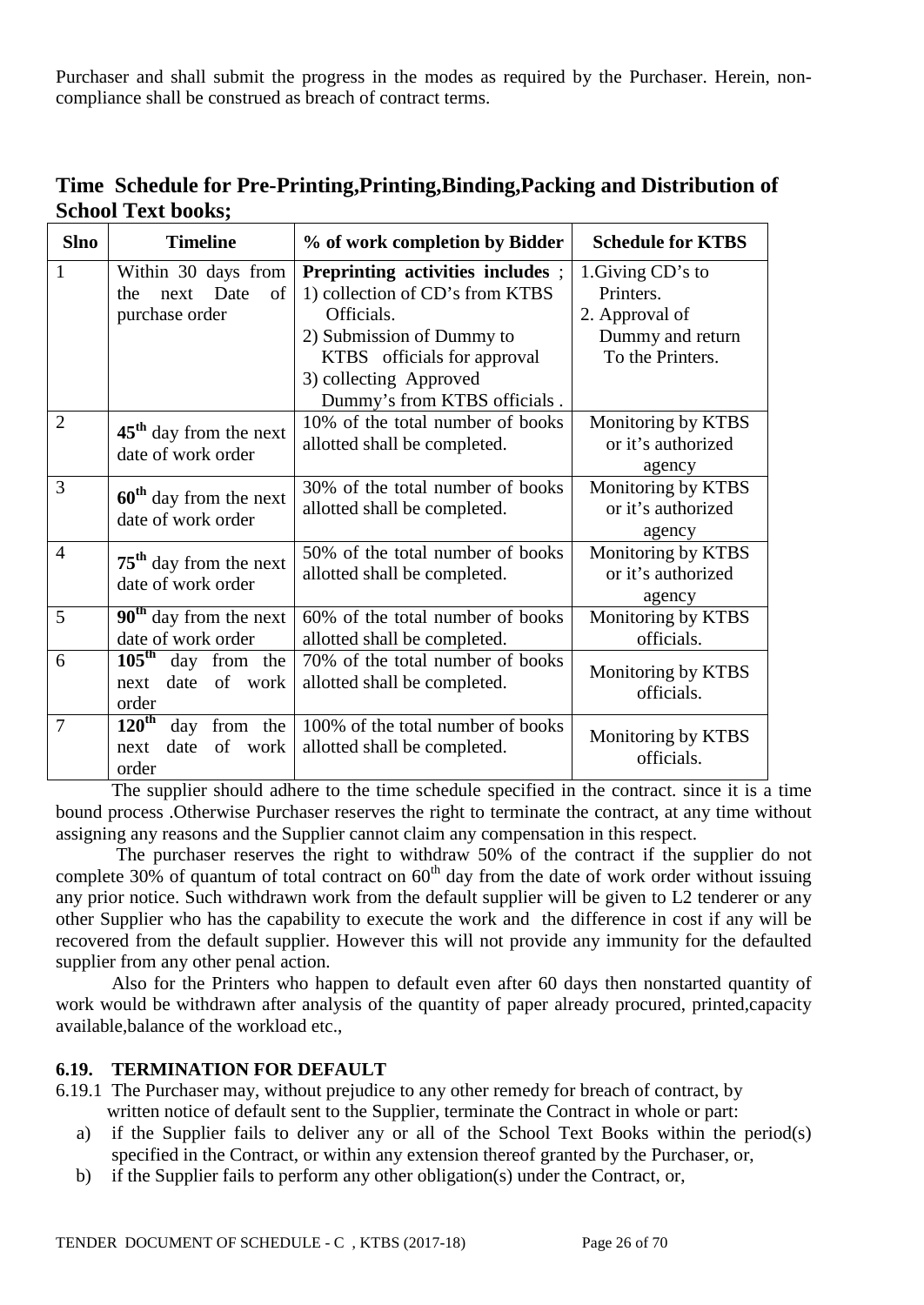c) if the Supplier, in the judgment of the Purchaser, has engaged in corrupt or fraudulent practices in competing for or in executing the Contract.

## **For the purpose of this Clause:**

*"Corrupt practice"* means the offering, giving, receiving or soliciting of anything of value to influence the action of a public official in the procurement process or in contract execution.

*"Fraudulent practice"* means a misrepresentation of facts in order to influence a procurement process or the execution of a contract to the detriment of the Purchaser, and includes collusive practice among Bidders (prior to or after bid submission) designed to establish bid prices at artificial non-competitive levels and to deprive the purchaser of the benefits of free and open competition.

6.19.2 In the event the Purchaser terminates the Contract in whole or in part, pursuant to GCC Clause 6.22.1, the Purchaser may procure, upon such terms and in such manner as it deems appropriate, School Text Books similar to those undelivered, and the Supplier shall be liable to the Purchaser for any excess costs for such similar School Text Books. However, the Supplier shall continue the performance of the Contract to the extent not terminated.

### **6.20. FORCE MAJEURE**

- 6.20.1 Notwithstanding the provisions of GCC Clauses 6.17, 6.18, 6.19, the Supplier shall not be liable for forfeiture of its performance security, liquidated damages or termination for default, if and to the extent that, its delay in performance or other failure to perform its obligations under the Contract is the result of an event of Force Majeure.
- 6.20.2 For purposes of this Clause, *"Force Majeure"* means an event beyond the control of the Supplier and not involving the Supplier's fault or negligence and not foreseeable. Such events may include, but are not limited to, acts of the Purchaser either in its sovereign or contractual capacity, wars or revolutions, fires, floods, epidemics, quarantine restrictions and freight embargoes.
- 6.20.3 If a *Force Majeure* situation arises, the Supplier shall promptly notify the Purchaser in writing of such conditions and the cause thereof. Unless otherwise directed by the Purchaser in writing, the Supplier shall continue to perform its obligations under the Contract as far as is reasonably practical, and shall seek all reasonable alternative means for performance not prevented by the *Force Majeure* event.

### **6.21. TERMINATION FOR INSOLVENCY**

 The Purchaser may at any time terminate the Contract by giving written notice to the Supplier, if the Supplier becomes bankrupt or otherwise insolvent. In this event, termination will be without compensation to the Supplier, provided that such termination will not prejudice or affect any right of action or remedy which has accrued or will accrue thereafter to the Purchaser.

### **6.22. TERMINATION FOR CONVENIENCE**

- 6.22.1 The Purchaser, by written notice sent to the Supplier, may terminate the Contract, in whole or in part, at any time for its convenience. The notice of termination shall specify that termination is for the Purchaser's convenience, the extent to which performance of the Supplier under the Contract is terminated, and the date upon which such termination becomes effective.
- 6.22.2 The School Text Books that are complete and ready for transport within 30 days after the Supplier's receipt notice of termination shall be accepted by the Purchaser at the Contract terms and prices. For the remaining School Text Books, the Purchaser may elect:
	- (a) to have any portion completed and delivered at the Contract terms and prices; and/or
	- (b) to cancel the remainder and pay to the Supplier an agreed amount for partially completed School Text Books and for materials previously procured by the Supplier.

### **6.23. RESOLUTION OF DISPUTES**

6.23.1 The Purchaser and the supplier shall make every effort to resolve amicably by direct informal negotiation any disagreement or dispute arising between them under or in connection with the Contract.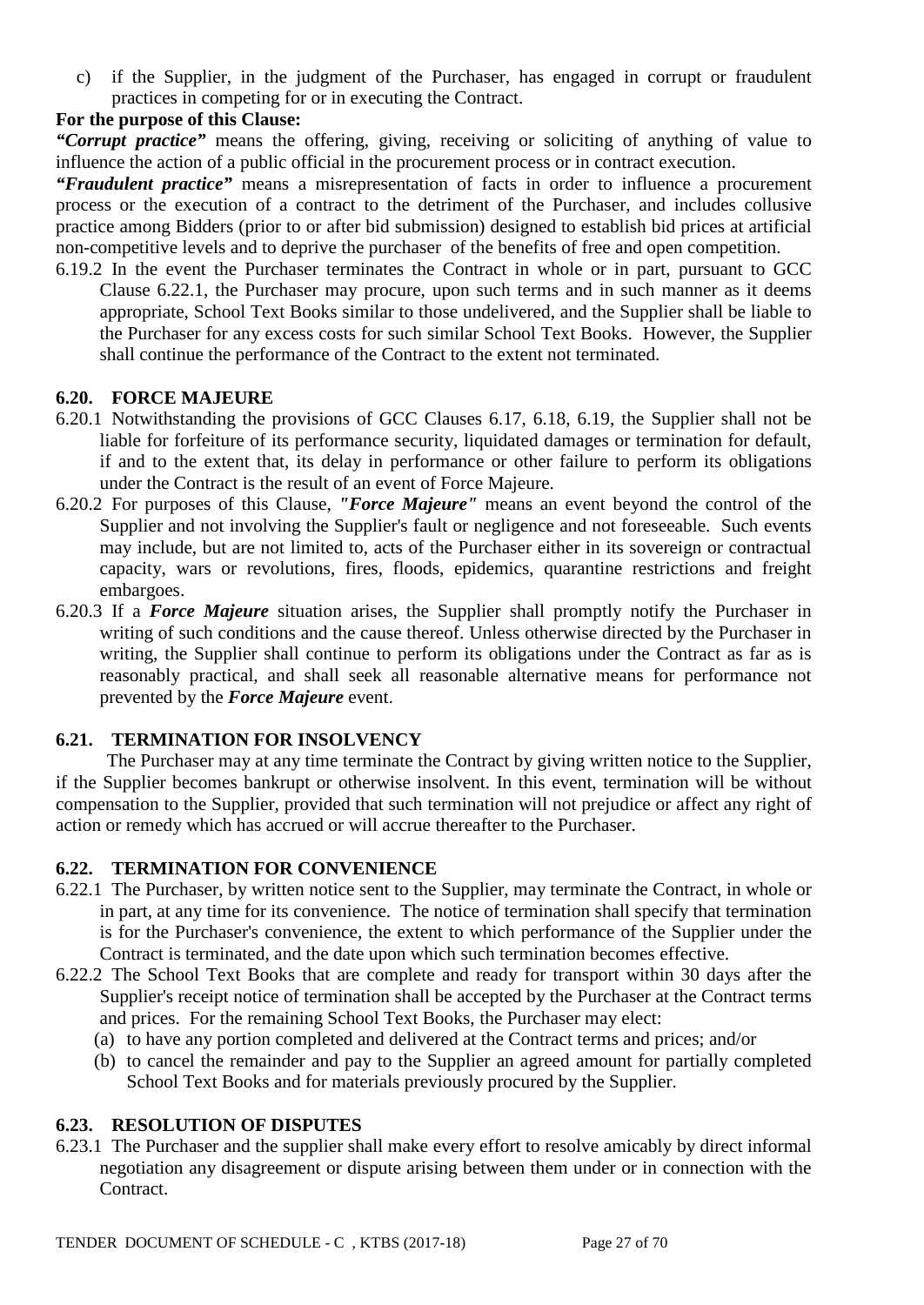- 6.23.2 If, after thirty (30) days the parties fail to resolve their dispute or difference by such consultations, then either the Purchaser or the Supplier may give notice to the other party of its intention to commence arbitration, as hereinafter provided, as to the matter in dispute, and no arbitration in respect of this matter may be commenced unless such notice is given.
- 6.23.3 Any dispute or difference in respect of which a notice of intention to commence arbitration has been given in accordance with this clause shall be finally settled by arbitration. Arbitration may be commenced prior to or after delivery of the School Text Books under the contract.
- 6.23.4 Arbitration proceedings shall be conducted in accordance with the rules of procedure specified in SCC.
- 6.23.5 Notwithstanding to any reference to arbitration herein;
	- (a) The parties shall continue to perform their respective obligations under the contract unless they otherwise agree, and,
	- (b) The purchaser shall pay the supplier any money due to the supplier.

### **6.24. LIMITATION OF LIABILITY**

Except in case of criminal negligence or willful misconduct, and in the case of infringement pursuant to clause 6.5

- (a) The supplier shall not be liable to the Purchaser, whether in contract, tort, or otherwise, for any indirect or consequential loss or damage, loss of use, loss of profits or interest costs, provided that this exclusion shall not apply to any obligation of the supplier to pay liquidated damage to the purchaser; and this exclusion shall not apply to any obligation of the supplier to pay liquidated damages to the Purchaser; and,
	- (b) The aggregate liability of the supplier to the Purchaser, whether under the contract, in tort or otherwise, shall not exceed the total contract price.

### **6.25. GOVERNING LANGUAGE**

The contract shall be written in English language. All correspondence and other documents pertaining to the Contract which are exchanged by the parties shall be written in the same language.

### **6.26. APPLICABLE LAW**

The Contract shall be interpreted in accordance with the laws of the State of Karnataka. And any disputes shall only be addressed at the jurisdictional courts located in Bengaluru .

### **6.27. NOTICES**

6.27.1 Any notice given by one party to the other pursuant to this Contract shall be sent to other party in writing or by facsimile or email and confirmed in writing to the other Party's address specified in Tender document.

6.27.2 A notice shall be effective when delivered or on the notice's effective date, whichever is later.

### **6.28. TAXES AND DUTIES**

Suppliers shall be entirely responsible for all taxes, duties, license fees, Octroi,road permits, etc., incurred until delivery of the contracted School Text Books to the Purchaser.

### **6.29. IMPLEMENTATION OF THE CONTRACT**

The Supplier should as soon as agreement is signed begin the process for implementation of the Contract by procuring pre press material from KTBS and then purchasing printing paper and other materials at his own cost and bearing entire investment from printing to transportation. The Supplier further agrees to get 100% sample testing from the Purchaser.

The work relating to supply of School Books should be implemented by the Supplier as per the implementation schedule as per Purchaser's Notification of award of Contract.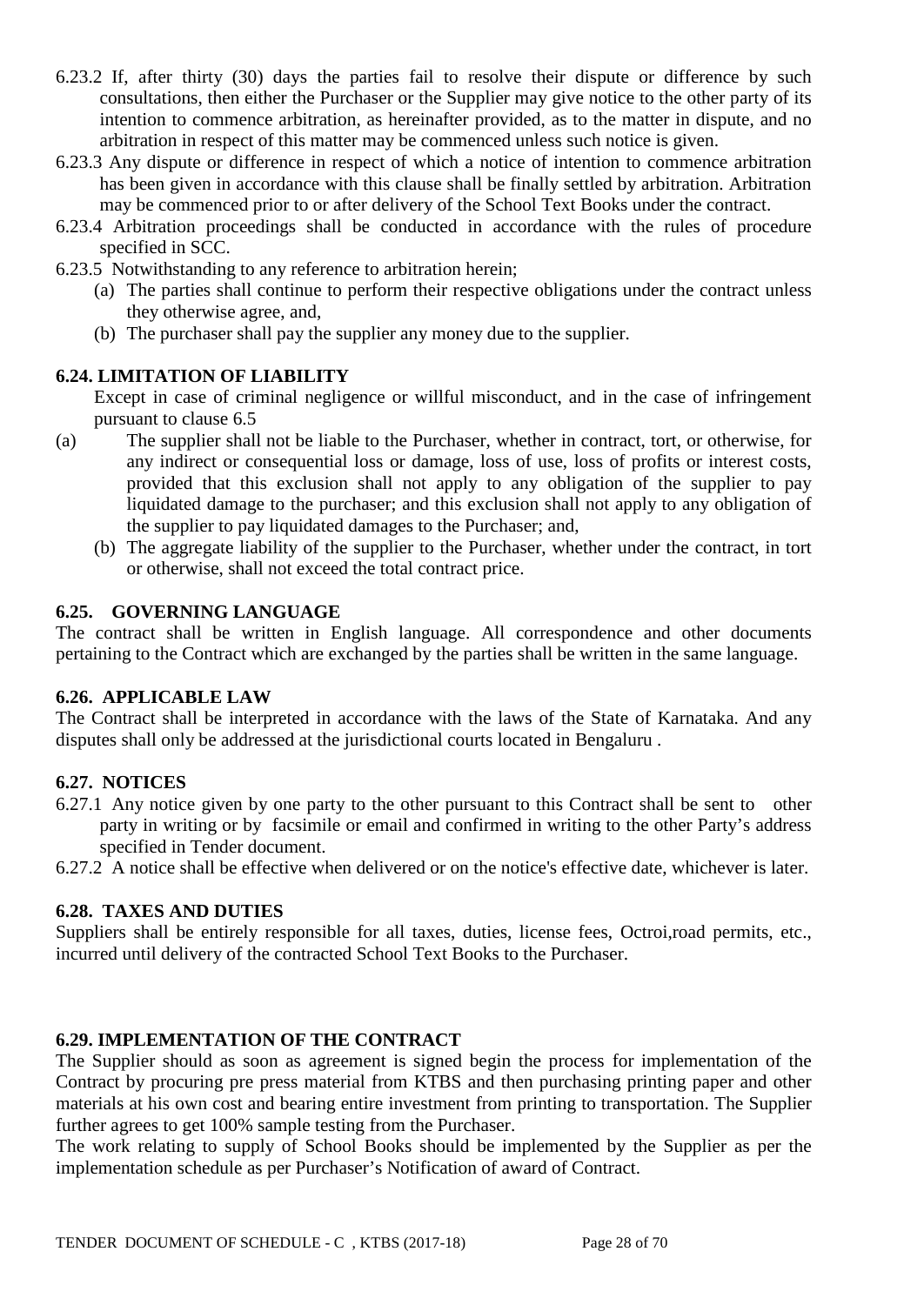The purchaser may at his discretion extend the above time schedule if he desires so. However, supplier cannot claim this as matter of right.

The successful bidders should give their acceptance of the implementation schedule in the agreement. The entire work of printing and supply should be completed within 120 days from the next date of the Purchase Order.

## **6.30 ASSIGNING OF TENDER IN WHOLE OR PART**

The Supplier shall not assign or make over the contract, the benefit or burden thereof to any other person or persons or body corporate. No under letting or subletting to any persons or body corporate for the execution of the contract or any other part thereof is permitted, without the written consent of the Managing Director, Karnataka Textbook Society® .

### **6.31 GENERAL POINTS TO BE OBSERVED**

- **6.31.1** The Supplier should execute an undertaking in the prescribed form stipulating that he has agreed to the Terms & Conditions mentioned in the tender for submission of Technical & Commercial Bids(Appendix L)
- **6.31.2** The Commissioner for Public Instruction and chairman of Executive committee the Karnataka Textbook Society $(R)$  reserves the right to allot the package other than those indicated by the bidder in the bid and the bidder shall be bound by the decision of the Commissioner for Public Instruction.
- **6.31.3** The Commissioner for Public Instruction and chairman of Executive committee the Karnataka Textbook Society $(R)$  reserves the right to award the contract to more than one bidder and fix the number of packages to different bidders based on the financial, technical and service capability of the bidder.
- **6.31.4** The total quantities of School Text Books to be purchased are subject to variation during the course of Contract period.

### **6.32 DISCRIPTION OF PACKAGES**

- 6.32.1 Total number of books/titles to be printed is divided into **30** packages in this Schedule-C. Each package may consist of different Titles / Languages / Mediums and different size and colours. All books shall have multi-coloured cover pages and inner cover pages also multicoloured. The packages are arrived at on the basis of the segregation of print work of multi coloured books, two coloured books, black & white books and the size of the books. However there may be combinations in some packages.
- 6.32.2 The packages contains sale component of text books and free text books.
- 6.32.3 Number of titles in the package, no of copies of the books and page numbers of books specified in the tender are approximate.
- 6.32.4 The details of packages are as per Volume 3.

### **6.33 BARRING OF SELLING TEXTBOOKS IN THE MARKET**

The Supplier shall execute an undertaking that he shall supply the entire quantity of textbooks printed, only to the purchaser and he is not permitted to sell or reproduce the textbooks in open market. Failing to adhere to this clause shall lead to legal action against the supplier and also shall be liable for blacklisting.

### **6.34 SAMPLE COPIES**

Supplier shall supply 150 sample copies ( free & Sale ) of each major titles (Kan FL, Eng SL, Hin\_TL, all core subjects in Kannada & English medium) and 50 for each other titles free of cost, to the copyright holder failing which, it shall be treated as breach of Contract terms.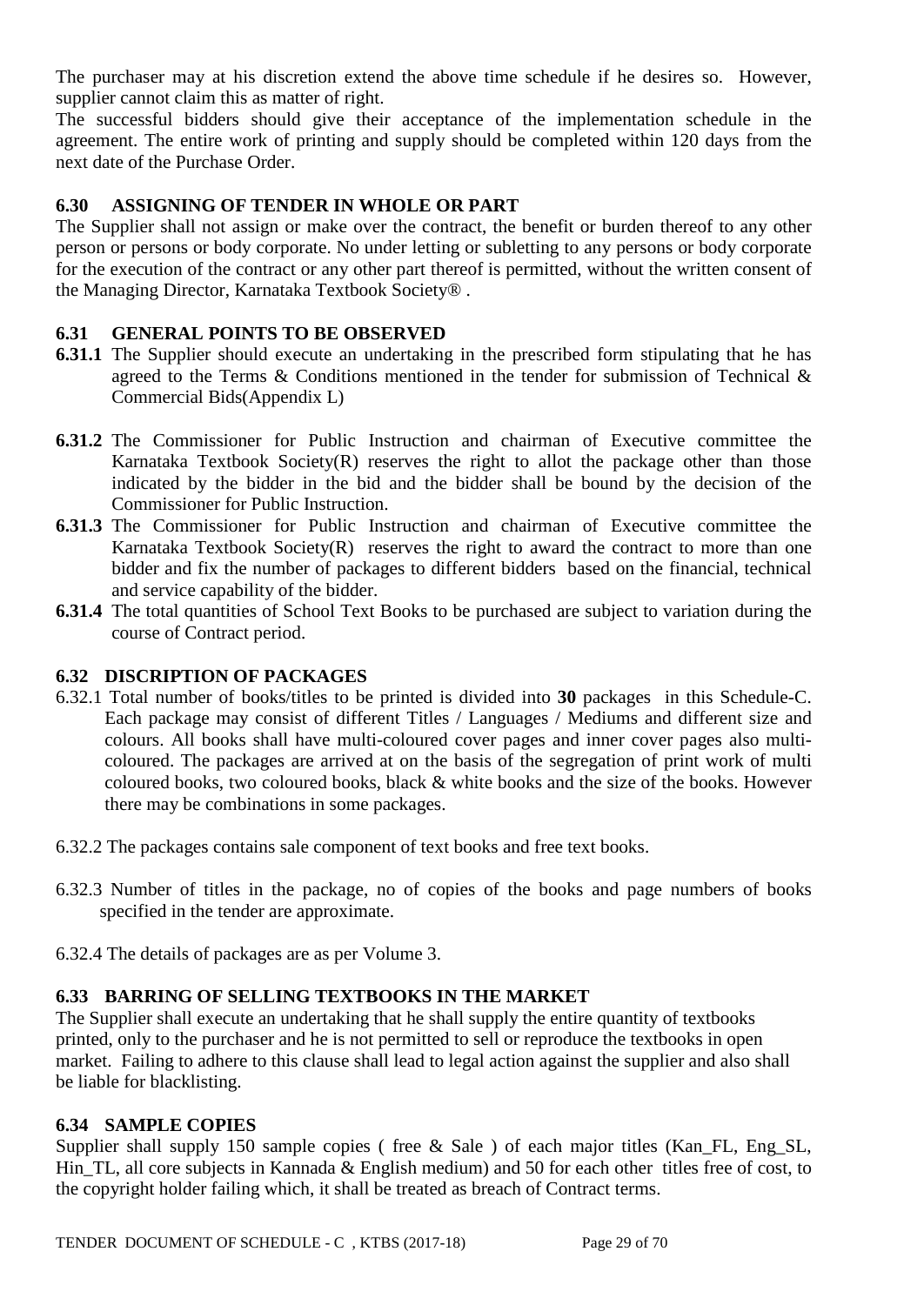## **6.35 APPROVAL FOR PRINTING**

- 6.35.1 The successful bidder will be given CD's of the book to be printed as per the package allotted to them. The bidder shall take all the necessary action to convert the CD into positives and prepare the dummy book.
- 6.35.2 Before printing, final proof of the Text books and newly printed two dummy copies shall be approved by the Officer authorized by the Managing Director of the Karnataka Text Book Society®, Bengaluru.

### **6.36 LIMITATIONS FOR TENDERERS**

The Supplier shall not

- a. Publish or sell or encourage any guides / workbooks/key books (Questions and Answers) for any text book brought out by the Karnataka Text Book Society®.
- b. Insert any advertisement on any text books in any form.
- c. Employ child labour for printing, binding, packing and supply of text books.

### **6.37 CATEGORY OF BOOKS**

- a) The price of books should not be noted on text books, printed under scheme of the free distribution. On these books, the following words should be printed in bold letter – "FREE SUPPLY", on Cover Pages only.
- b) The Price of books as given by the purchaser should be prominently printed in the printer's page and on the back cover page in a box suitably inserted.
- c) **Class, title name** and **Free Supply** shall be printed on the Spine for Free Books Category. In the same way **Class, title name** and **Price** shall be printed on the Spine for Sale Books Category.

## **SECTION 7 SPECIAL CONDITIONS OF CONTRACT**

The following Special Conditions of Contract shall supplement the General Conditions of Contract. Whenever there is a conflict, the provisions herein shall prevail over those in the **General Conditions of Contract.** The corresponding clause number of the General Conditions is indicated in parentheses, wherever applicable.

## **7.1. DEFINITIONS (GCC CLAUSE 6.1)**

**"The Supplier"** is \_\_\_ (to be filled at the time of issue and acceptance of Purchase Order)

### **7.2. INSPECTION AND TESTS (GCC CLAUSE 6.7)**

7.2.1 Place of Inspection and manufacturer of Paper

Inspection of base paper for printing and cover may be carried out by the authorized third party quality testing and certifying agency appointed by the Society viz`the D P S` prior to dispatch to printers, in the mill premises of the manufacturer. The final inspection may be carried out at the godown of the printers in association with the representative of the Managing Director, Karnataka Text Book Society®. The successful bidders are advised to purchase papers for text book and cover page from the paper mill capable of manufacturing the quality paper as per contract specifications and having adequate quality control and in-house testing facilities as per IS:1848/1991 with the latest amendments. The capacity/capability assessment on the paper manufacturing mill may be carried out by the Quality Assurance Wing before placing the order if the circumstances warrant.

The width of the paper Reel purchased shall not be of less than 76 cms and the copy of the invoices shall be submitted to the Purchaser on a regular basis .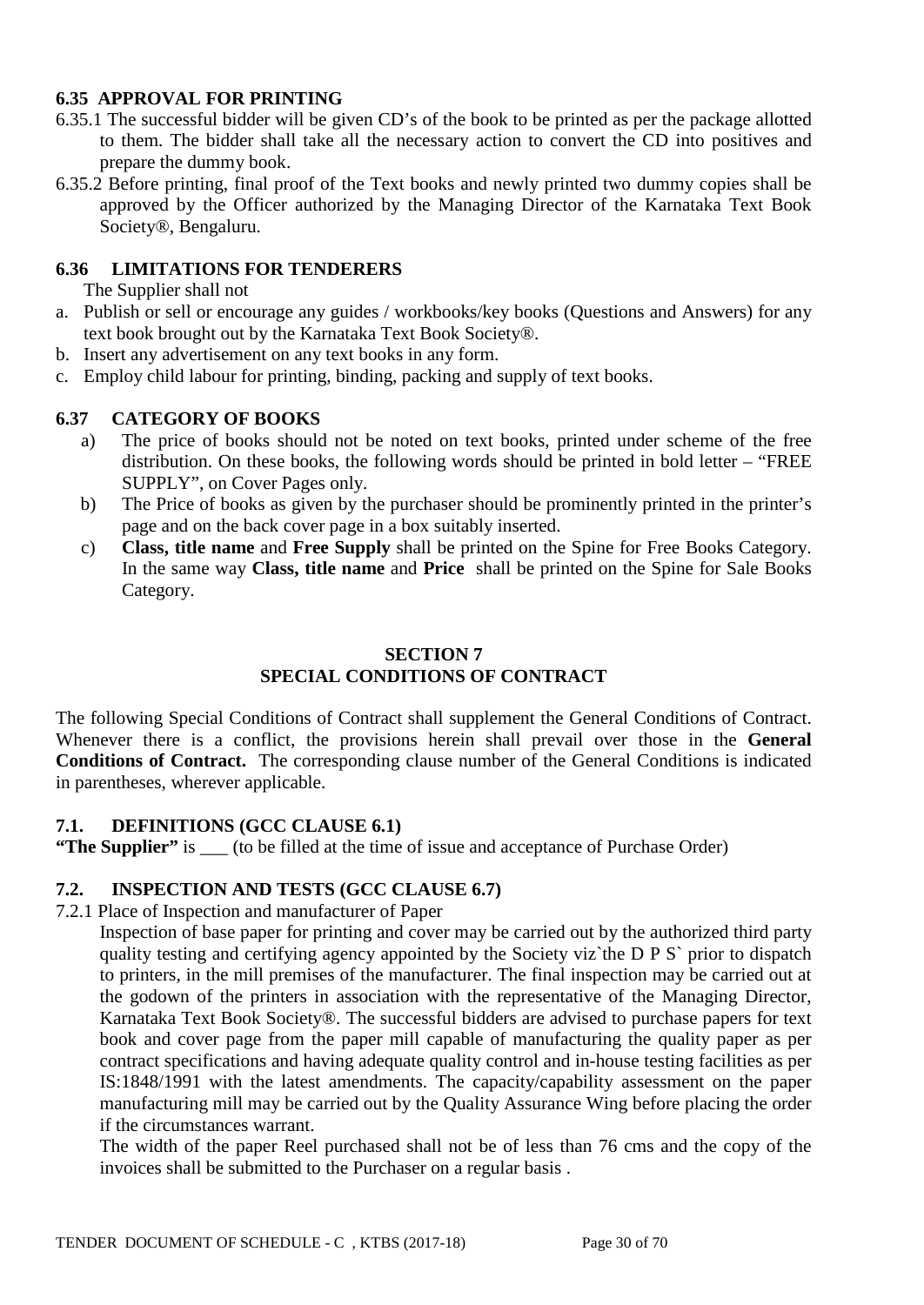- 7.2.2 Inspection and tests prior to transportation of School Text Books, at final acceptance and at schools at any time within the contracted period are as given below and the successful bidder shall comply with the following technical specifications fixed for the books:
- 7.2.3 The Managing Director, KTBS is empowered to test the quality through an independent third party agency as specified in various clauses and take such action as deems fit, if quality of text book falls below the prescribed standards.
- 7.2.4 The work relating to supply of School Books should be executed without any delay as per the implementation schedule mentioned in this document.
- 7.2.5 The Purchaser reserves the right to depute authorized representatives from his office for the supervision and inspection at the time of implementation of the contract. The supplier should submit periodical progress report to the purchaser regarding the implementation of the contract.
- 7.2.6 The supplier should supply School Books by using good quality material strictly in accordance with the samples submitted along with qualification Bid. If any defect in the material comes to the notice of the purchaser after the supply to the schools, the same will have to be replaced by the supplier at his own expense.
- 7.2.7 If the contract is not executed within the stipulated period as per implementation schedule the Purchaser reserves the right to cancel the contract and the Purchaser will not be liable for any pecuniary loss or damage incurred by the supplier in this regard.
- 7.2.8 The purchaser or his representative shall have the right of entry into the work premises of the supplier to monitor quality and progress.
- 7.2.9 The supplier shall supply School Textbooks strictly as per the prescribed quality paper, size, colours, specification and measurements to the Educational Blocks as prescribed by the purchaser. He should comply with all the tests specified by the purchaser or any other Officer authorized for this purpose, satisfactorily. The supplier shall ensure timely delivery of quality School Textbooks as per the implementation schedule given in the contract.
- 7.2.10 Prices quoted by the Tenderer shall be fixed during the Tenderer's performance of the Contract and not subject to variation on any account. A tender submitted with an adjustable price quotation will be treated as non-responsive and rejected, pursuant to ITT Clause 22. However, any increase in the statutory levies will be compensated by the purchaser. Similarly any reduction shall be to the credit of the purchaser.

## **7.3. DELIVERY AND DOCUMENTS (GCC CLAUSE 6.10)**

Upon delivery of the School Text Books, the supplier shall notify the purchaser and the insurance company by cable/telex/fax, the full details of the transport including contact number, vehicle receipt number and date, description of School Text Books, quantity, name of the consignee etc. The supplier shall mail the following documents to the purchaser with a copy to the insurance company:

- a) Three copies of the Supplier invoice showing School Text Books description, quantity, unit price, total amount;
- b) Vehicle receipt/acknowledgment of receipt of School Text Books from the consignee(s);
- c) Insurance Certificate;
- d) Inspection Certificate issued by the third party inspection agency viz the **D P S**

The above documents shall be received by the Purchaser before arrival of the School Text Books (except where the School Text Books have been delivered directly to the Consignee with all documents) and, if not received, the Supplier will be responsible for any consequent expenses.

## **7.4**. **PAYMENT (GCC Clause 6.12)**

7.4.1 The Supplier's request(s) for payment shall be made to the Purchaser in writing, accompanied by an invoice describing class, title of the book, number of copies of the School Text Books delivered, and by related documents, submitted pursuant to GCC Clause 6.9 & 6.10 and upon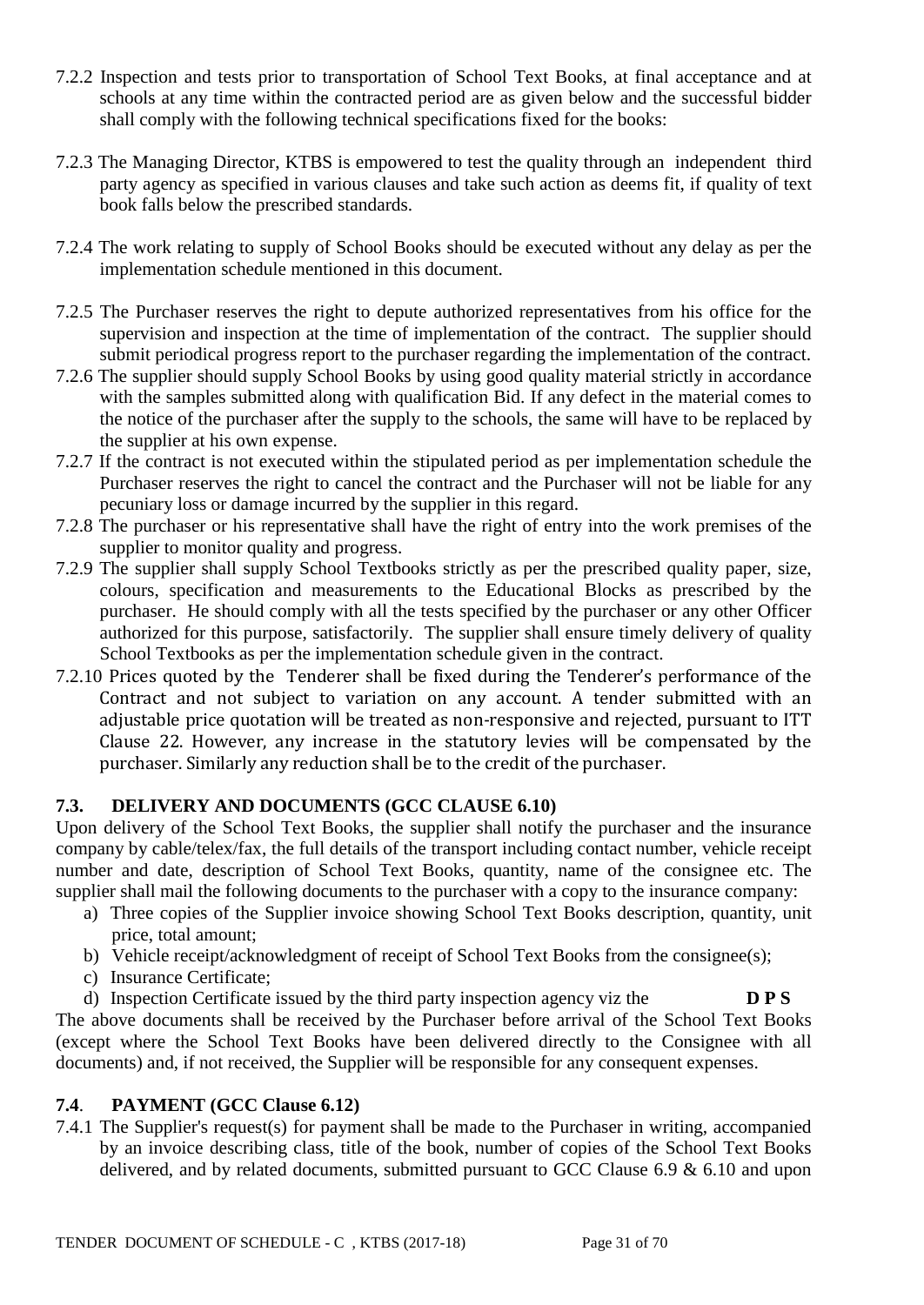fulfillment of other obligations stipulated in the contract including the original delivery Challan copy.

**The Delivery Challans of the Text Books accepted by the authorized 204 Blocks without acknowledgement of Original Seal and Signature of the concerned BEOs/Authorized representative of BEOs for having received the Text Books in good condition, showing title wise number of books received, shall not be considered for payments under any circumstances. The Delivery Challans shall be submitted as per the Format given in Appendix-O & in mentioned colours only i.e. White for Free category and Yellow for Sale category. All Bill/Invoice formats and acknowledgement formats submitted by the printers i.e. D.C's shall be printed legibly, not hand written and should be in 70 GSM and above paper only. Any deviations in the above conditions will be treated as rejected Bills/D.C's are liable for liquidated damages as per Tender clause 6.18.** 

7.4.2 Payments shall be made by the Purchaser after submission of the invoice claim by the Supplier duly enclosing the **Dated Acknowledgement with seal** of the receiver in the accepted Delivery Challan format within 60 working days. The invoices/bills shall always be submitted along with the Mill certification regarding the paper and the report / certification of the Authorized Third Party Quality checking and certifying agency.

Where-ever applicable Taxes and other levies shall be deducted at source.

## **7.5. SETTLEMENT OF DISPUTES (GCC CLAUSE 6.23)**

- 7.5.1 In case of Dispute or difference arising between the Purchaser and Supplier relating to any matter arising out of or connected with this agreement, such dispute or difference shall be settled in accordance with the Arbitration and Conciliation Act, 1996, by a Sole Arbitrator. The Sole Arbitrator shall be appointed by agreement between the parties; failing such agreement, by the appointing authority namely the Indian Council of Arbitration/President of the Institution of Engineers (India)/The International Centre for Alternative Dispute Resolution (India). A certified copy of the appointment Order shall be supplied to each of the Parties.
- 7.5.2 Arbitration proceedings shall be held at Bengaluru, Karnataka, and the language of the arbitration proceedings and that of all documents and communications between the parties shall be English.
- 7.5.3 The decision of arbitrators shall be final and binding upon both parties. The cost and expenses of Arbitration proceedings will be as determined by the Arbitrator and paid equally by the parties to the arbitration. However, the expenses incurred by each party in connection with the preparation, presentation etc. of its proceedings shall be borne by each party themselves.

## **7.6. NOTICES (GCC CLAUSE 6.27)**

For the purpose of all notices, the following shall be the address of the Purchaser and Supplier.

Purchaser: The Managing Director, Karnataka Textbook Society®, No.4, DSERT Building,100 Ft ring Road, BSK III Stage, Bengaluru - 560 085 Karnataka, India

Supplier: (To be filled in at the time of Contract signature)

### **7.7. PROGRESS OF SUPPLY**

Supplier shall regularly intimate progress of supply, in writing to the Purchaser on a weekly basis as under and also in the form and manner as may be stipulated by the Purchaser .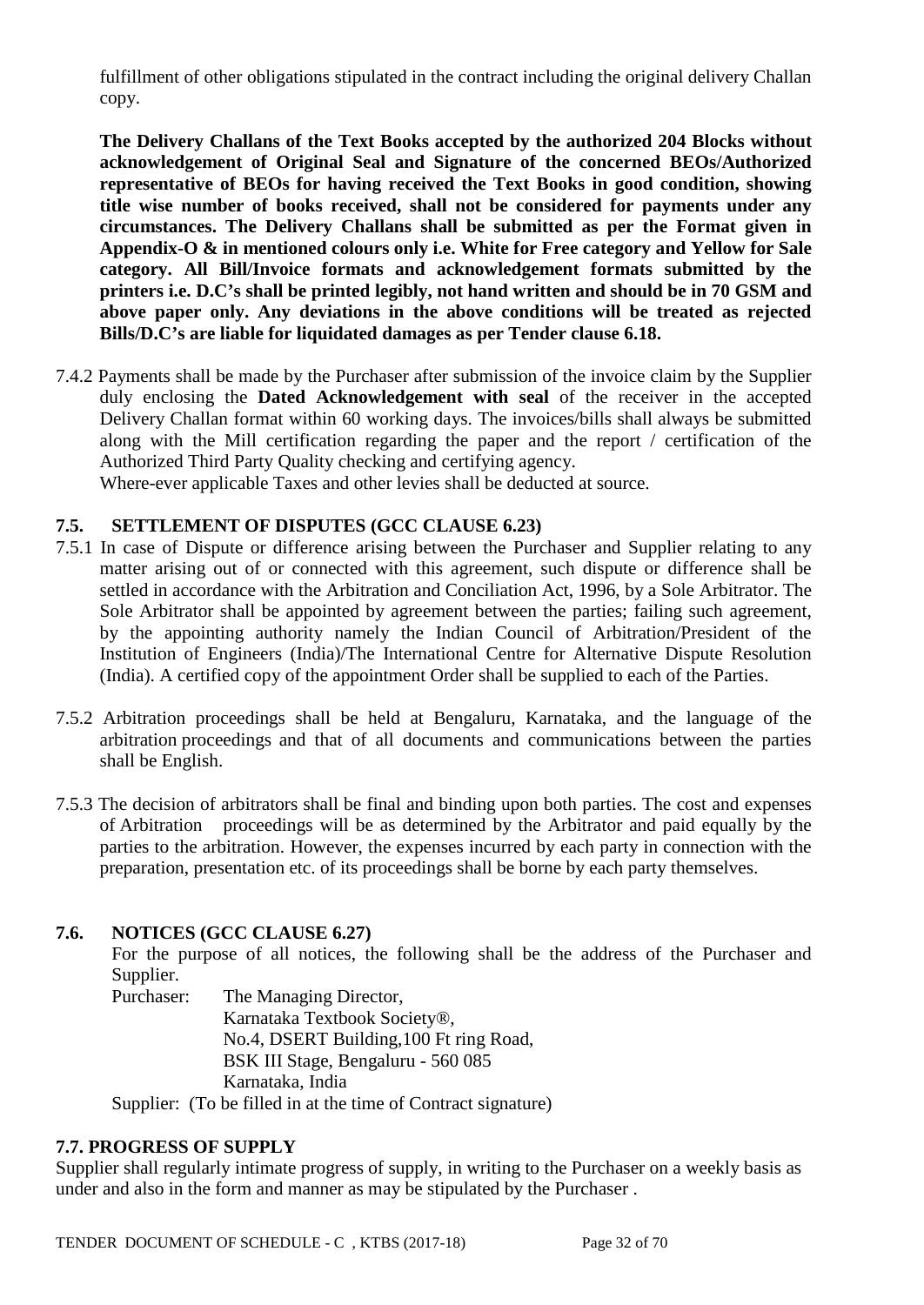- Quantity offered for inspection and date
- Quantity accepted/rejected by inspection agency and date
- Quantity dispatched/delivered to consignees and date
- Date of completion of entire contract if any, and
- Date of receipt of entire payment under the contract. \***Failure of the above may lead to the termination of the contract**.

## **7.8. SUPPLIER INTEGRITY**

The supplier is responsible for and obliged to conduct all contracted activities in accordance with the Contract using state-of-the-art methods and economic principles and exercising all means available to achieve the performance specified in the Contract.

## **7.9. SUPPLIER'S OBLIGATIONS**

- 7.9.1 The Supplier is obliged to work closely with the Purchaser's staff, act within its own authority and abide by directives issued by the Purchaser and implementation activities.
- 7.9.2 The Supplier will abide by the job safety measures prevalent in India and will free the Purchaser from all demands or responsibilities arising from accidents or loss of life the cause of which is the Supplier's negligence. The Supplier will pay all indemnities arising from such incidents and will not hold the Purchaser responsible or obligated.
- 7.9.3 The Supplier is responsible for managing the activities of its personnel or sub-contracted personnel and will hold itself responsible for any misdemeanors.
- 7.9.4 The Supplier will treat as confidential, all data and information about the Purchaser, obtained in the execution of his responsibilities, in strict confidence and will not reveal such information to any other party without the prior written approval of the Purchaser.
- 7.9.5 The supplier should safely return all the Original pre-press materials in good condition to the purchaser or he will be penalized as per tender clauses.

Managing Director Karnataka Textbook Society®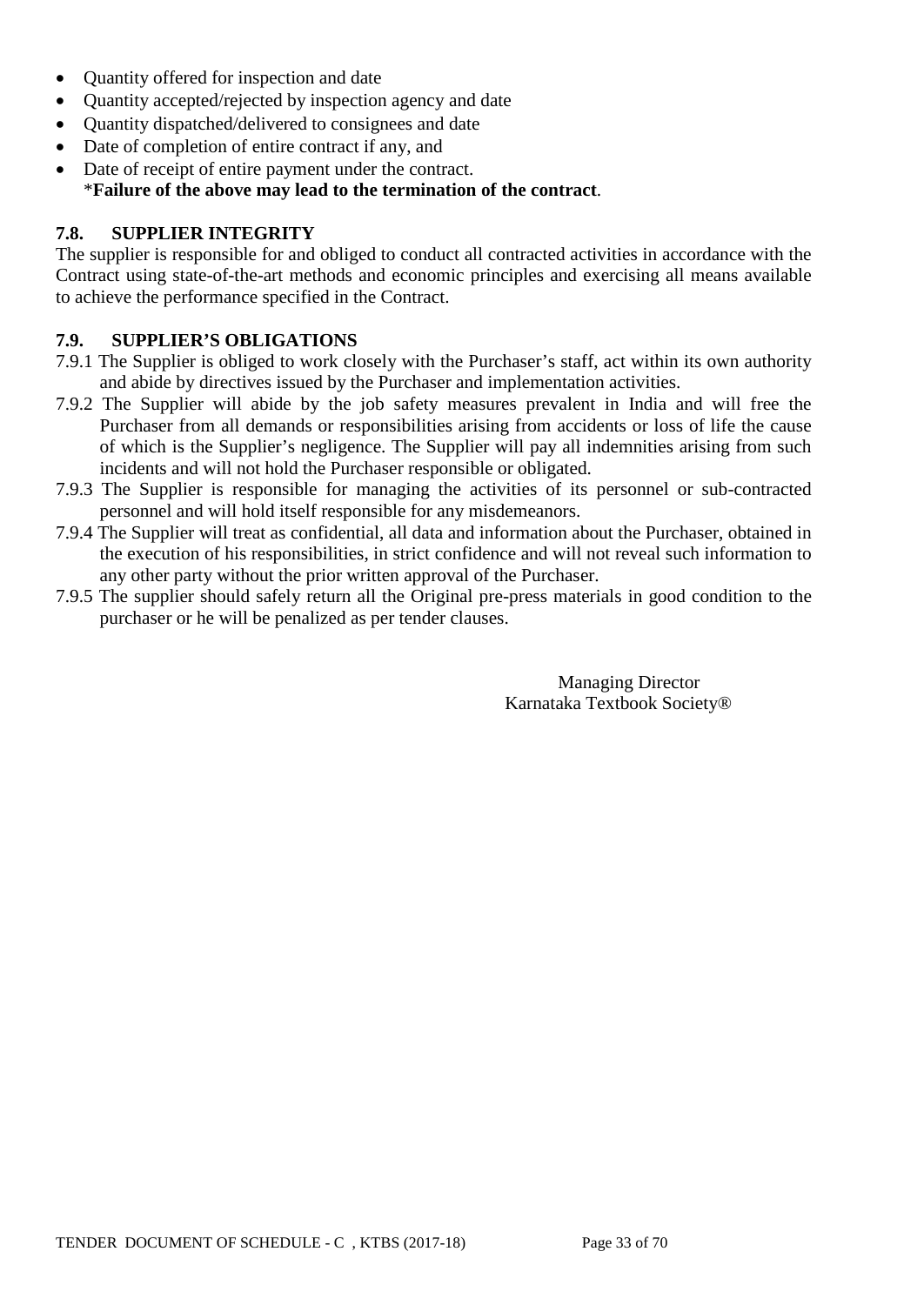#### **VOLUME 1 CONTRACT FORM (to be executed on Rs 500/- Stamp Paper)**

**THIS AGREEMENT** entered into on this the day of \_\_\_\_\_\_\_\_\_\_\_ (Month), Two Thousand and \_\_\_\_\_ in Bengaluru,

#### **BETWEEN**

The Managing Director, The Karnataka Textbook Society®, Government of Karnataka, ("KTBS"), having its office at No.4, DSERT Building,100 Ft ring Road, BSK III Stage, Bengaluru - 560 085, Karnataka State, India (hereinafter referred to as "**PURCHASER**") which expression shall unless repugnant to the context include the successors and assigns), on the one part,

#### **AND**

\_\_\_\_\_\_\_\_\_\_\_\_\_\_\_\_\_\_(name and address), a Legal Entity having its registered office at \_\_\_\_\_\_\_\_\_\_\_\_\_\_\_\_\_\_\_(hereinafter referred to as "**SUPPLIER**") which expression shall unless repugnant to the context include its successors and permitted assigns, on the other part,

#### **WHEREAS,**

KTBS, floated a Tender to print and supply school textbooks to students of standard 1-10 of all Government Schools, all students of 1-10 of all aided schools as sponsored by the SSA/Government free textbooks scheme and all students of unaided schools in Karnataka on Sale basis and has accepted the Tender submitted by the Supplier for the printing and supply of those School Textbooks for a sum of Rs. (Rupees\_only) (hereinafter called "The Contract Price").

After evaluating the proposals, KTBS, has accepted the proposal submitted by M/s. \_\_\_\_\_\_\_\_\_\_ and issued to such **Successful Bidder** a Purchase Order No. \_\_\_\_\_\_\_\_\_\_\_\_\_dated \_\_\_\_\_\_\_\_\_\_.

The Parties hereto are required to enter into an Agreement, being these presents, to record the terms & conditions and covenants set forth hereunder.

### **NOW THIS AGREEMENT WITNESSETH AS FOLLOWS:**

- 1. In this Agreement words and expressions shall have the same meanings as are respectively assigned to them in Conditions of Contract referred to.
- 2. The following documents shall be deemed to form and be read and construed as part of this Agreement, viz.,
	- a) The Tender Form and the Price Schedule submitted by the Tenderer
	- b) The Schedule of requirements
	- c) The Technical Specifications
	- d) The General Conditions of Contract
	- e) The Special Conditions of Contract, and
	- f) The Purchase Order
- 3. In consideration of the payments to be made by the Purchaser to the Supplier as hereinafter mentioned, the Supplier hereby covenants with the Purchaser to print and supply school text books and to remedy defects therein in conformity in all respects with the provisions of contract.
- 4. The Purchaser hereby covenants to pay the Supplier in consideration of the printing & supply of school text books and the remedying of defects therein, the Contract Price or such other sum as may become payable under the provisions of the Contract at the times and in the manner prescribed by the Contract.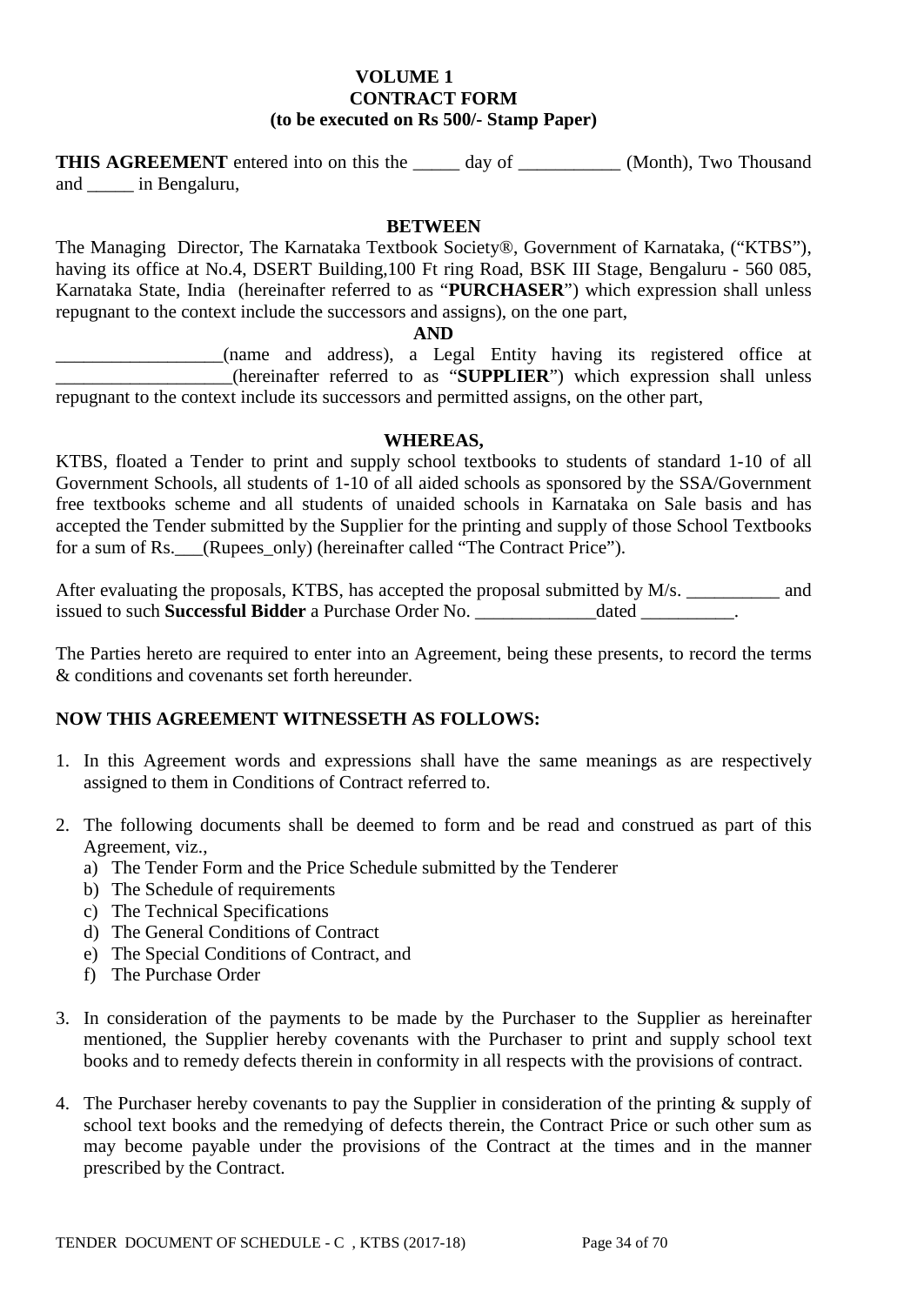Brief particulars of the School Textbooks which shall be supplied by the Supplier are as follows:

| Package No | Title | Color/Size | Page Nos | No of Copies | Agreed<br>Price |
|------------|-------|------------|----------|--------------|-----------------|
|            |       |            |          |              |                 |

Total Value: Rs. (Rupees only)

DeliverySchedule:120days from the next date of the Purchase Order. Supply schedule should be enclosed along with the contract agreement. Performance Security (Bank Guarantee): Security Deposit(EMD):

### 5. **Assigning of Contract Agreement in whole or part**

The Supplier shall not assign or make over the contract, the benefit or burden thereof to any other person or persons or body corporate. No under letting or subletting to any persons or body corporate for the execution of the contract or any other part thereof is permitted, without the written consent of the Purchaser.

6. Supplier agrees to supply the entire quantity of textbooks printed, to the Karnataka Text Books Society  $\otimes$  and no textbook shall be sold or any portion reproduced in the open market. He further agrees that failing to adhere to this clause shall attract penal provisions and invite blacklisting of Supplier.

IN WITNESS whereof, the parties hereto have caused this Agreement to be executed in accordance with their respective laws the day and year first above written. Signed, Sealed and Delivered by the

Said\_\_\_\_\_\_\_\_\_\_\_\_\_\_\_\_\_\_\_\_(For the Purchaser) In the presence of :

Signed, Sealed and Delivered by the Said\_\_\_\_\_\_\_\_\_\_\_\_\_\_\_\_\_\_\_(For the Supplier)

In the presence of :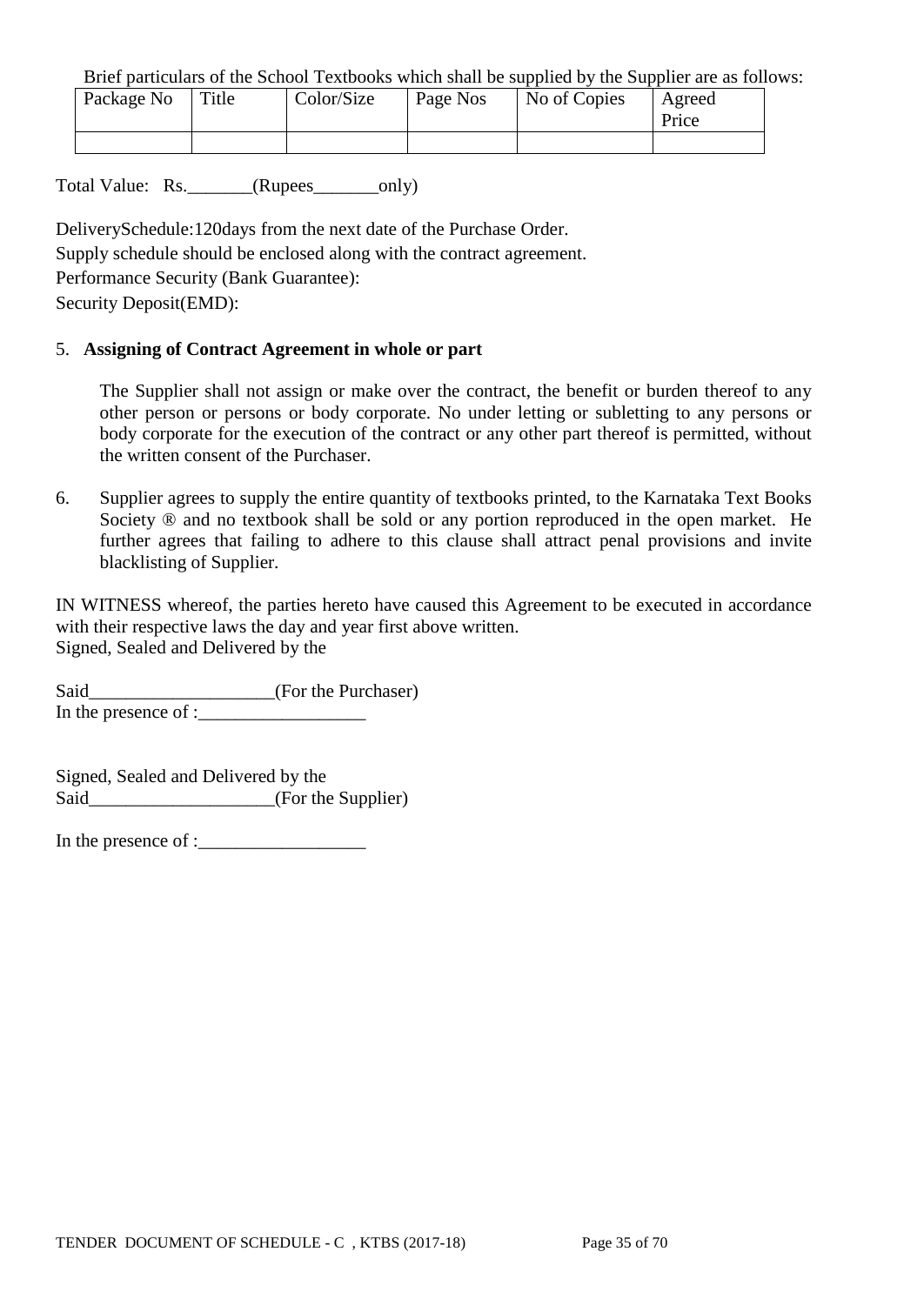## **VOLUME 2**

### **SCHEDULE OF PLACE OF DELIVERY**

The School Textbooks under free & sale categories will have to be supplied to all the Block Educational Offices Godowns in the state as shown below. The actual number of copies of text books to be supplied to the delivery points shall be provided as "**Distribution List**" along with the Purchase Order.

| <b>DISTRICT</b>                  | SL. NO         | <b>TALUKA</b>             | <b>BUFFER POINT IN A</b><br><b>DISTRICT</b> |  |
|----------------------------------|----------------|---------------------------|---------------------------------------------|--|
|                                  |                | <b>BENGALURU DIVISION</b> |                                             |  |
|                                  | $\mathbf{1}$   | NORTH1                    |                                             |  |
| <b>BENGALURU</b>                 | $\overline{2}$ | NORTH <sub>2</sub>        | NORTH <sub>2</sub>                          |  |
| <b>NORTH</b>                     | 3              | NORTH3                    |                                             |  |
|                                  | $\overline{4}$ | NORTH4                    |                                             |  |
|                                  | 5              | <b>DEVANAHALLI</b>        |                                             |  |
| <b>BENGALURU</b>                 | 6              | <b>DODDABALAPURA</b>      | <b>DEVANAHALLI</b>                          |  |
| <b>RURAL</b>                     | $\overline{7}$ | <b>HOSAKOTE</b>           |                                             |  |
|                                  | 8              | <b>NELAMANGALA</b>        |                                             |  |
|                                  | 9              | SOUTH-1                   |                                             |  |
|                                  | 10             | SOUTH-2                   |                                             |  |
| <b>BENGALURU</b><br><b>SOUTH</b> | 11             | SOUTH-3                   | SOUTH-3                                     |  |
|                                  | 12             | SOUTH-4                   |                                             |  |
|                                  | 13             | <b>ANEKAL</b>             |                                             |  |
|                                  | 14             | <b>BAGEPALLI</b>          |                                             |  |
|                                  | 15             | <b>CHIKKABALLAPUR</b>     |                                             |  |
| <b>CHIKKABALLAPUR</b>            | 16             | <b>CHINTAMANI</b>         | <b>CHIKKABALLAPUR</b>                       |  |
|                                  | 17             | <b>GOWRIBIDANUR</b>       |                                             |  |
|                                  | 18             | <b>GUDIBANDE</b>          |                                             |  |
|                                  | 19             | <b>SHIDLAGATTA</b>        |                                             |  |
|                                  | 20             | <b>HIRIYUR</b>            |                                             |  |
|                                  | 21             | <b>CHITRADURGA</b>        |                                             |  |
| <b>CHITRADURGA</b>               | 22             | <b>CHALLAKERE</b>         | <b>CHITRADURGA</b>                          |  |
|                                  | 23             | <b>HOLALKERE</b>          |                                             |  |
|                                  | 24             | <b>HOSADURGA</b>          |                                             |  |
|                                  | 25             | MOLAKALMURU               |                                             |  |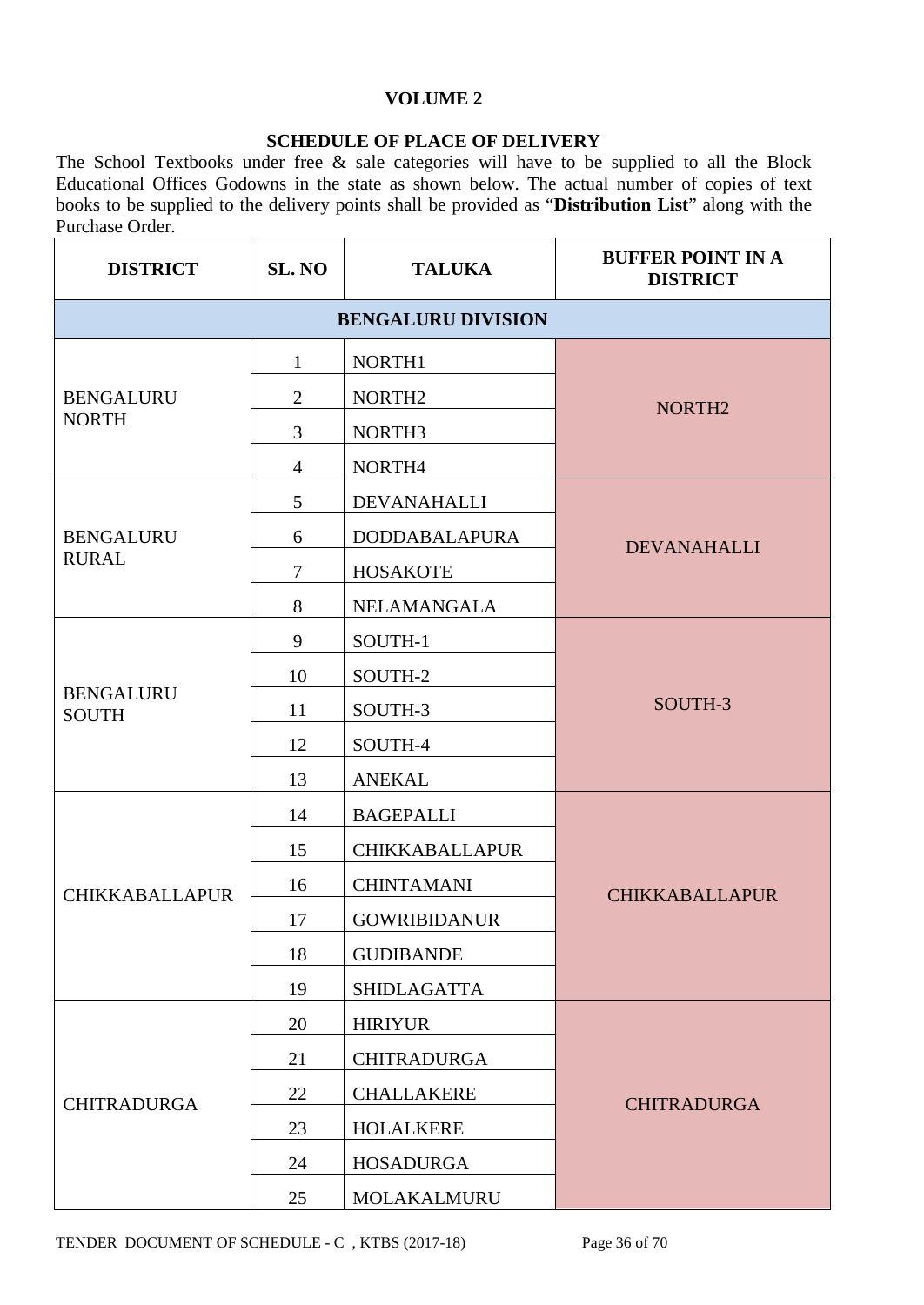|                   | 26 | <b>CHANNAGIRI</b>  |                        |  |  |
|-------------------|----|--------------------|------------------------|--|--|
|                   | 27 | DAVANGERE NORTH    |                        |  |  |
|                   | 28 | DAVANGERE SOUTH    |                        |  |  |
| <b>DAVANAGERE</b> | 29 | HARAPANAHALLI      | <b>DAVANGERE SOUTH</b> |  |  |
|                   | 30 | <b>HARIHAR</b>     |                        |  |  |
|                   | 31 | <b>HONNALI</b>     |                        |  |  |
|                   | 32 | <b>JAGALUR</b>     |                        |  |  |
|                   | 33 | <b>BANGARPET</b>   |                        |  |  |
|                   | 34 | K.G.F              |                        |  |  |
| <b>KOLAR</b>      | 35 | <b>KOLAR</b>       | <b>KOLAR</b>           |  |  |
|                   | 36 | <b>MALUR</b>       |                        |  |  |
|                   | 37 | <b>MULABAGAL</b>   |                        |  |  |
|                   | 38 | <b>SRINIVASPUR</b> |                        |  |  |
|                   | 39 | <b>KORATAGERE</b>  |                        |  |  |
| <b>MADHUGIRI</b>  | 40 | <b>MADHUGIRI</b>   | <b>MADHUGIRI</b>       |  |  |
|                   | 41 | <b>PAVAGADA</b>    |                        |  |  |
|                   | 42 | <b>SIRA</b>        |                        |  |  |
|                   | 43 | <b>CHANNAPATNA</b> |                        |  |  |
| <b>RAMANAGAR</b>  | 44 | <b>KANAKAPURA</b>  | <b>RAMANAGAR</b>       |  |  |
|                   | 45 | <b>MAGADI</b>      |                        |  |  |
|                   | 46 | <b>RAMANAGAR</b>   |                        |  |  |
|                   | 47 | <b>BHADRAVATHI</b> |                        |  |  |
|                   | 48 | <b>HOSANAGARA</b>  |                        |  |  |
|                   | 49 | SAGARA             |                        |  |  |
| <b>SHIVAMOGGA</b> | 50 | <b>SHIKARIPURA</b> | <b>SHIVAMOGGA</b>      |  |  |
|                   | 51 | <b>SHIVAMOGGA</b>  |                        |  |  |
|                   | 52 | <b>SORABA</b>      |                        |  |  |
|                   | 53 | <b>TIRTHAHALLI</b> |                        |  |  |
|                   | 54 | <b>CN HALLY</b>    |                        |  |  |
|                   | 55 | <b>GUBBI</b>       |                        |  |  |
| TUMAKURU          | 56 | <b>KUNIGAL</b>     | <b>TUMAKURU</b>        |  |  |
|                   | 57 | <b>TIPTUR</b>      |                        |  |  |
|                   | 58 | TUMAKURU           |                        |  |  |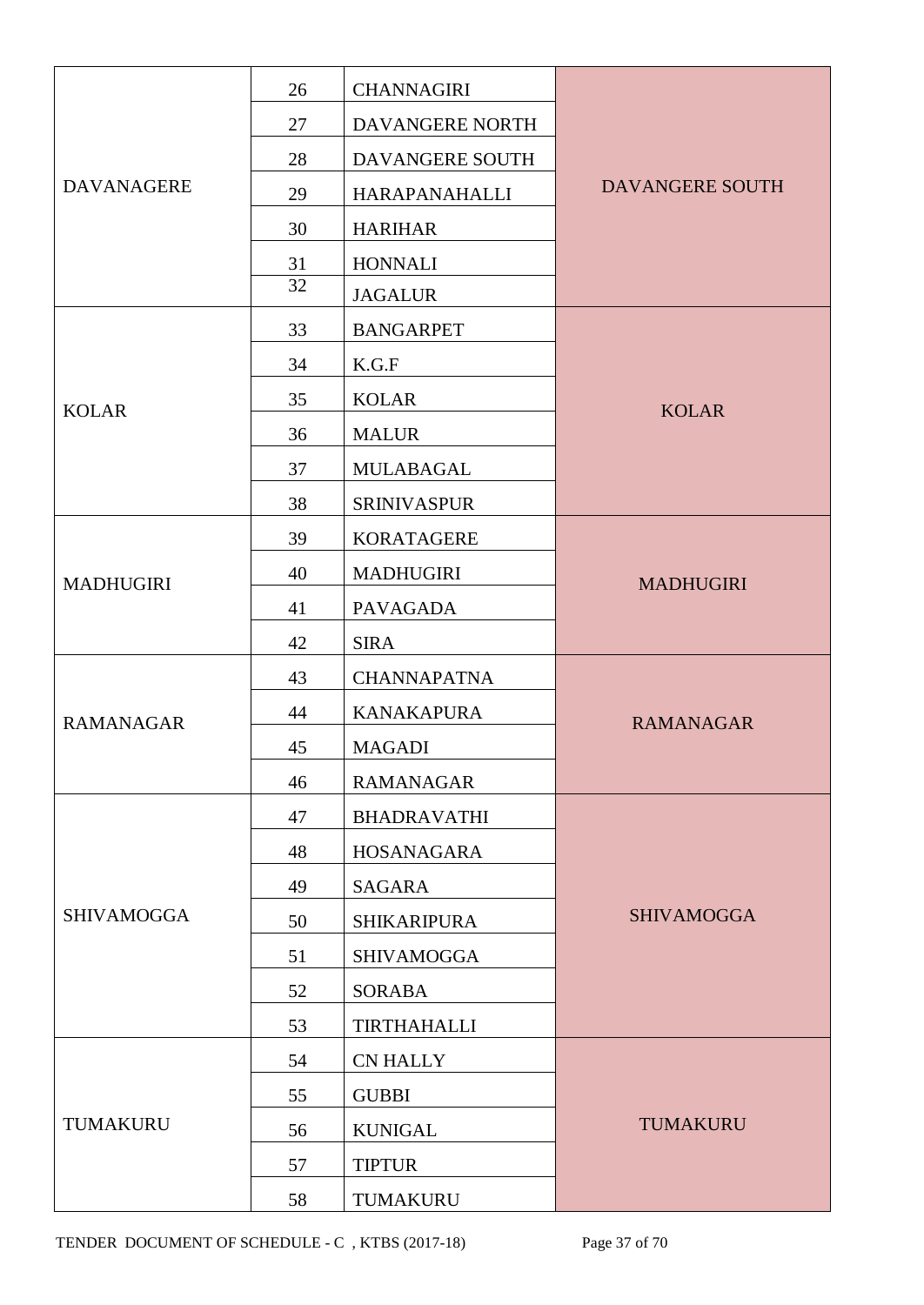|                                   | 59 | <b>TURVEKERE</b>       |                       |  |  |
|-----------------------------------|----|------------------------|-----------------------|--|--|
| <b>MYSURU DIVISION</b>            |    |                        |                       |  |  |
|                                   | 60 | <b>CHAMARAJ NAGAR</b>  |                       |  |  |
|                                   | 61 | <b>GUNDLUPET</b>       |                       |  |  |
| <b>CHAMRAJNAGAR</b>               | 62 | <b>KOLLEGALA</b>       | <b>CHAMARAJ NAGAR</b> |  |  |
|                                   | 63 | <b>HANURU</b>          |                       |  |  |
|                                   | 64 | YALANDURU              |                       |  |  |
|                                   | 65 | <b>BIRURU</b>          |                       |  |  |
|                                   | 66 | CHIKKAMAGALURU         |                       |  |  |
|                                   | 67 | <b>KADUR</b>           |                       |  |  |
| CHIKKAMAGALURU                    | 68 | <b>KOPPA</b>           | CHIKKAMAGALURU        |  |  |
|                                   | 69 | <b>MUDIGERE</b>        |                       |  |  |
|                                   | 70 | N.R.PURA               |                       |  |  |
|                                   | 71 | <b>SRINGERI</b>        |                       |  |  |
|                                   | 72 | <b>TARIKERE</b>        |                       |  |  |
|                                   | 73 | <b>BANTWAL</b>         |                       |  |  |
|                                   | 74 | <b>BELTHANGADY</b>     |                       |  |  |
|                                   | 75 | <b>MANGALURU CITY</b>  |                       |  |  |
| <b>DAKSHINA</b><br><b>KANNADA</b> | 76 | <b>MANGALURU TALUK</b> | <b>MANGALURU CITY</b> |  |  |
|                                   | 77 | <b>MOODABIDRE</b>      |                       |  |  |
|                                   | 78 | <b>PUTTUR</b>          |                       |  |  |
|                                   | 79 | <b>SULLYA</b>          |                       |  |  |
|                                   | 80 | <b>ALUR</b>            |                       |  |  |
|                                   | 81 | <b>ARAKALGUD</b>       |                       |  |  |
|                                   | 82 | <b>ARSIKERE</b>        |                       |  |  |
| <b>HASSAN</b>                     | 83 | <b>BELUR</b>           | <b>HASSAN</b>         |  |  |
|                                   | 84 | <b>CHANNARAYAPATNA</b> |                       |  |  |
|                                   | 85 | <b>HASSAN</b>          |                       |  |  |
|                                   | 86 | HOLENARASIPURA         |                       |  |  |
|                                   | 87 | <b>SAKALESHPURA</b>    |                       |  |  |
|                                   | 88 | <b>MADIKERI</b>        |                       |  |  |
| <b>KODAGU</b>                     | 89 | <b>SOMAWARPET</b>      | <b>MADIKERI</b>       |  |  |
|                                   | 90 | <b>VIRAJPET</b>        |                       |  |  |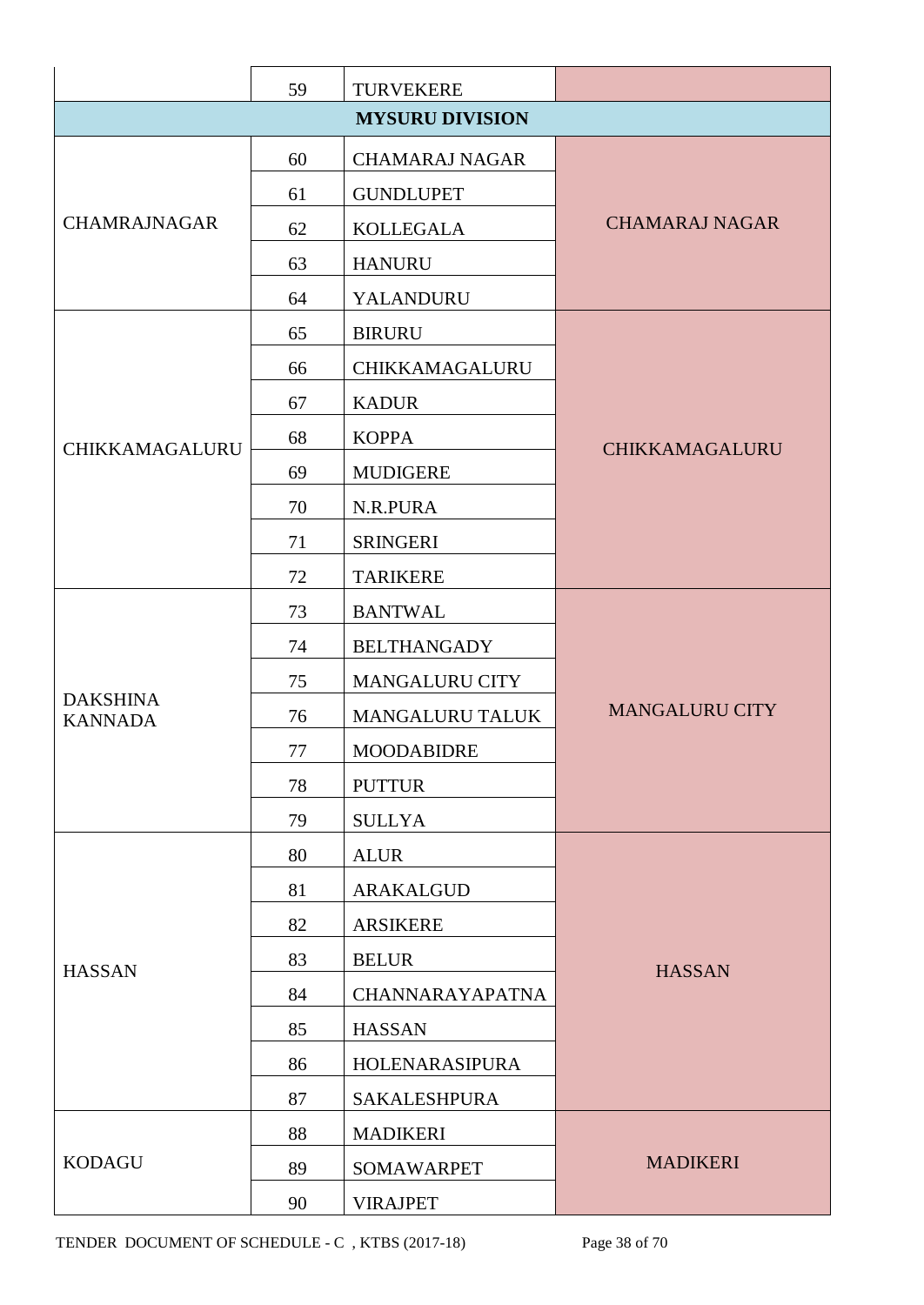|                 | 91                       | <b>KRPET</b>             |                      |  |
|-----------------|--------------------------|--------------------------|----------------------|--|
|                 | 92                       | <b>MADDUR</b>            |                      |  |
|                 | 93                       | <b>MALAVALLY</b>         |                      |  |
| <b>MANDYA</b>   | 94                       | <b>MANDYA SOUTH</b>      | <b>MANDYA SOUTH</b>  |  |
|                 | 95                       | <b>MANDYA NORTH</b>      |                      |  |
|                 | 96                       | NAGAMANGALA              |                      |  |
|                 | 97                       | <b>PANDAVAPURA</b>       |                      |  |
|                 | 98                       | S.R.PATNA                |                      |  |
|                 | 99                       | <b>HDKOTE</b>            |                      |  |
|                 | 100                      | <b>HUNSUR</b>            |                      |  |
|                 | 101                      | <b>K.R NAGAR</b>         |                      |  |
|                 | 102                      | <b>MYSURU NORTH</b>      |                      |  |
| <b>MYSURU</b>   | 103                      | <b>MYSURU TALUK</b>      | <b>MYSURU SOUTH</b>  |  |
|                 | 104                      | <b>MYSURU SOUTH</b>      |                      |  |
|                 | 105                      | <b>NANJANGUD</b>         |                      |  |
|                 | 106                      | <b>PERIAPATNA</b>        |                      |  |
|                 | 107                      | T. NARASAPUR             |                      |  |
|                 | 108                      | <b>BYNDOOR</b>           |                      |  |
|                 | 109                      | <b>KUNDAPURA</b>         |                      |  |
| <b>UDUPI</b>    | 110                      | <b>BRAHMMAVARA</b>       | <b>UDUPI</b>         |  |
|                 | 111                      | <b>UDUPI</b>             |                      |  |
|                 | 112                      | <b>KARKALA</b>           |                      |  |
|                 |                          | <b>BELAGAVI DIVISION</b> |                      |  |
|                 | 113                      | <b>BADAMI</b>            |                      |  |
|                 | 114                      | <b>BAGALAKOT</b>         |                      |  |
| <b>BAGALKOT</b> | 115                      | <b>BILAGI</b>            | <b>BAGALAKOT</b>     |  |
|                 | 116                      | <b>HUNAGUND</b>          |                      |  |
|                 | 117                      | <b>JAMAKHANDI</b>        |                      |  |
|                 | 118                      | <b>MUDHOL</b>            |                      |  |
|                 | 119                      | <b>BELAGAVI TALUK</b>    |                      |  |
| <b>BELAGAVI</b> | 120                      | <b>BELAGAVI CITY</b>     | <b>BELAGAVI CITY</b> |  |
|                 | 121<br><b>BAILHONGAL</b> |                          |                      |  |
|                 | 122                      | <b>KITTURU</b>           |                      |  |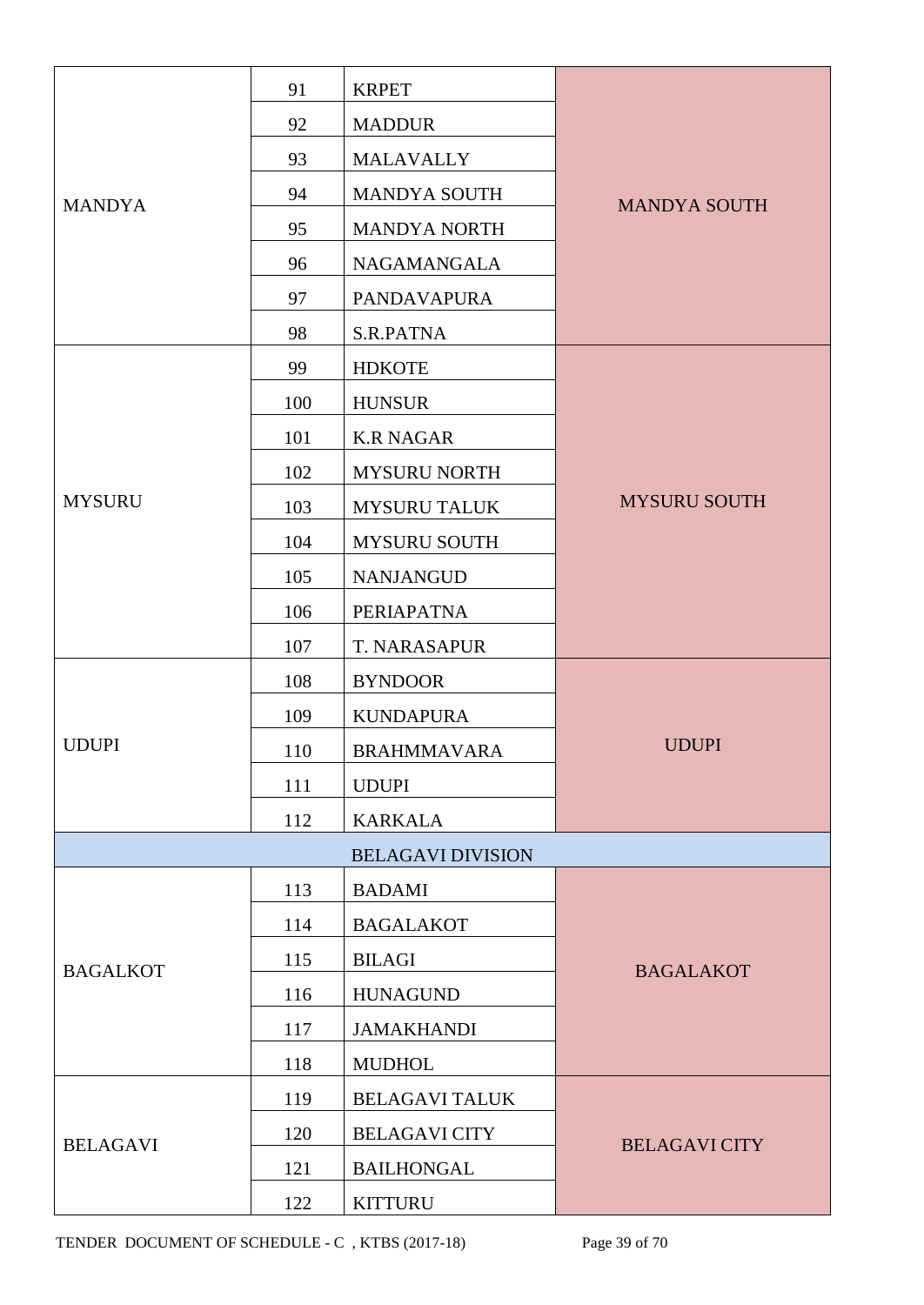|                   | 123 | <b>KHANAPUR</b>         |                        |
|-------------------|-----|-------------------------|------------------------|
|                   | 124 | <b>RAMADURGA</b>        |                        |
|                   | 125 | <b>SAVADATTI</b>        |                        |
|                   | 126 | <b>BAGEWADI</b>         |                        |
|                   | 127 | <b>VIJAYAPURA CITY</b>  |                        |
|                   | 128 | <b>VIJAYAPURA RURAL</b> |                        |
| <b>VIJAYAPURA</b> | 129 | <b>CHADACHAN</b>        | <b>VIJAYAPURA CITY</b> |
|                   | 130 | <b>INDI</b>             |                        |
|                   | 131 | <b>MUDDEBIHAL</b>       |                        |
|                   | 132 | <b>SINDAGI</b>          |                        |
|                   | 133 | <b>ATHANI</b>           |                        |
|                   | 134 | <b>KAGWAD</b>           |                        |
|                   | 135 | <b>CHIKKODI</b>         |                        |
| <b>CHIKKODI</b>   | 136 | <b>NIPPANI</b>          | <b>CHIKKODI</b>        |
|                   | 137 | <b>GOKAK</b>            |                        |
|                   | 138 | <b>MUDALAGI</b>         |                        |
|                   | 139 | <b>HUKKERI</b>          |                        |
|                   | 140 | <b>RAIBAG</b>           |                        |
|                   | 141 | <b>DHARWAD RURAL</b>    |                        |
|                   | 142 | <b>DHARWAD CITY</b>     |                        |
|                   | 143 | HUBBALLI RURAL          |                        |
| <b>DHARWAD</b>    | 144 | <b>HUBBALLI CITY</b>    | <b>DHARWAD CITY</b>    |
|                   | 145 | KALAGATAGI              |                        |
|                   | 146 | <b>KUNDGOLA</b>         |                        |
|                   | 147 | <b>NAVALGUNDA</b>       |                        |
|                   | 148 | <b>GADAG CITY</b>       |                        |
|                   | 149 | <b>GADAG RURAL</b>      |                        |
| <b>GADAG</b>      | 150 | <b>MUNDARGI</b>         | <b>GADAG CITY</b>      |
|                   | 151 | <b>NARGUND</b>          |                        |
|                   | 152 | <b>RON</b>              |                        |
|                   | 153 | <b>SHIRAHTTI</b>        |                        |
| <b>HAVERI</b>     | 154 | <b>BYADAGI</b>          | <b>HAVERI</b>          |
|                   | 155 | <b>HANGAL</b>           |                        |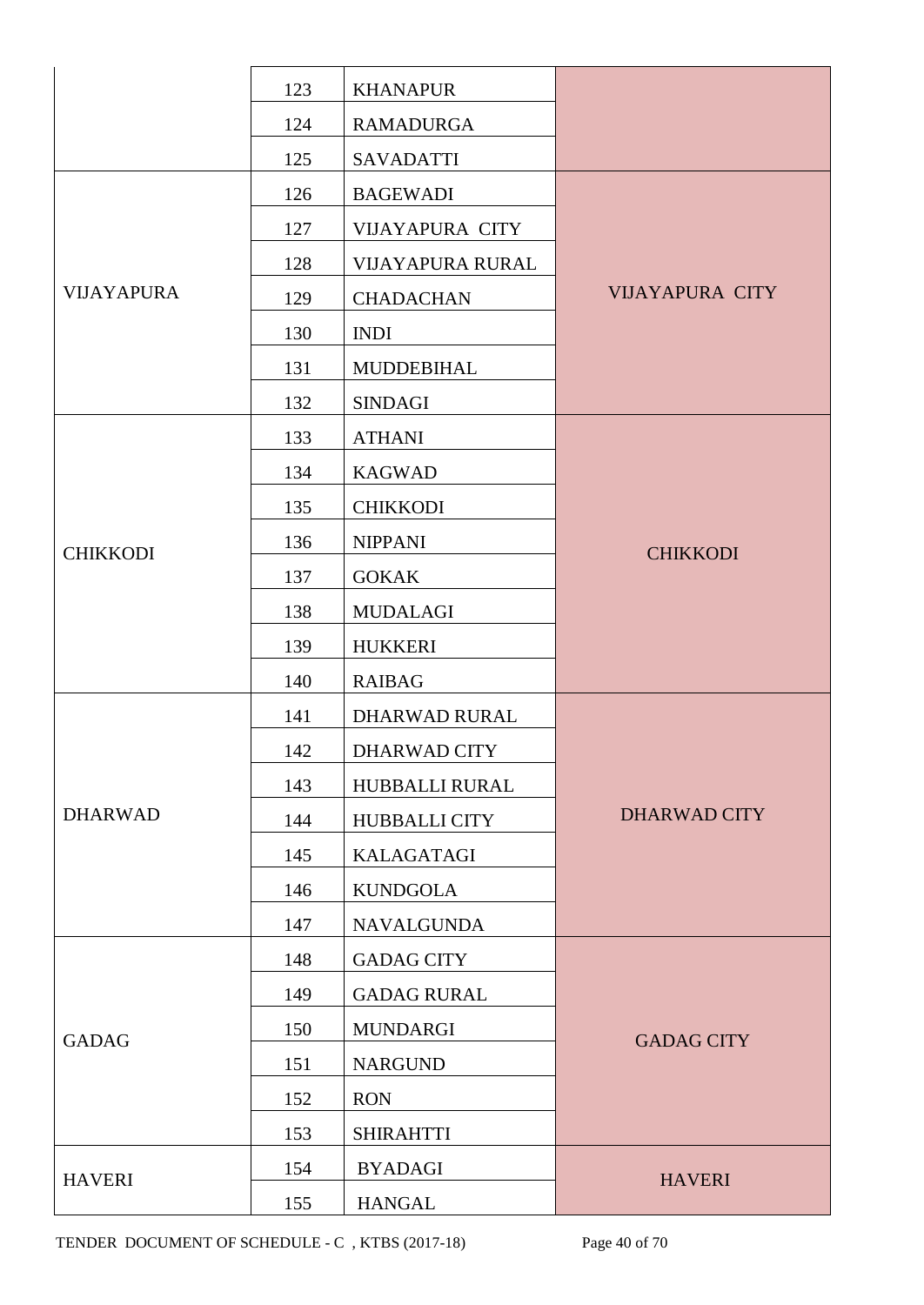|                      | 156 | <b>HAVERI</b>             |                         |  |  |
|----------------------|-----|---------------------------|-------------------------|--|--|
|                      | 157 | <b>HIREKERUR</b>          |                         |  |  |
|                      | 158 | <b>RANEBENNUR</b>         |                         |  |  |
|                      | 159 | <b>SAVANUR</b>            |                         |  |  |
|                      | 160 | <b>SHIGGAON</b>           |                         |  |  |
|                      | 161 | <b>SIRSI</b>              |                         |  |  |
|                      | 162 | <b>SIDDAPUR</b>           |                         |  |  |
| <b>SIRSI</b>         | 163 | <b>YELLAPUR</b>           | <b>SIRSI</b>            |  |  |
|                      | 164 | <b>MUNDAGOD</b>           |                         |  |  |
|                      | 165 | <b>HALIYAL</b>            |                         |  |  |
|                      | 166 | <b>JOIDA</b>              |                         |  |  |
|                      | 167 | <b>KARWAR</b>             |                         |  |  |
|                      | 168 | <b>ANKOLA</b>             |                         |  |  |
| <b>UTTAR KANNADA</b> | 169 | <b>KUMATA</b>             | <b>KARWAR</b>           |  |  |
|                      | 170 | <b>HONNAVAR</b>           |                         |  |  |
|                      | 171 | <b>BHATKAL</b>            |                         |  |  |
|                      |     | <b>KALABURGI DIVISION</b> |                         |  |  |
|                      | 172 | <b>BALLARI EAST</b>       |                         |  |  |
|                      | 173 | <b>KURUGODU</b>           |                         |  |  |
|                      | 174 | <b>HADAGALI</b>           |                         |  |  |
| <b>BALLARI</b>       | 175 | HB HALLI                  | <b>BALLARI EAST</b>     |  |  |
|                      | 176 | <b>HOSPET</b>             |                         |  |  |
|                      | 177 | <b>KUDLIGI</b>            |                         |  |  |
|                      | 178 | <b>SANDUR</b>             |                         |  |  |
|                      | 179 | <b>SIRUGUPPA</b>          |                         |  |  |
|                      | 180 | <b>AURAD</b>              |                         |  |  |
|                      | 181 | <b>BASAVAKALYAN</b>       |                         |  |  |
| <b>BIDAR</b>         | 182 | <b>BHALKI</b>             | <b>BIDAR</b>            |  |  |
|                      | 183 | <b>BIDAR</b>              |                         |  |  |
|                      | 184 | <b>HUMNABAD</b>           |                         |  |  |
|                      | 185 | <b>AFZALPUR</b>           |                         |  |  |
| <b>KALABURAGI</b>    | 186 | <b>ALAND</b>              | <b>KALABURAGI NORTH</b> |  |  |
|                      | 187 | <b>CHINCHOLI</b>          |                         |  |  |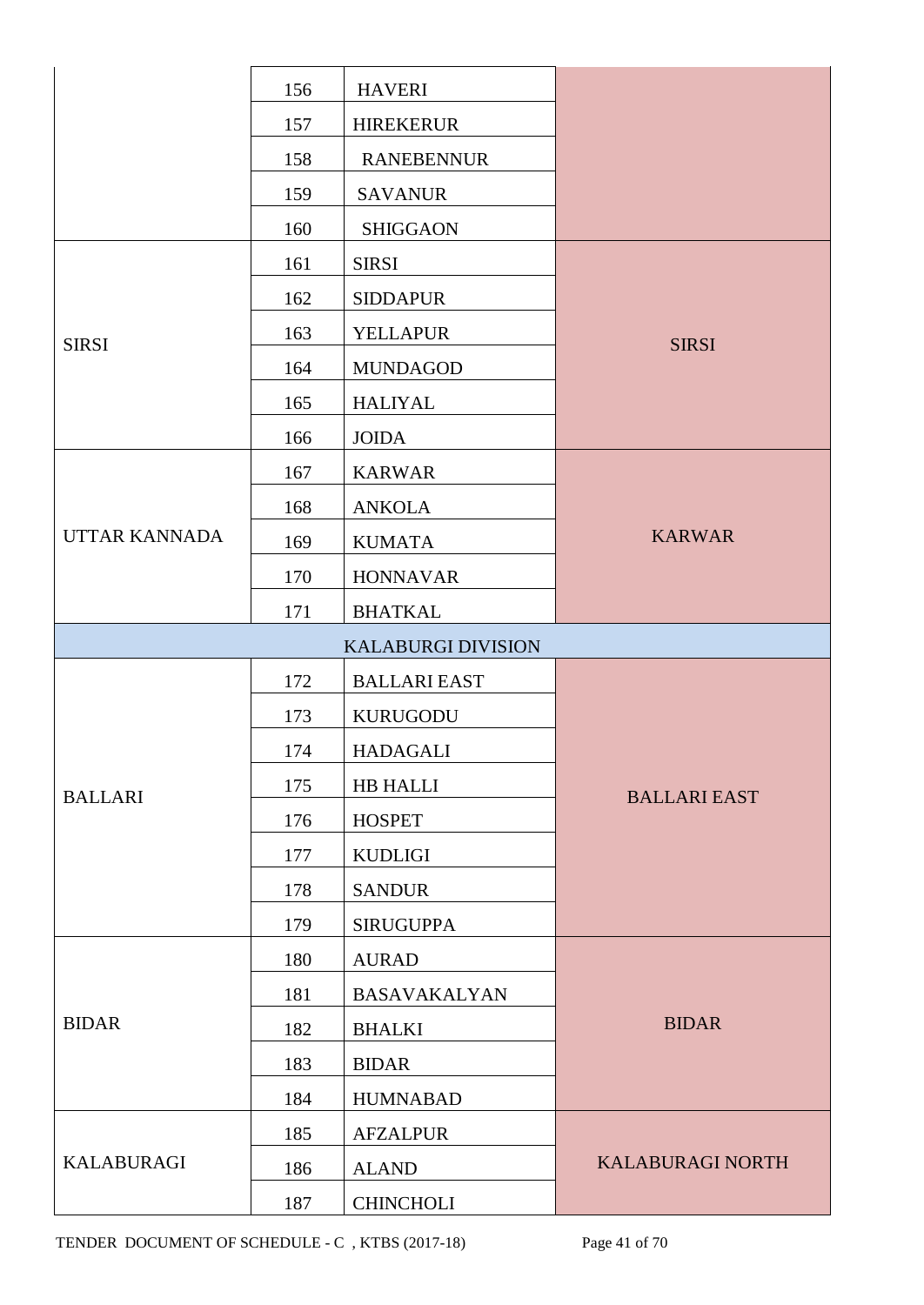|                     | 188 | <b>CHITTAPUR</b>                 |                |
|---------------------|-----|----------------------------------|----------------|
|                     | 189 | KALABURAGI NORTH                 |                |
|                     | 190 | <b>KALABURAGI SOUTH</b>          |                |
|                     | 191 | <b>JEWARGI</b>                   |                |
|                     | 192 | <b>SEDAM</b>                     |                |
|                     | 193 | <b>KOPPAL</b>                    |                |
| <b>KOPPAL</b>       | 194 | <b>GANGAVTI</b>                  | <b>KOPPAL</b>  |
|                     | 195 | <b>KUSTAGI</b>                   |                |
|                     | 196 | <b>YELBURGA</b>                  |                |
|                     | 197 | <b>DEVDURGA</b>                  |                |
|                     | 198 | LINGASUGURU                      |                |
| <b>RACIHUR</b>      | 199 | <b>MANVI</b>                     | <b>RAICHUR</b> |
|                     | 200 | <b>RAICHUR</b>                   |                |
|                     | 201 | <b>SINDHANUR</b>                 |                |
|                     | 202 | <b>SHAHAPUR</b>                  |                |
| <b>YADGIR</b>       | 203 | <b>SURPUR</b>                    |                |
|                     | 204 | <b>YADGIR</b>                    | <b>YADGIR</b>  |
|                     |     |                                  |                |
| <b>STATE GODOWN</b> | 205 | <b>MADIWALA</b><br><b>GODOWN</b> |                |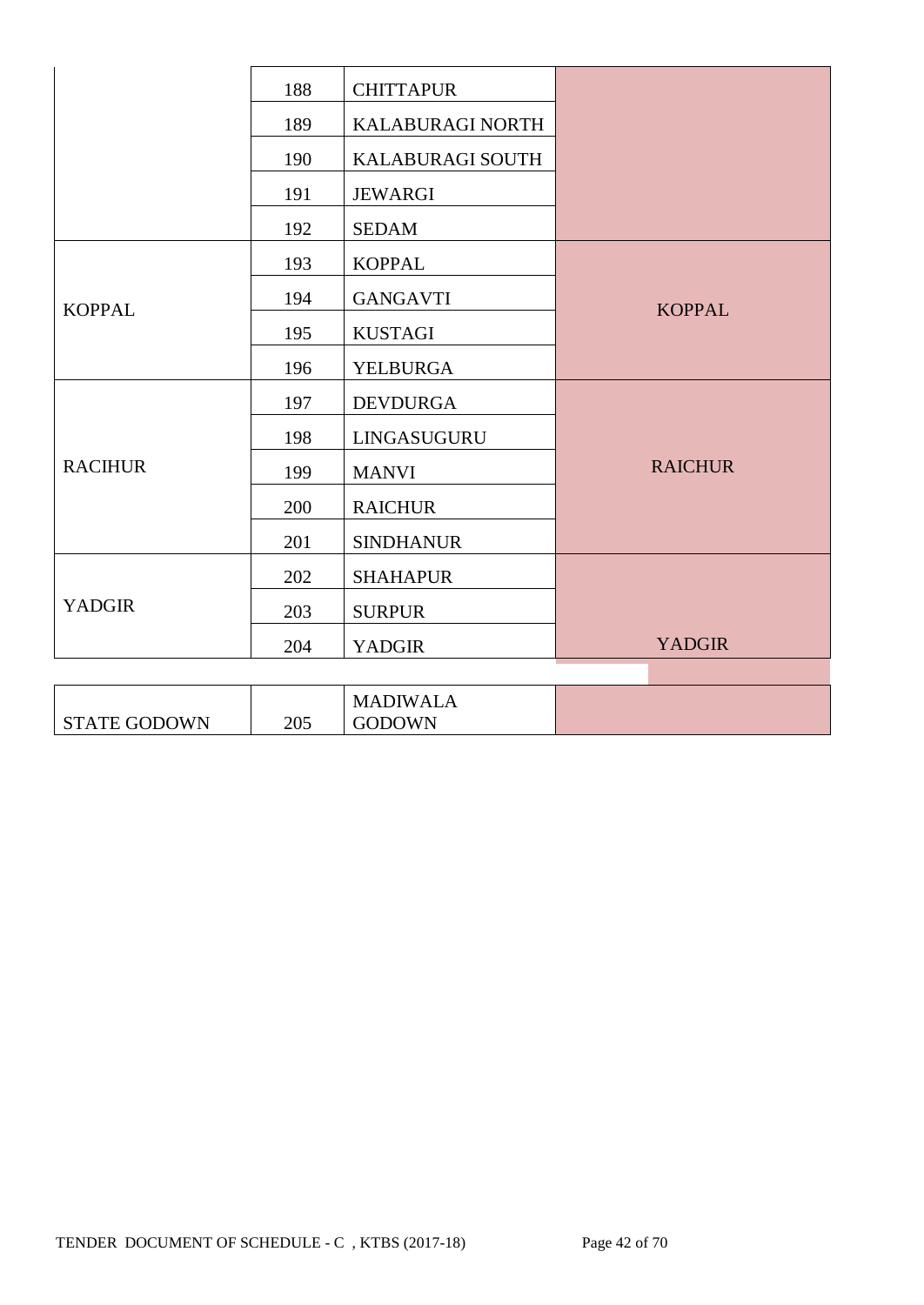## **VOLUME – 03 PACKAGE WISE TITLES 2017-18**

|                 | <b>Schedule -C</b>   |                |                  |                                |                |                |                                  |                                    |                              |  |  |  |
|-----------------|----------------------|----------------|------------------|--------------------------------|----------------|----------------|----------------------------------|------------------------------------|------------------------------|--|--|--|
| <b>SI</b><br>No | <b>Title</b><br>Code | Pakage<br>No., | <b>Class</b>     | <b>Titles</b>                  | <b>Size</b>    | Colour         | <b>Approx</b><br>No. of<br>Pages | <b>Approximate</b><br>No. of Books | <b>Total No. of</b><br>pages |  |  |  |
| 235             | 41                   | 44             | $\mathfrak{2}$   | <b>URDU_READER</b>             | 1/4th Crown    | $\overline{4}$ | 100                              | 14,512                             | 1,451,200                    |  |  |  |
| 236             | 34                   | 44             | $\sqrt{2}$       | NALIKALI_KAN                   | 1/4th Crown    | 4              | 92                               | 498,911                            | 45,899,812                   |  |  |  |
| 237             | 297                  | 44             | 9                | TAM_MED_PHY_EDU                | 1/4th Crown    | B/W            | 140                              | 281                                | 39,340                       |  |  |  |
| 238             | 38                   | 44             | $\overline{c}$   | ENGLISH_MATHS                  | 1/4th Crown    | $\overline{4}$ | 260                              | 123,596                            | 32,134,960                   |  |  |  |
| 239             | 143                  | 44             | 6                | URDU_FL                        | 1/4th Crown    | 4              | 204                              | 47,055                             | 9,599,220                    |  |  |  |
| 240             | 144                  | 44             | 6                | URDU_MED_SOCIAL SCIENCE PART 1 | 1/4th Crown    | 4              | 124                              | 41,588                             | 5,156,912                    |  |  |  |
| 241             | 142                  | 44             | 6                | ENG_TL                         | 1/4th Crown    | $\overline{4}$ | 112                              | 54,415                             | 6,094,480                    |  |  |  |
|                 |                      |                |                  | Package-44- Total              |                |                |                                  | 780,358                            | 100,375,924                  |  |  |  |
| 242             | 30                   | 45             | $\overline{c}$   | <b>SAVI KANNADA</b>            | 1/4th Crown    | $\overline{4}$ | 116                              | 436,210                            | 50,600,360                   |  |  |  |
| 243             | 276                  | 45             | 9                | <b>URDU FL</b>                 | 1/4th Crown    | B/W            | 128                              | 30,217                             | 3,867,776                    |  |  |  |
| 244             | 287                  | 45             | 9                | HINDI_FL                       | 1/4th Crown    | B/W            | 144                              | 4,712                              | 678,528                      |  |  |  |
| 245             | 31                   | 45             | $\overline{2}$   | <b>KAN_MATHS</b>               | 1/4th Crown    | $\overline{4}$ | 260                              | 168,125                            | 43,712,500                   |  |  |  |
| 246             | 44                   | 45             | $\overline{c}$   | NaliKali_URDU                  | 1/4th Crown    | $\overline{4}$ | 124                              | 39,006                             | 4,836,744                    |  |  |  |
| 247             | 47                   | 45             | $\boldsymbol{2}$ | MAYA MARATI                    | 1/4th Crown    | 4              | 100                              | 12,167                             | 1,216,700                    |  |  |  |
| 248             | 48                   | 45             | $\mathfrak{2}$   | <b>MAR_MATHS</b>               | 1/4th Crown    | $\overline{4}$ | 260                              | 11,468                             | 2,981,680                    |  |  |  |
|                 |                      |                |                  | Package-45- Total              |                |                |                                  | 701,905                            | 107,894,288                  |  |  |  |
| 249             | 45                   | 46             | $\mathfrak{2}$   | Nalikali_URDU_MATHS            | 1/4th Crown    | $\overline{4}$ | 206                              | 37,315                             | 7,686,890                    |  |  |  |
| 250             | 37                   | 46             | $\overline{c}$   | ENGLISH_READER                 | 1/4th Crown    | 4              | 140                              | 117,644                            | 16,470,160                   |  |  |  |
| 251             | 282                  | 46             | 9                | MAYA MARTI _ (FL)              | 1/4th Crown    | B/W            | 194                              | 13,001                             | 2,522,194                    |  |  |  |
| $252\,$         | $35\,$               | $46\,$         | $\boldsymbol{2}$ | NALIIKALI_GANITHA_KAN          | $1/4$ th Crown | $\overline{4}$ | $200\,$                          | 492,264                            | 98,452,800                   |  |  |  |
| 253             | 304                  | 46             | 9                | SANSKRIT_TL                    | 1/4th Crown    | B/W            | 128                              | 5,014                              | 641,792                      |  |  |  |
| 254             | 308                  | 46             | 9                | Arabic_TL                      | 1/4th Crown    | $\rm\,B/W$     | 100                              | 455                                | 45,500                       |  |  |  |
|                 |                      |                |                  | Package-46-Total               |                |                |                                  | 665,693                            | 125,819,336                  |  |  |  |
| 255             | 33                   | 47             | 2                | KALI KAN (PARICHAYA BASHE)     | 1/4th Crown    | $\overline{4}$ | 108                              | 68,907                             | 7,441,956                    |  |  |  |
| 256             | 32                   | 44             | 2                | KAN_PARISARA_ADHYAYANA         | 1/4th Crown    | $\overline{4}$ | 176                              | 166,185                            | 29,248,560                   |  |  |  |
| 257             | 49                   | 47             | $\boldsymbol{2}$ | MAR_PARISARA_ADHYAYANA         | 1/4th Crown    | 4              | 176                              | 11,504                             | 2,024,704                    |  |  |  |
| 258             | 40                   | 47             | $\overline{c}$   | ENGLISH_NEW_ACTIVITY_BOOK      | 1/4th Crown    | 4              | 140                              | 723,391                            | 101,274,740                  |  |  |  |
| 259             | 510                  | 47             | 8                | HINDI_MATHS PART 2             | 1/4th Crown    | $\rm\,B/W$     | 208                              | 225                                | 46,800                       |  |  |  |
| 260             | 244                  | 47             | 8                | TAMIL_SCIENCE PART 1           | 1/4th Crown    | B/W            | 192                              | 395                                | 75,840                       |  |  |  |
|                 |                      |                |                  | Package-47-Total               |                |                |                                  | 970,607                            | 140,112,600                  |  |  |  |
| 261             | 275                  | 48             | 9                | ENG_TL                         | 1/4th Crown    | B/W            | 112                              | 29,190                             | 3,269,280                    |  |  |  |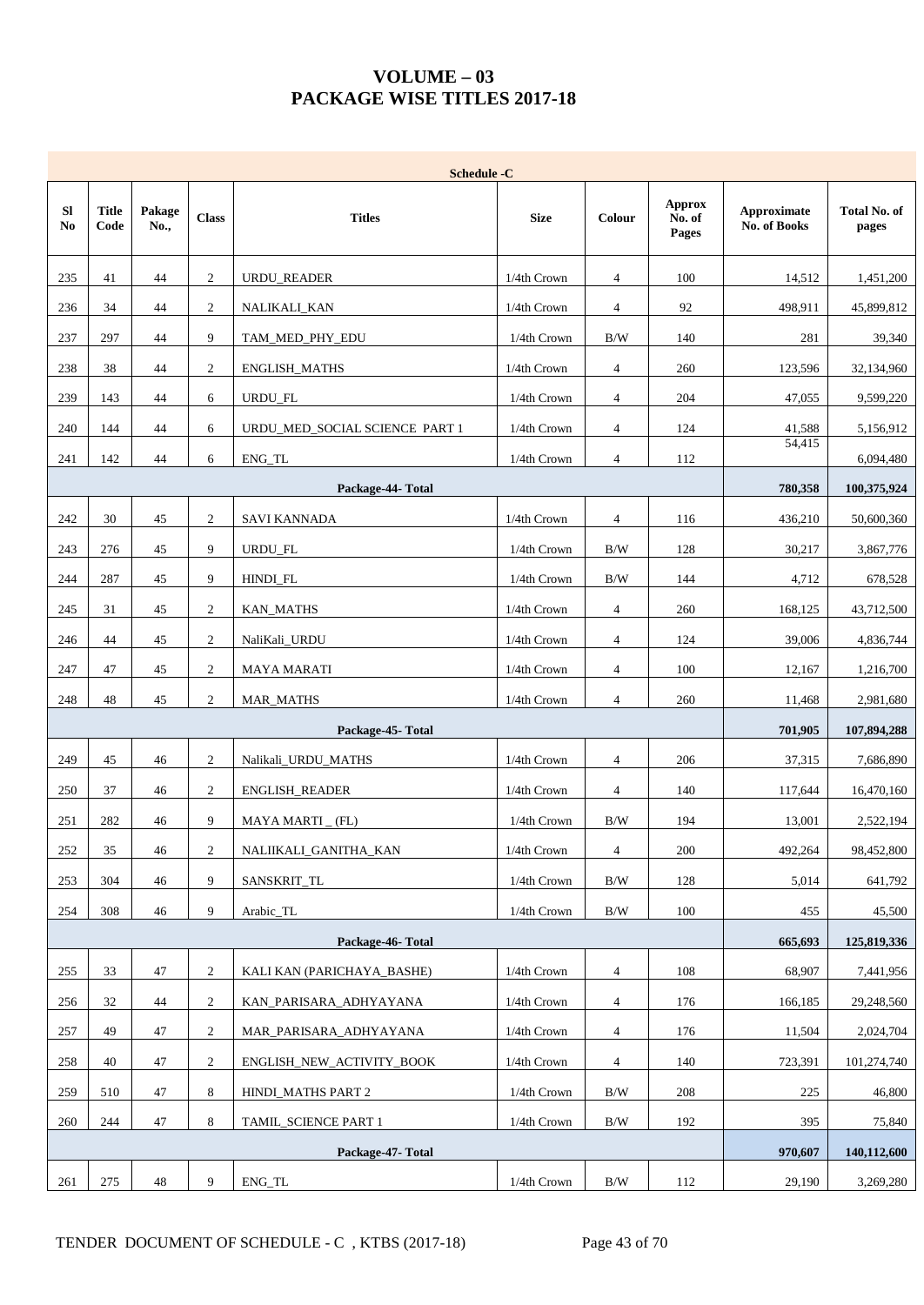| 262              | 50                                                                                      | 48 | $\overline{c}$ | HINDI_READER                     | 1/4th Crown | B/W            | 132 | 3,050   | 402,600     |
|------------------|-----------------------------------------------------------------------------------------|----|----------------|----------------------------------|-------------|----------------|-----|---------|-------------|
| 263              | 56                                                                                      | 48 | 2              | PASIDI TELUGU (FL)               | 1/4th Crown | $\rm\,B/W$     | 174 | 870     | 151,380     |
| 264              | 58                                                                                      | 48 | $\overline{2}$ | TELUGU_PARISARA_ADHYAYANA        | 1/4th Crown | $\rm\,B/W$     | 176 | 739     | 130,064     |
| 265              | 42                                                                                      | 48 | $\overline{c}$ | <b>URDU_MATHS</b>                | 1/4th Crown | 4              | 260 | 9,568   | 2,487,680   |
| 266              | 85                                                                                      | 48 | $\overline{4}$ | SAVI KANNADA                     | 1/4th Crown | 4              | 148 | 910,636 | 134,774,128 |
|                  |                                                                                         |    |                | Package-48-Total                 |             |                |     | 954,053 | 141,215,132 |
| 267              | 305                                                                                     | 49 | 9              | Konkani TL - Kan                 | 1/4th Crown | $\rm\,B/W$     | 114 | 720     | 82,080      |
| 268              | 43                                                                                      | 49 | 2              | URDU_PARISARA_ADHYAYANA          | 1/4th Crown | $\overline{4}$ | 176 | 9,928   | 1,747,328   |
| 269              | $87\,$                                                                                  | 49 | $\overline{4}$ | KAN_PARISARA_ADHYAYANA           | 1/4th Crown | 4              | 260 | 675,210 | 175,554,600 |
|                  |                                                                                         |    |                | Package-49-Total                 |             |                |     | 685,858 | 177,384,008 |
| 270              | 96                                                                                      | 50 | $\overline{4}$ | HASATH KELATH MARATI             | 1/4th Crown | $\overline{4}$ | 92  | 13,031  | 1,198,852   |
| 271              | 91                                                                                      | 50 | $\overline{4}$ | ENGLISH_PARISARA_ADHYAYANA       | 1/4th Crown | $\overline{4}$ | 260 | 114,408 | 29,746,080  |
| 272              | 88                                                                                      | 50 | $\overline{4}$ | KAN_PARICHAYA_BASHE              | 1/4th Crown | 4              | 132 | 69,989  | 9,238,548   |
| 273              | 94                                                                                      | 50 | $\overline{4}$ | URDU_MATHS PART 1                | 1/4th Crown | 4              | 168 | 47,589  | 7,994,952   |
| 274              | 97                                                                                      | 50 | $\overline{4}$ | <b>MAR_MATHS PART 1</b>          | 1/4th Crown | $\overline{4}$ | 168 | 11,929  | 2,004,072   |
| 275              | 224                                                                                     | 50 | 8              | ENG_TL                           | 1/4th Crown | $\rm\,B/W$     | 102 | 34,843  | 3,553,986   |
| 276              | 46                                                                                      | 50 | $\overline{c}$ | Nalikali_URDU_PARISARA_ADHYAYANA | 1/4th Crown | $\overline{4}$ | 79  | 38,681  | 3,055,799   |
| 277              | 36                                                                                      | 50 | 2              | NALIKALI_KAN_PARISARA_ADHYAYANA  | 1/4th Crown | 4              | 96  | 487,313 | 46,782,048  |
|                  |                                                                                         |    | 817,783        | 103,574,337                      |             |                |     |         |             |
| 278              | 93                                                                                      | 51 | $\overline{4}$ | URDU_READER                      | 1/4th Crown | 4              | 126 | 55,317  | 6,969,942   |
| 279              | 507                                                                                     | 51 | 8              | URDU_SOCIAL SCIENCE_ PART 2      | 1/4th Crown | B/W            | 142 | 28,900  | 4,103,800   |
| 280              | 86                                                                                      | 51 | $\overline{4}$ | KAN_MATHS PART 1                 | 1/4th Crown | 4              | 168 | 669,624 | 112,496,832 |
| 281              | 509                                                                                     | 51 | 8              | HINDI_SCIENCE PART 2             | 1/4th Crown | B/W            | 198 | 225     | 44,550      |
|                  |                                                                                         |    |                | Package-51-Total                 |             |                |     | 754,066 | 123,615,124 |
| 282              | 90                                                                                      | 52 | $\overline{4}$ | <b>ENGLISH MATHS PART 1</b>      | 1/4th Crown | $\overline{4}$ | 168 | 116,286 | 19,536,048  |
| 283              | 89                                                                                      | 52 | $\overline{4}$ | <b>ENGLISH READER</b>            | 1/4th Crown | $\overline{4}$ | 120 | 106,088 | 12,730,560  |
| 284              | 238                                                                                     | 52 | 8              | HINDI_SCIENCE PART 1             | 1/4th Crown | $\rm\,B/W$     | 214 | 225     | 48,150      |
| 285              |                                                                                         | 52 | 6              | ENG_FL                           | 1/4th Crown | $\overline{4}$ | 148 | 139,120 | 20,589,760  |
| 286              | 39                                                                                      | 52 | $\overline{2}$ | ENGLISH_PARISARA_ADHYAYANA       | 1/4th Crown | 4              | 176 | 117,678 | 20,711,328  |
|                  |                                                                                         |    |                | Package-52-Total                 |             |                |     | 479,397 | 73,615,846  |
| 287              | 98                                                                                      | 53 | $\overline{4}$ | MAR_PARISARA_ADHYAYANA           | 1/4th Crown | 4              | 260 | 12,918  | 3,358,680   |
| 288              | 95                                                                                      | 53 | $\overline{4}$ | URDU_PARISARA_ADHYAYANA          | 1/4th Crown | $\overline{4}$ | 260 | 48,374  | 12,577,240  |
| 289              | 511                                                                                     | 53 | $\overline{4}$ | ENGLISH_MATHS PART 2             | 1/4th Crown | 4              | 138 | 116,286 | 16,047,468  |
| 290              | 228                                                                                     | 53 | 8              | URDU_SOCIAL SCIENCE_PART 1       | 1/4th Crown | $\rm\,B/W$     | 150 | 28,900  | 4,335,000   |
| 291              | 1/4th Crown<br>132<br>53<br>6<br>KAN_MED_SOCIAL SCIENCE PART 1<br>$\overline{4}$<br>120 |    |                |                                  |             |                |     | 579,601 | 69,552,120  |
| Package-53-Total |                                                                                         |    |                |                                  |             |                |     |         | 105,870,508 |
| 292              | 218                                                                                     | 54 | 8              | ENG_FL                           | 1/4th Crown | B/W            | 162 | 89,614  | 14,517,468  |
| 293              | 512                                                                                     | 54 | $\overline{4}$ | <b>URDU_MATHS PART 2</b>         | 1/4th Crown | $\overline{4}$ | 138 | 47,589  | 6,567,282   |
|                  |                                                                                         |    |                |                                  |             |                |     |         |             |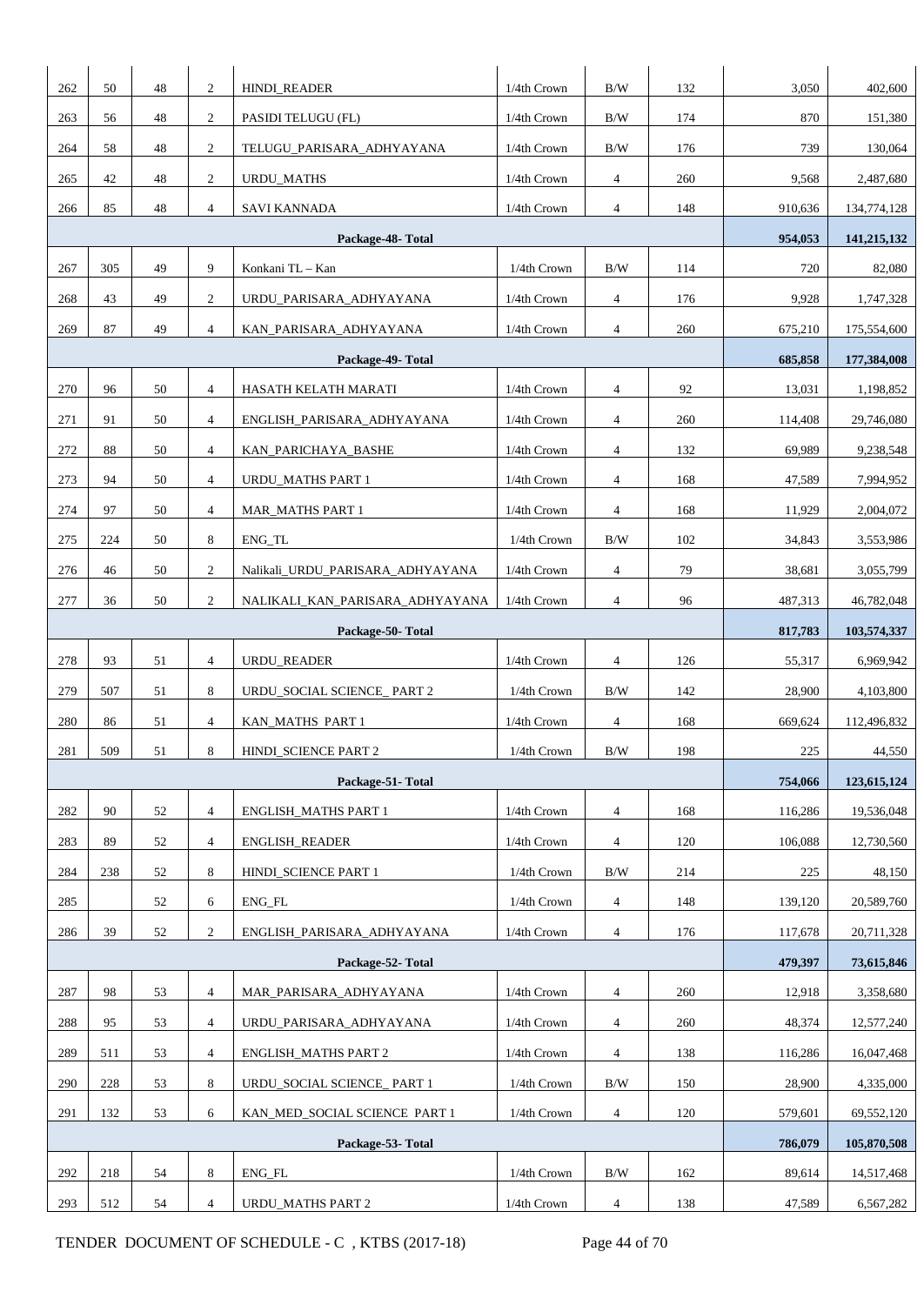| 294 | 513                                                                              | 54 | $\overline{4}$ | <b>MAR_MATHS PART 2</b>          | 1/4th Crown                            | $\overline{4}$ | 138 | 11,929  | 1,646,202   |
|-----|----------------------------------------------------------------------------------|----|----------------|----------------------------------|----------------------------------------|----------------|-----|---------|-------------|
| 295 | 508                                                                              | 54 | 8              | HINDI_SOCIAL SCIENCE _PART 2     | 1/4th Crown                            | B/W            | 140 | 225     | 31,500      |
| 296 | 514                                                                              | 54 | $\overline{4}$ | KAN_MATHS PART 2                 | 1/4th Crown                            | $\overline{4}$ | 138 | 669.624 | 92,408,112  |
| 297 | 237                                                                              | 54 | 8              | HINDI_MATHS PART 1               | 1/4th Crown                            | $\rm\,B/W$     | 208 | 225     | 46,800      |
|     |                                                                                  |    |                | Package-54-Total                 |                                        |                |     | 819,206 | 115,217,364 |
| 298 | 239                                                                              | 55 | 8              | HINDI_SOCIAL SCIENCE _PART 1     | 1/4th Crown                            | B/W            | 160 | 225     | 36,000      |
| 299 | 236                                                                              | 55 | 8              | HINDI_FL                         | 1/4th Crown                            | B/W            | 184 | 2,513   | 462,392     |
| 300 | 230                                                                              | 55 | 8              | URDU_TL                          | 1/4th Crown                            | B/W            | 100 | 384     | 38,400      |
| 301 | 92                                                                               | 55 | $\overline{4}$ | ENGLISH_ACTIVITY_BOOK            | 1/4th Crown                            | $\overline{4}$ | 172 | 724,364 | 124,590,608 |
| 302 | 240                                                                              | 55 | 8              | HIN_MED_PHY_EDU                  | 1/4th Crown                            | B/W            | 132 | 225     | 29,700      |
| 303 | 257                                                                              | 55 | 8              | Arabic_TL                        | 1/4th Crown                            | B/W            | 88  | 2182    | 192,016     |
|     |                                                                                  |    |                | 729893                           | 125349116                              |                |     |         |             |
| 304 | 258                                                                              | 56 | 8              | Persian_TL                       | 1/4th Crown                            | B/W            | 66  | 65      | 4,290       |
| 305 | 515                                                                              | 56 | 6              | KAN_MED_SOCIAL SCIENCE PART 2    | 1/4th Crown                            | $\overline{4}$ | 164 | 579,601 | 95,054,564  |
| 306 | 136                                                                              | 56 | 6              | KAN_TL                           | 1/4th Crown                            | $\overline{4}$ | 136 | 6,305   | 857,480     |
| 307 | 516                                                                              | 56 | 6              | TAM_MED_SCIENCE PART 1 & PART 2  | 1/4th Crown                            | B/W            | 260 | 633     | 164,580     |
| 308 | 517                                                                              | 56 | 8              | TELUGU_MATHS PART 2              | 1/4th Crown                            | B/W            | 203 | 551     | 111,853     |
|     |                                                                                  |    | 587,155        | 96, 192, 767                     |                                        |                |     |         |             |
| 309 | 135                                                                              | 57 | 6              | KAN_SL                           | 1/4th Crown                            | $\overline{4}$ | 144 | 173,902 | 25,041,888  |
| 310 | 518                                                                              | 57 | 6              | ENG_MED_SCIENCE PART 1 & PART 2  | 1/4th Crown                            | $\overline{4}$ | 260 | 249,439 | 64,854,140  |
| 311 | 160                                                                              | 57 | 6              | TAM_MED_PHY_EDU                  | 1/4th Crown<br>B/W<br>140              |                |     |         | 106,960     |
|     |                                                                                  |    |                | Package-57-Total                 |                                        |                |     | 424,105 | 90,002,988  |
| 312 | 152                                                                              | 58 | 6              | HIN_FL                           | 1/4th Crown                            | B/W            | 132 | 1,553   | 204,996     |
| 313 | 153                                                                              | 58 | 6              | HIN_MED_SOCIAL SCIENCE PART 1    | 1/4th Crown                            | $\rm\,B/W$     | 120 | 293     | 35,160      |
| 314 | 519                                                                              | 58 | 6              | URDU_MED_SCIENCE PART 1 & PART 2 | 1/4th Crown                            | $\overline{4}$ | 260 | 41,588  | 10,812,880  |
| 315 | 520                                                                              | 58 | 6              | MAR_SCIENCE PART 1 & PART 2      | 1/4th Crown                            | $\overline{4}$ | 260 | 12,434  | 3,232,840   |
| 316 | 521                                                                              | 58 | 6              | MAR_MATHS_PART 1                 | 1/4th Crown                            | $\overline{4}$ | 198 | 12,434  | 2,461,932   |
| 317 | 134                                                                              | 58 | 6              | KAN_MED_PHY_EDU                  | 1/4th Crown                            | $\overline{4}$ | 124 | 564,152 | 69,954,848  |
| 318 | 242                                                                              | 58 | 8              | $\operatorname{TAMIL\_FL}$       | 1/4th Crown                            | $\rm\,B/W$     | 168 | 269     | 45,192      |
|     |                                                                                  |    |                | Package-58-Total                 |                                        |                |     | 632,723 | 86,747,848  |
| 319 | 157                                                                              | 59 | 6              | TAM_FL                           | 1/4th Crown                            | B/W            | 180 | 802     | 144,360     |
| 320 | 158                                                                              | 59 | 6              | TAM_MED_SOCIAL PART 1            | 1/4th Crown                            | B/W            | 124 | 633     | 78,492      |
| 321 | 156                                                                              | 59 | 6              | HIN_TL                           | 1/4th Crown                            | $\overline{4}$ | 132 | 749,037 | 98,872,884  |
| 322 | 151                                                                              | 59 | 6              | MAR_MED_PHY_EDU                  | 1/4th Crown                            | $\overline{4}$ | 136 | 11,337  | 1,541,832   |
| 323 | 146                                                                              | 59 | 6              | URDU MED PHY EDU                 | $1/4th$ Crown<br>124<br>$\overline{4}$ |                |     |         | 4,434,240   |
| 324 | 148<br>168<br>59<br>6<br>1/4th Crown<br>$\overline{4}$<br><b>MAYA MARTI</b> (FL) |    |                |                                  |                                        |                |     | 12,885  | 2,164,680   |
|     |                                                                                  |    |                | Package-59-Total                 |                                        |                |     | 810,454 | 107,236,488 |
| 325 | 522                                                                              | 60 | 6              | TEL_MED_MATHS PART 2             | 1/4th Crown                            | B/W            | 188 | 1,037   | 194,956     |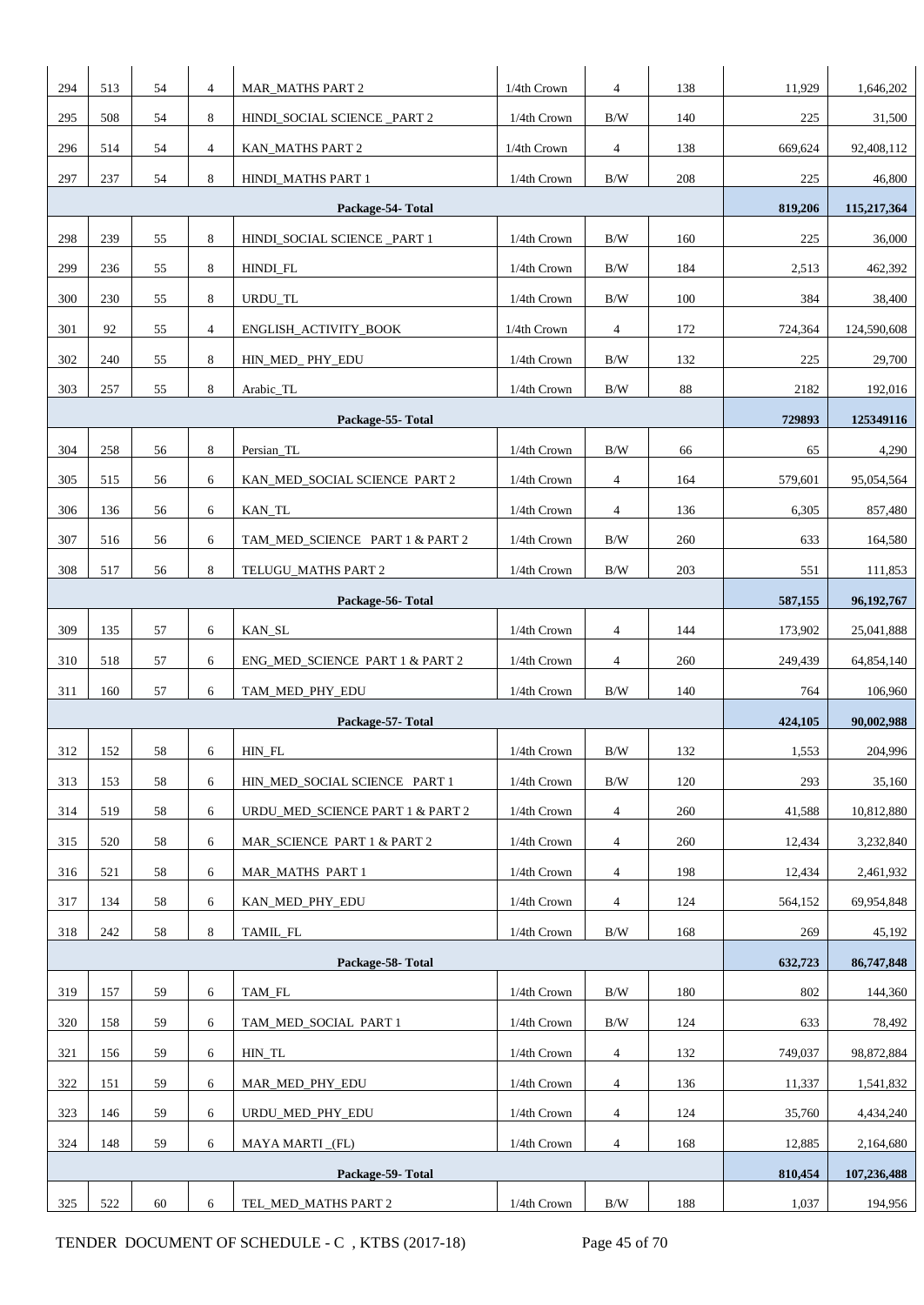| 326 | 131 | 60 | 6                | KAN_FL                          | 1/4th Crown                          | $\overline{4}$ | 164 | 753,062 | 123,502,168 |  |
|-----|-----|----|------------------|---------------------------------|--------------------------------------|----------------|-----|---------|-------------|--|
| 327 | 523 | 60 | 6                | HIN_MED_SCIENCE PART 1 & PART 2 | 1/4th Crown                          | B/W            | 260 | 293     | 76,180      |  |
| 328 | 524 | 60 | 6                | HIN_MED_SOCIAL SCIENCE PART 2   | 1/4th Crown                          | B/W            | 154 | 293     | 45,122      |  |
| 329 | 525 | 60 | 6                | HIN_MED_MATHS_PART 1            | 1/4th Crown                          | B/W            | 198 | 293     | 58,014      |  |
| 330 | 526 | 60 | 6                | HIN_MED_MATHS_PART 2            | 1/4th Crown                          | B/W            | 188 | 293     | 55,084      |  |
|     |     |    |                  | Package-60-Total                |                                      |                |     | 755,271 | 123,931,524 |  |
| 331 | 53  | 61 | $\overline{2}$   | TAMIL_FL                        | 1/4th Crown                          | $\rm\,B/W$     | 104 | 917     | 95,368      |  |
| 332 | 54  | 61 | $\overline{c}$   | TAMIL_MATHS                     | 1/4th Crown                          | B/W            | 260 | 1,084   | 281,840     |  |
| 333 | 52  | 61 | $\overline{2}$   | HINDI_PARISARA_ADHYAYANA        | 1/4th Crown                          | B/W            | 176 | 213     | 37,488      |  |
| 334 | 527 | 61 | 6                | KAN_MED_SCIENCE_PART 1 & PART 2 | 1/4th Crown<br>$\overline{4}$<br>260 |                |     |         |             |  |
|     |     |    |                  | 581,815                         | 151,110,956                          |                |     |         |             |  |
| 335 | 147 | 62 | 6                | URDU_TL                         | 1/4th Crown                          | $\overline{4}$ | 124 | 521     | 64,604      |  |
| 336 | 529 | 62 | 6                | URDU MED MATHS PART 1           | 1/4th Crown                          | $\overline{4}$ | 202 | 41,588  | 8,400,776   |  |
| 337 | 55  | 62 | 2                | TAMIL_PARISARA_ADHYAYANA        | 1/4th Crown                          | B/W            | 176 | 1,104   | 194,304     |  |
| 338 | 530 | 62 | 6                | URDU_MED_MATHS PART 2           | 1/4th Crown                          | $\overline{4}$ | 192 | 41,588  | 7,984,896   |  |
| 339 | 138 | 62 | 6                | ENG_MED_SOCIAL SCIENCE PART 1   | 1/4th Crown                          | $\overline{4}$ | 120 | 249,439 | 29,932,680  |  |
| 340 | 140 | 62 | 6                | ENG_MED_PHY_EDU                 | 1/4th Crown                          | $\overline{4}$ | 124 | 199,359 | 24,720,516  |  |
| 341 | 531 | 62 | 6                | <b>ENG_MED_MATHS PART 1</b>     | 1/4th Crown                          | $\overline{4}$ | 198 | 249,439 | 49,388,922  |  |
|     |     |    |                  | Package-62- Total               |                                      |                |     | 783,038 | 120,686,698 |  |
| 342 | 268 | 63 | 9                | KAN_TL                          | 1/4th Crown                          | B/W            | 92  | 31,137  | 2,864,604   |  |
| 343 | 528 | 63 | 6                | URDU MED SOCIAL SCIENCE PART 2  | 1/4th Crown                          | $\overline{4}$ | 172 | 41,588  | 7,153,136   |  |
| 344 | 51  | 63 | $\mathbf{2}$     | <b>HINDI_MATHS</b>              | 1/4th Crown                          | B/W            | 260 | 213     | 55,380      |  |
| 345 | 532 | 63 | 6                | KAN_MED_MATHS PART 1            | 1/4th Crown                          | $\overline{4}$ | 198 | 579,601 | 114,760,998 |  |
| 346 | 150 | 63 | 6                | MAR_MED_SOCIAL PART 1           | 1/4th Crown                          | $\overline{4}$ | 120 | 12,434  | 1,492,080   |  |
|     |     |    |                  | Package-63-Total                |                                      |                |     | 664,973 | 126,326,198 |  |
| 347 | 533 | 64 | 6                | <b>MAR_MATHS PART 2</b>         | 1/4th Crown                          | $\overline{4}$ | 188 | 12,434  | 2,337,592   |  |
| 348 | 534 | 64 | 6                | MAR MED SOCIAL PART 2           | 1/4th Crown                          | $\overline{4}$ | 164 | 12,434  | 2,039,176   |  |
| 349 | 233 | 64 | 8                | MARTHI_SCIENCE PART 1           | 1/4th Crown                          | $\overline{4}$ | 170 | 14,325  | 2,435,250   |  |
| 350 | 57  | 64 | $\boldsymbol{2}$ | TELUGU_MATHS                    | 1/4th Crown                          | B/W            | 260 | 859     | 223,340     |  |
| 351 | 100 | 64 | $\overline{4}$   | HINDI_MATHS PART 1              | 1/4th Crown                          | B/W            | 168 | 268     | 45,024      |  |
| 352 | 101 | 64 | $\overline{4}$   | HINDI_PARISARA_ADHYAYANA        | 1/4th Crown                          | $\rm\,B/W$     | 260 | 300     | 78,000      |  |
| 353 | 535 | 64 | 6                | KAN_MED_MATHS PART 2            | 1/4th Crown                          | $\overline{4}$ | 188 | 579,601 | 108,964,988 |  |
|     |     |    | 620,221          | 116,123,370                     |                                      |                |     |         |             |  |
| 354 | 539 | 65 | $\overline{4}$   | HINDI_MATHS PART 2              | 1/4th Crown                          | B/W            | 138 | 268     | 36,984      |  |
| 355 | 105 | 65 | $\overline{4}$   | PASIDI TELUGU                   | 1/4th Crown                          | B/W            | 176 | 1,072   | 188,672     |  |
| 356 | 536 | 65 | 6                | <b>ENG_MED_MATHS PART 2</b>     | 1/4th Crown                          | $\overline{4}$ | 188 | 249,439 | 46,894,532  |  |
| 357 | 538 | 65 | 8                | URDU_SCIENCE PART 2             | 1/4th Crown                          | 4              | 182 | 27,729  | 5,046,678   |  |
| 358 | 220 | 65 | 8                | <b>ENGLISH_SCIENCE PART 1</b>   | 1/4th Crown<br>162<br>$\overline{4}$ |                |     |         |             |  |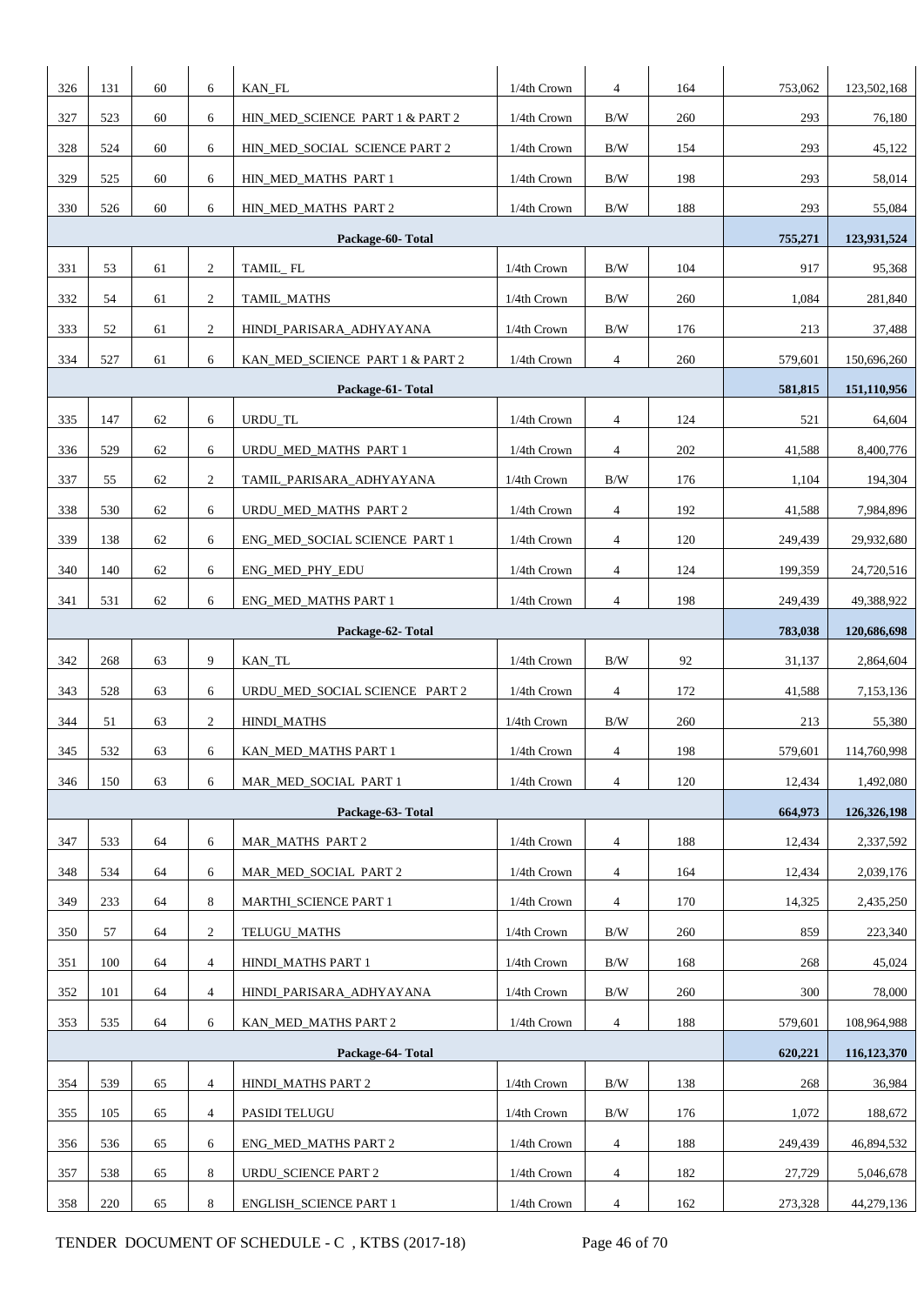|                  |     |    |                |                               | 551,836                              | 96,446,002     |            |         |             |
|------------------|-----|----|----------------|-------------------------------|--------------------------------------|----------------|------------|---------|-------------|
| 359              | 537 | 66 | 6              | ENG_MED_SOCIAL PART 2         | 1/4th Crown                          | 4              | 172        | 249,439 | 42,903,508  |
| 360              | 222 | 66 | 8              | ENG_MED_PHY_EDU               | 1/4th Crown                          | $\overline{4}$ | 132        | 239,936 | 31,671,552  |
| 361              | 103 | 66 | $\overline{4}$ | TAMIL MATHS PART 1            | 1/4th Crown                          | $\rm\,B/W$     | 168        | 826     | 138,768     |
|                  |     |    |                | Package-66-Total              |                                      |                |            | 490,201 | 74,713,828  |
| 362              | 235 | 67 | $\,8\,$        | MAR_MED_PHY_EDU               | 1/4th Crown                          | $\overline{4}$ | 132        | 13,172  | 1,738,704   |
| 363              | 229 | 67 | 8              | URDU_MED_PHY_EDU              | $1/4th$ Crown                        | 4              | 132        | 26,617  | 3,513,444   |
| 364              | 107 | 67 | $\overline{4}$ | TELUGU_PARISARA_ADHYAYANA     | 1/4th Crown                          | $\rm\,B/W$     | 260        | 1,100   | 286,000     |
| 365              | 99  | 67 | $\overline{4}$ | HINDI_READER                  | 3,077                                | 381,548        |            |         |             |
| 366              | 102 | 67 | $\overline{4}$ | TAMIL_F.L                     | 1/4th Crown                          | $\rm\,B/W$     | 172        | 1,161   | 199,692     |
| 367              | 141 | 67 | 6              | ENG_SL                        | 180<br>1/4th Crown<br>$\overline{4}$ |                |            |         |             |
|                  |     |    |                | 714,591                       | 126,622,908                          |                |            |         |             |
| 368              | 227 | 68 | 8              | URDU_SCIENCE PART 1           | 1/4th Crown                          | 4              | 188        | 27,729  | 5,213,052   |
| 369              | 541 | 68 | $\overline{4}$ | TAMIL_MATHS PART 2            | 1/4th Crown                          | $\rm\,B/W$     | 138        | 826     | 113,988     |
| 370              | 104 | 68 | $\overline{4}$ | TAMIL_PARISARA_ADHYAYANA      | 1/4th Crown                          | B/W            | 260        | 796     | 206,960     |
| 371              | 213 | 68 | 8              | KAN_SCIENCE PART 1            | 1/4th Crown<br>$\overline{4}$<br>170 |                |            |         |             |
| Package-68-Total |     |    |                |                               |                                      |                |            |         | 95,750,960  |
| 372              | 106 | 69 | $\overline{4}$ | TELUGU_MATHS PART 1           | 1/4th Crown                          | B/W            | 168        | 1,139   | 191,352     |
| 373              | 540 | 69 | 8              | <b>ENGLISH_SCIENCE PART 2</b> | 1/4th Crown                          | $\overline{4}$ | 158        | 273,328 | 43,185,824  |
| 374              | 543 | 69 | $\overline{4}$ | TELUGU_MATHS PART 2           | 1/4th<br>Crown                       | B/W            | 138        | 1,139   | 157,182     |
| 375              | 155 | 69 | 6              | HIN_MED_PHY_EDU               | 1/4th Crown                          | $\rm\,B/W$     | 132        | 1173    | 154,836     |
| 376              | 168 | 69 | 6              | Tulu_TL                       | 1/4th Crown                          | B/W            | 124        | 40      | 4,960       |
| 377              | 215 | 69 | 8              | KAN_MED_PHY_EDU               | 1/4th Crown                          | 4              | 132        | 531,479 | 70,155,228  |
|                  |     |    |                | Package-69-Total              |                                      |                |            | 808,298 | 113,849,382 |
| 378              | 547 | 70 | 8              | MARTHI_SCIENCE PART 2         | 1/4th Crown                          | $\overline{4}$ | 158        | 14,325  | 2,263,350   |
| 379              | 286 | 70 | 9              | MAR_MED_PHY_EDU               | 1/4th Crown                          | $\overline{4}$ | 136        | 13,806  | 1,877,616   |
| 380              | 280 | 70 | 9              | URDU MED PHY EDU              | 1/4th Crown                          | 4              | 140        | 23,458  | 3,284,120   |
| 381              | 161 | 70 | 6              | TEL_FL                        | 1/4th Crown                          | B/W            | 158        | 937     | 148,046     |
| 382              | 162 | 70 | 6              | TEL_MED_SOCIAL SCIENCE PART 1 | 1/4th Crown                          | B/W            | 120        | 1,037   | 124,440     |
| 383              | 546 | 70 | 8              | KAN_SCIENCE PART 2            | 1/4th Crown                          | $\overline{4}$ | 160        | 530,688 | 84,910,080  |
|                  |     |    |                | Package-70-Total              |                                      |                |            | 584,251 | 92,607,652  |
| 384              | 301 | 71 | 9              | TELUGU_SOCIAL PART 1          | 1/4th Crown                          | B/W            | 150        | 558     | 83,700      |
| 385              | 503 | 71 | 9              | TELUGU_SOCIAL PART 2          | 1/4th Crown                          | B/W            | 150        | 558     | 83,700      |
| 386              | 542 | 71 | 9              | <b>ENGLISH_SCIENCE PART 2</b> | 1/4th Crown                          | 4              | 188        | 256,654 | 48,250,952  |
| 387              | 271 | 71 | 9              | <b>ENGLISH_SCIENCE PART 1</b> | 196                                  | 256,654        | 50,304,184 |         |             |
|                  |     |    |                | Package-71- Total             |                                      |                |            | 514,424 | 98,722,536  |
| 388              | 278 | 72 | 9              | URDU_SCIENCE PART 1           | 1/4th Crown                          | 4              | 210        | 25,322  | 5,317,620   |
| 389              | 504 | 72 | 9              | TELUGU_SCIENCE PART 2         | 1/4th Crown                          | B/W            | 188        | 558     | 104,904     |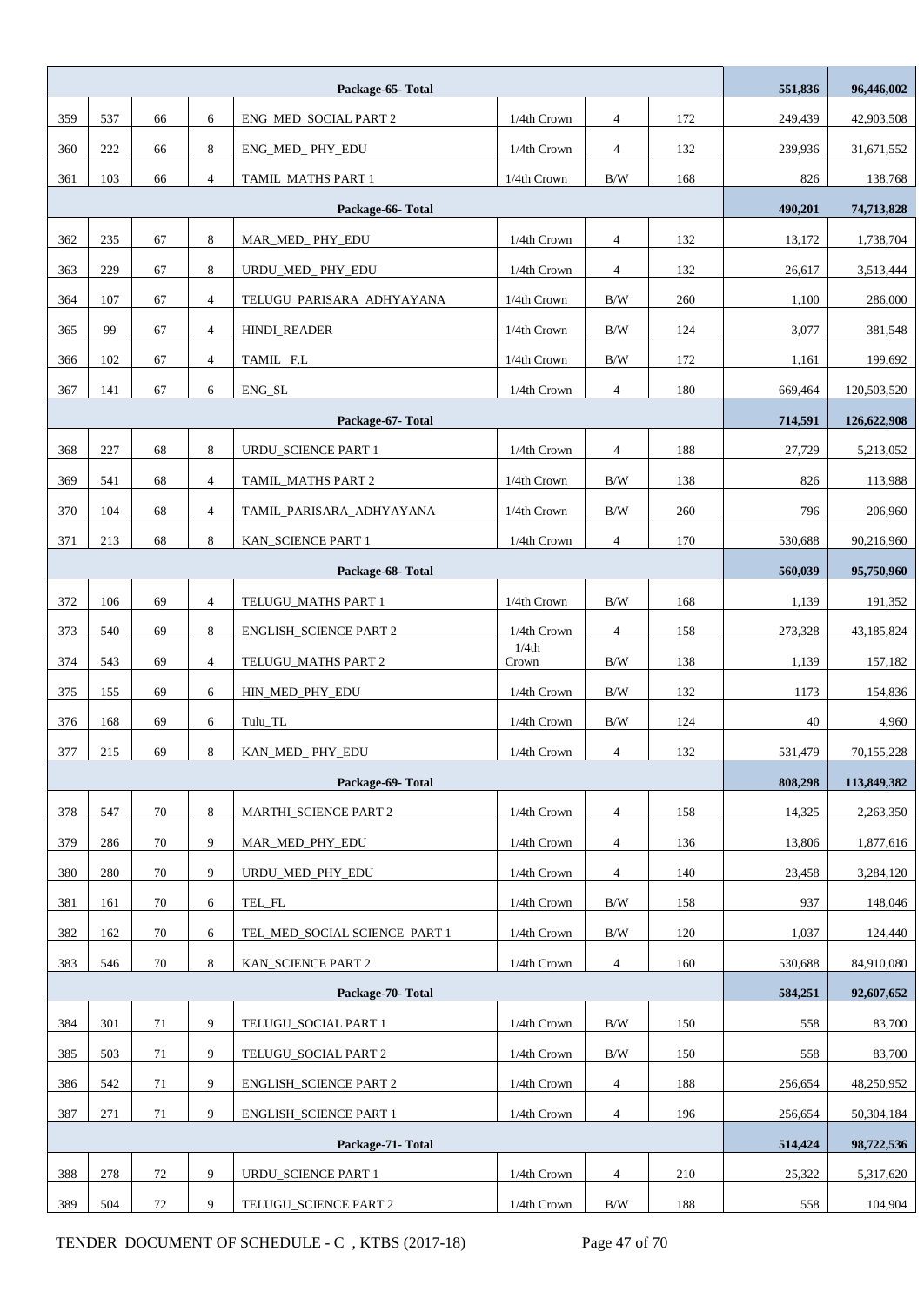| 390 | 264 | 72         | 9             | KAN SCIENCE PART 1         | 1/4th Crown | $\overline{4}$ | 196 | 493,682 | 96,761,672  |
|-----|-----|------------|---------------|----------------------------|-------------|----------------|-----|---------|-------------|
| 391 | 568 | 72         | 9             | TELUGU MATHS PART 2        | 1/4th Crown | B/W            | 213 | 558     | 118,854     |
|     |     |            |               | Package-72- Total          |             |                |     | 520,120 | 102,303,050 |
| 392 | 288 | 73         | 9             | HINDI_MATHS PART 1         | 1/4th Crown | B/W            | 203 | 302     | 61,306      |
| 393 | 284 | 73         | 9             | MAR SCIENCE PART 1         | 1/4th Crown | $\overline{4}$ | 180 | 13,485  | 2,427,300   |
| 394 | 548 | 73         | 9             | KAN SCIENCE PART 2         | 1/4th Crown | $\overline{4}$ | 188 | 493,682 | 92,812,216  |
| 395 | 549 | 73         | 9             | <b>MAR_SCIENCE PART 2</b>  | 1/4th Crown | $\overline{4}$ | 196 | 13,485  | 2,643,060   |
| 396 | 550 | 73         | 9             | <b>URDU SCIENCE PART 2</b> | 1/4th Crown | $\overline{4}$ | 190 | 25,322  | 4,811,180   |
| 397 | 299 | 73         | 9             | TELUGU MATHS PART 1        | 1/4th Crown | B/W            | 213 | 558     | 118,854     |
| 398 | 300 | 73         | 9             | TELUGU_SCIENCE PART 1      | 1/4th Crown | B/W            | 196 | 558     | 109,368     |
|     |     | 547,392    | 102,983,284   |                            |             |                |     |         |             |
|     |     | 20,295,805 | 3,362,402,022 |                            |             |                |     |         |             |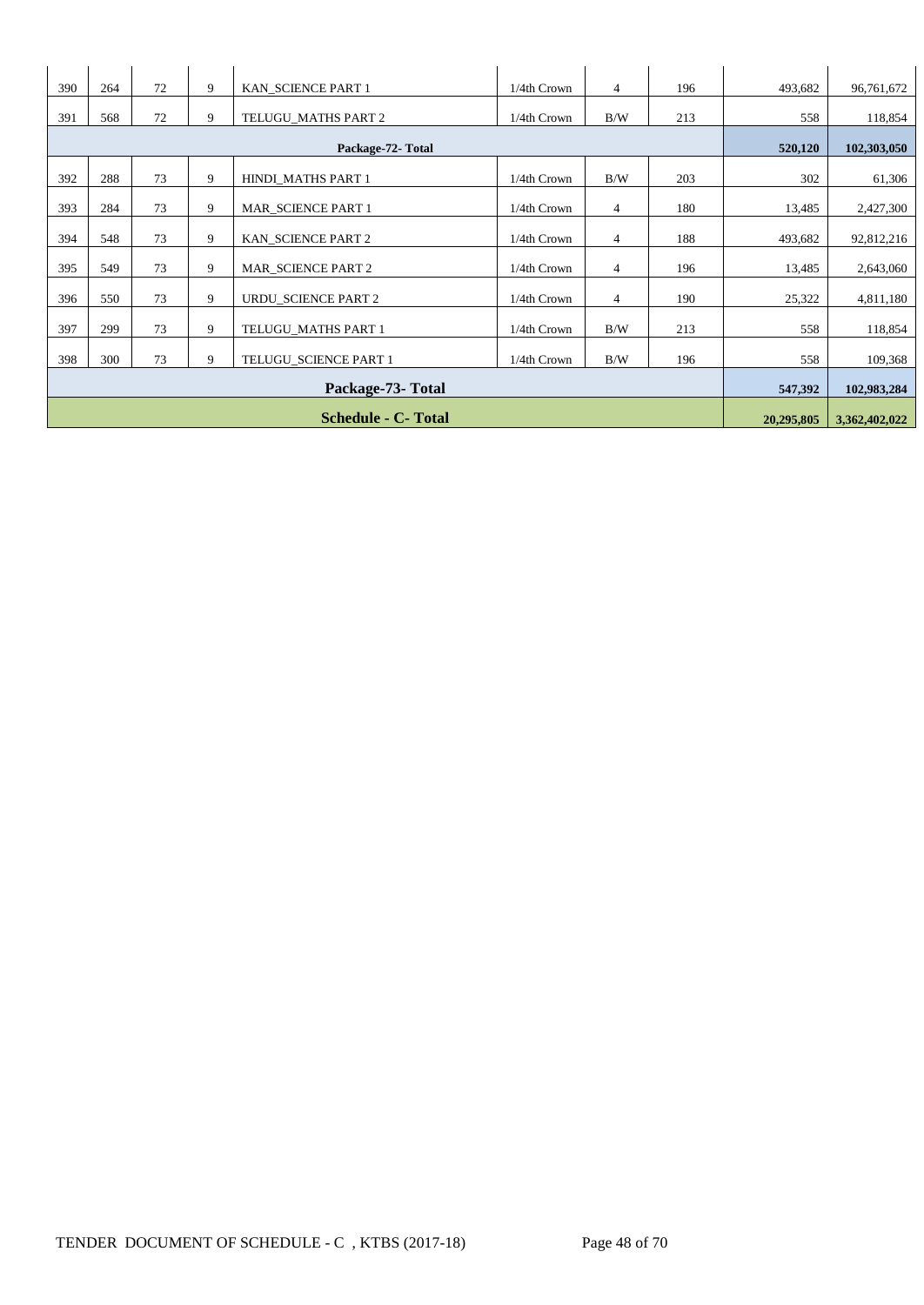### **TABLE-I**

### **BID FORM**

To

The Managing Director, Karnataka Textbook Society®, No.4, DSERT Building, 100 Ft ring Road, BSK III Stage, Bengaluru - 560 085.

Sir/Madam,

Having examined the Bidding Documents including Addenda No. <br>the receipt of which is hereby duly acknowledged, we, the undersigned, offer to print and supply School textbooks to all the Block Educational Offices in State for which necessary Bid security ( EMD) amounting to Rs. …………………. is remitted via e-payment mode.

Terms & conditions:-

- 1. We undertake, if our Bid is accepted, to supply of School Books to all the Block Educational Offices in the State in accordance with the terms and conditions in the Bidding document.
- 2. If our bid is accepted we will furnish the bank guarantee for the due performance of the Contract, in the form prescribed by the purchaser.
- 3. We agree to abide by this bid for a period of 90 days after the date fixed for bid opening of Second Envelope under Clause 2.16 of the Instruction to Bidders and shall remain binding upon us and may be accepted at any time before the expiry of that period.
- 4. We understand that in competing for (and if the award is made to us, in executing the above contract,) we will strictly observe the laws against fraud and corruption in force in India namely "Prevention of Corruption Act 1988 ".
- 5. We understand that you are not bound to accept the lowest or any bid you may receive.

6. We understand that contract conditions and the time stipulated for execution of tender is 120 days.

Dated this \_\_\_\_\_\_\_\_\_\_\_\_\_day of \_\_\_\_\_\_\_\_\_2016

Signature:  $\qquad \qquad$  (in the

Capacity of):\_\_\_\_\_\_\_\_\_\_

Duly Authorized to sign bid for and on behalf of

Place : \_\_\_\_\_\_\_\_\_\_\_\_\_\_\_\_\_\_\_\_\_\_\_\_\_\_\_\_\_\_\_\_\_\_\_\_\_\_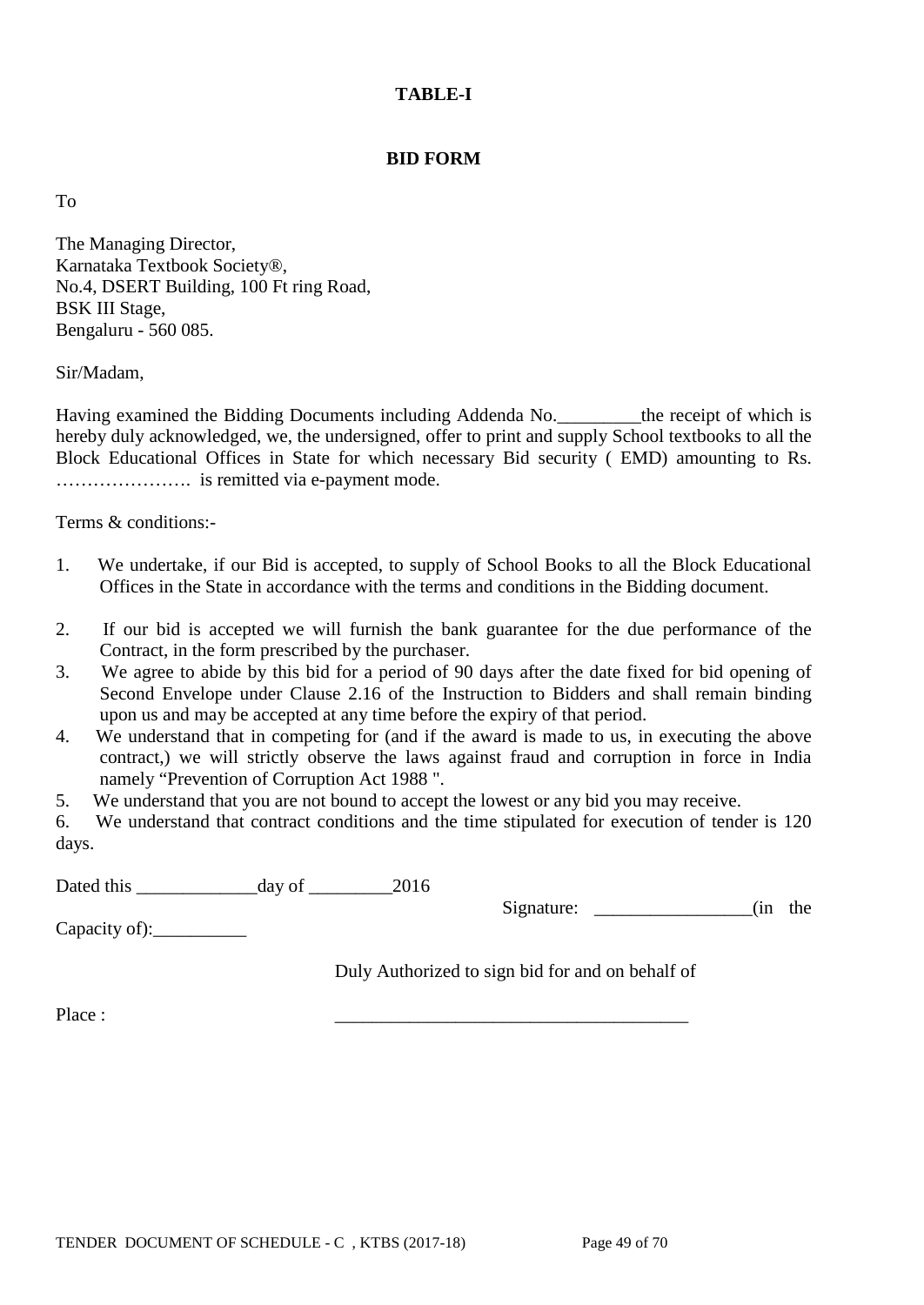### **APPENDIX - A**

### **Format for Letter of Proposal**

### **(On the Letter head of the Bidder)**

#### **Date**

**To,**

The Managing Director, Karnataka Textbook Society®, No.4, DSERT Building,100 Ft ring Road, BSK III Stage, Bengaluru - 560 085.

Sir,

## **Re : Implementation of printing and supply of Government School textbooks in Karnataka**

Being duly authorized to represent and act on behalf of ......................................... (here in after referred to as "the Bidder"), and having reviewed and fully understood all of the Proposal requirements and information provided, the undersigned hereby submits the Proposal for the project referred above.

We confirm that our Proposal is valid for a period of 90 days from ........................... (Proposal Due Date)

Yours faithfully,

(Signature of the Authorized Signatory of Bidder) (Name and designation of the Authorized Signatory of Bidder.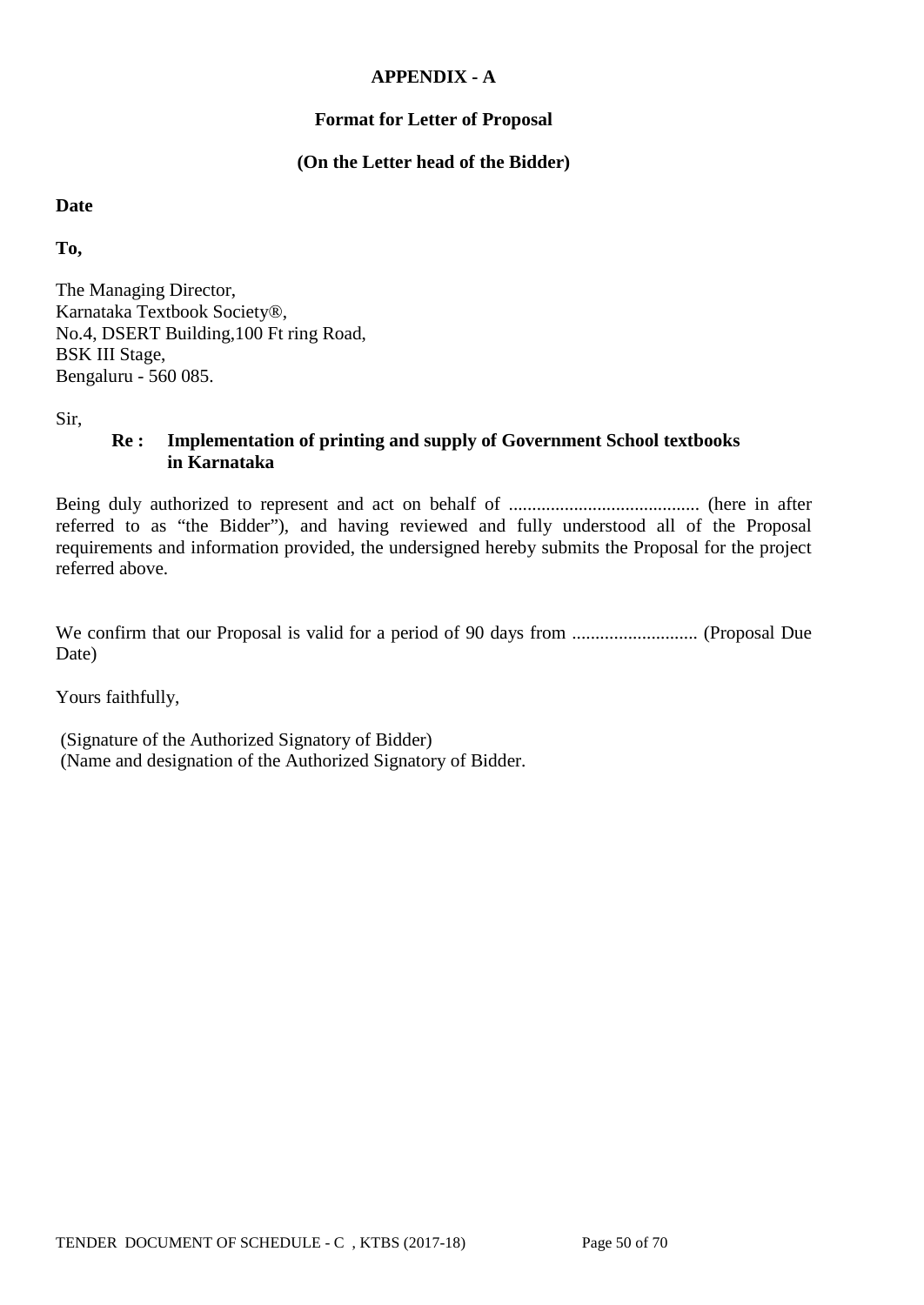#### **APPENDIX B**

### **Format for Power of Attorney for Signing of Proposal (On stamp paper of appropriate value)**

#### **POWER OF ATTORNEY**

Know all men by these presents, we .................................................... (name and address of the registered office) do hereby constitute, appoint and authorize Mr. / Ms. ............................................................................. (name and residential address) who is presently employed with us and holding the position of .................................................... as our attorney, to do in our name and on our behalf, all such acts, deeds and things necessary in connection with or incidental to our bid for the project envisaging Implementation of printing and supply of textbooks in Government / aided Schools under Karnataka Textbook society(R) in Karnataka, including signing and submission of all documents and providing information / responses to KTBS, representing us in all matters before KTBS, and generally dealing with KTBS in all matters in connection with our bid for the said Project.

We hereby agree to ratify all acts, deeds and things lawfully done by our said attorney pursuant to this Power of Attorney and that all acts, deeds and things done by our aforesaid attorney shall and shall be deemed to have been done by us.

| For         |  |
|-------------|--|
|             |  |
| (Signature) |  |

............................................. (Name, Title and Address)

Accepted

............................................. (Signature)

.............................................

(Name, Title and Address of the Attorney)

Note:

- 1. The mode of execution of the Power of Attorney should be in accordance with the procedure, if any, laid down by the applicable law and the charter documents of the executants(s) and when it is so required the same be affixed under common seal in accordance with the required procedure. The Power of Attorney should be on a stamp paper of appropriate value.
- 2. Also, wherever required, the Bidder should submit for verification the extract of the charter documents such as a resolution/power of attorney in favor of the Person executing this Power of Attorney for the delegation of power hereunder on behalf of the Bidder.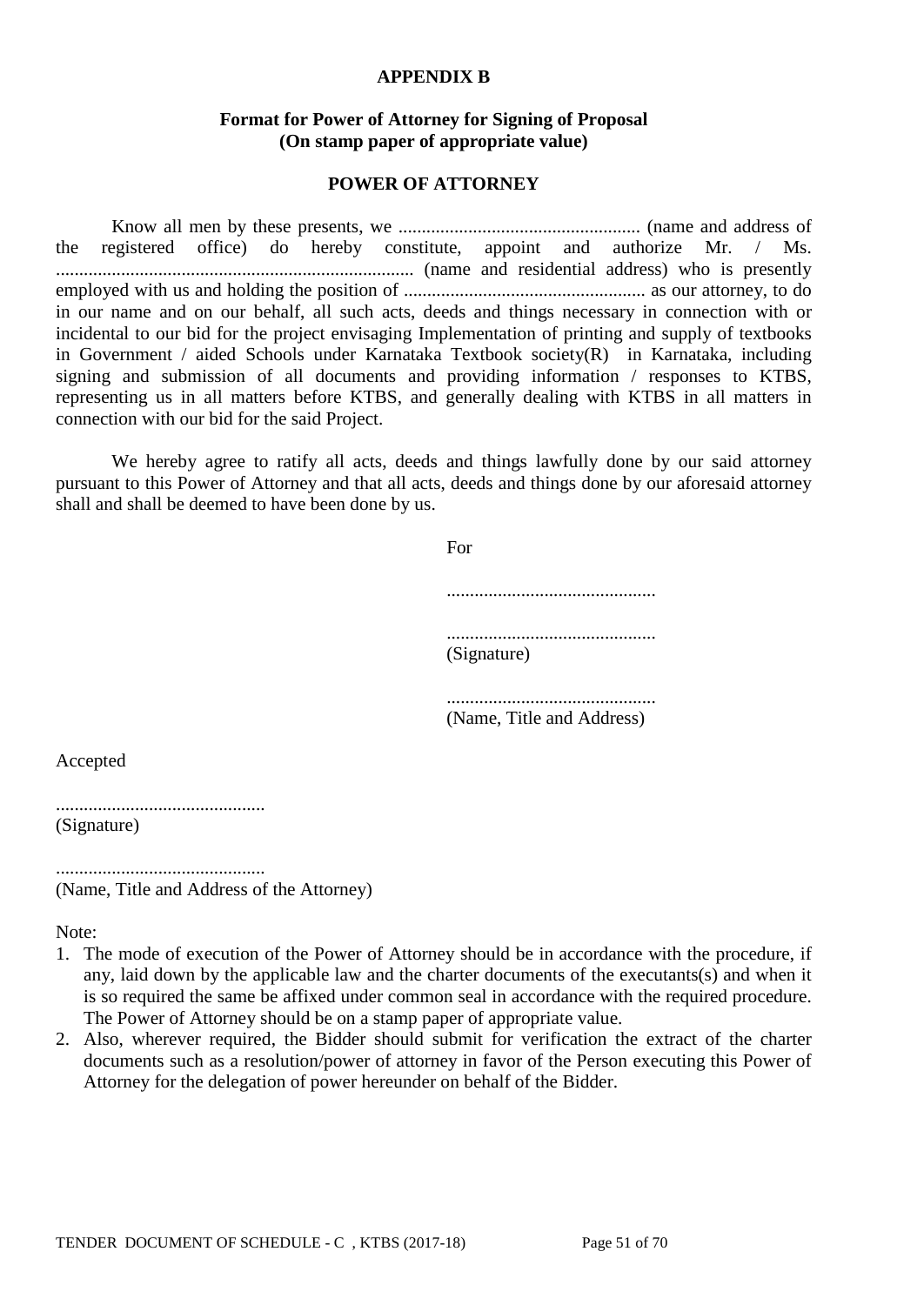### **APPENDIX C**

### **Details of Bidder**

- 1. Name
- 2. Address of the office(s)
- 3. Printing press Address (Place of production):
- 4. Date of incorporation and/or commencement of business
- 5. Sales Tax/VAT Registration No
- 6. Service Tax Registration No
- 7. Brief description of the Legal Entity including details of its main lines of business.
- 8. Name, Designation, Address and Phone Numbers of Authorized Signatory of the Bidder:
	- a. Name :
	- b. Designation :
	- c. Legal Entity :
	- d. Address :
	- e. Telephone Number :
	- f. Fax Number :
	- g. Mobile Number :
	- h. E-Mail Address :
- 9. Details of individual (s) who will serve as the point of contact / communication with The Karnataka Textbook Society® :
	- a. Name :
	- b. Designation :
	- c. Legal Entity :
	- d. Address :
	- e. Telephone Number:
	- f. Fax Number :
	- g. Mobile Number :
	- h. E-Mail Address :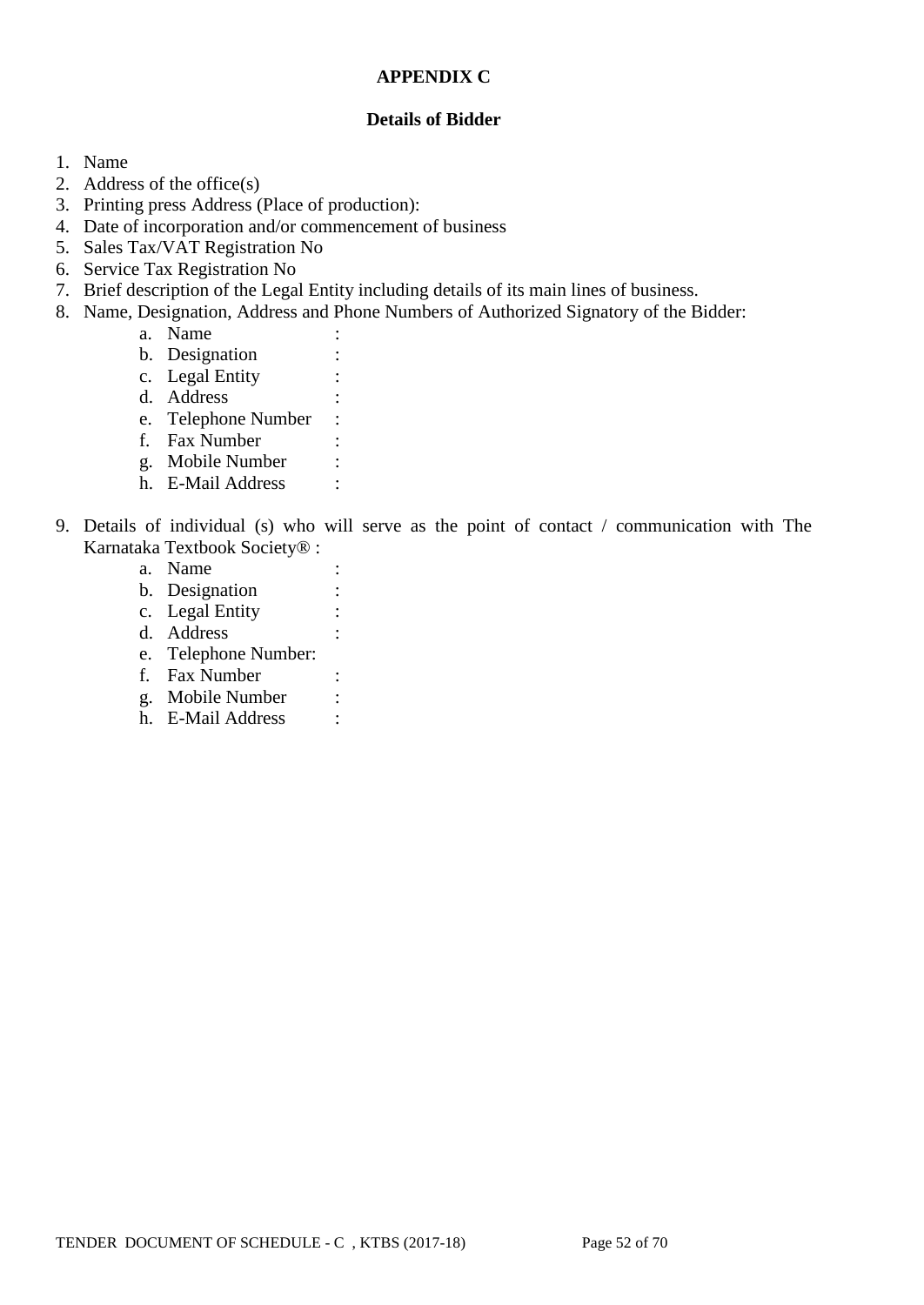### APPENDIX D

### **Format for Anti-Collusion & Eligibility Certificate (On the Letterhead of the Bidder)**

We hereby certify and confirm that in the preparation and submission of our Proposal for the Implementation of printing and supply of textbooks in Government Schools in Karnataka, we have not acted in concert or in collusion with any other Bidder or other person(s) and also not done any act, deed or thing which is or could be regarded as anti-competitive.

We further confirm that we have not offered nor will offer any illegal gratification in cash or kind to any person or agency in connection with the instant Proposal.

We further confirm that we have not been barred by Education Department, Government of Karnataka/any other State Governments in India/any agencies of GOK, and thereby have not been proven ineligible to bid.

Dated this ..................................... Day of .............................., 2016

........................................ (Name of the Bidder)

----------------------------------

(Signature of the Authorized Person)

-----------------------------------

(Name and designation of the Authorized Person)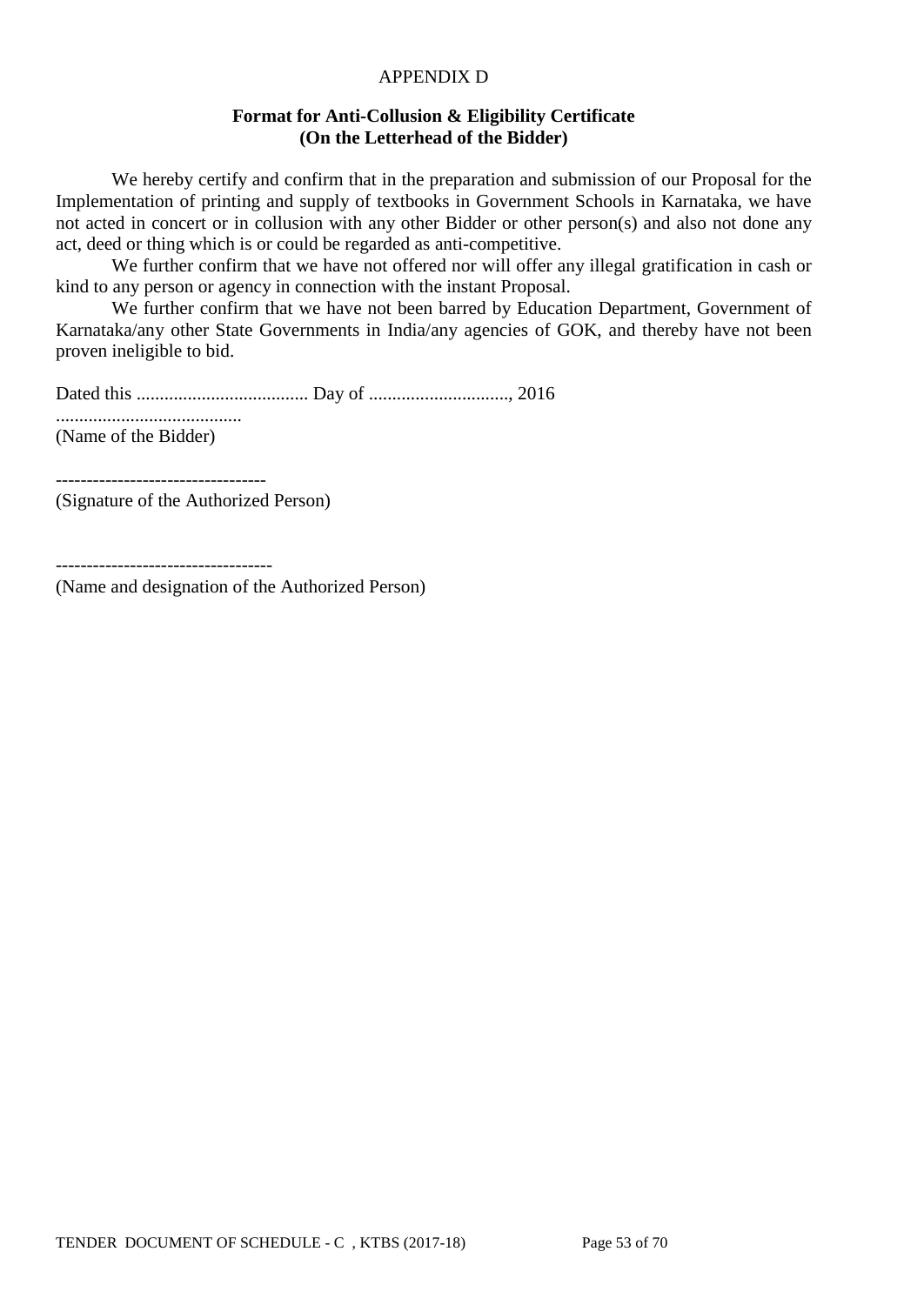#### **APPENDIX E**

## **Format for Performance Bank Guarantee (To be issued by a Nationalized / Scheduled Bank in India)**

B.G. No. .................................................... dated ......................This Deed of Guarantee executed at ...................... by ........................ (Name of Bank) having its Head/Registered office at ............................. .................. (herein after referred to as "the Guarantor") which expression shall unless it be repugnant to the subject or context thereof include its, successors and assigns;

In favor of, The Managing Director, The Karnataka Textbook Society(R), (hereinafter referred to as "The Karnataka Textbook Society(R)") having its office at No.4, DSERT Building,100 Ft Ring Road, Hosakerehalli cross, BSK III Stage, Bengaluru - 560 085, Karnataka State, India, which expression shall unless it be repugnant to the subject or context thereof include its successors and assigns;

### WHEREAS

A. M/s. ........................................... a Legal Entity having its registered office at ............... (hereinafter called "the Bidder") which expression shall unless it be repugnant to the subject or context thereof include its / their executors administrators, successors and assigns, intends to bid implementation of printing and supply of text books to schools across Karnataka.

B. In terms of **Clause 2.28** of the Tender Document dated ....................issued in respect of the Project, the Bidder is required to furnish to The Karnataka Text book Society(R) an unconditional and irrevocable Bank Guarantee for an amount of Rs. .................. (Rupees ............... only) as Performance Security for the Package Number……………………...

The Guarantor has at the request of the Bidder and for valid consideration agreed to provide such Bank Guarantee being these presents:

### NOW THEREFORE THIS DEED WITNESSETH AS FOLLOWS:

- A. The Guarantor, as primary obligor shall, without demur, pay to The Karnataka Text book Society(R) Bengaluru an amount not exceeding Rs.................(Rupees.................only), within 5 days of receipt of a written demand from The Karnataka Text book Society(R) calling upon the Guarantor to pay the said amount.
- B. Any such demand made on the Guarantor by The Karnataka Text book Society(R) Bengaluru shall be conclusive and absolute as regards the forfeiture of Bid security and the amount due and payable by the Guarantor under this Guarantee.
- C. The above payment shall be made without any reference to the Bidder or any other person and irrespective of whether the claim of The Karnataka Text book Society(R) Bengaluru is disputed by the Bidder or not.
- D. This Guarantee shall be irrevocable and remain in full force upto **31st March 2018** or for such extended period as may be mutually agreed between The Karnataka Text book Society(R), Bengaluru and the bidder and shall continue to be enforceable till all amounts under this Guarantee are paid.
- E. The Guarantee shall not be affected by any change in the constitution or winding up of the Bidder/the Guarantor or any absorption, merger or amalgamation of the Bidder/the Guarantor with any other person.
- F. In order to give full effect to this Guarantee, The Karnataka Text book Society(R), Bengaluru, shall be entitled to treat the Guarantor as Principal debtor. The obligations of the Guarantor shall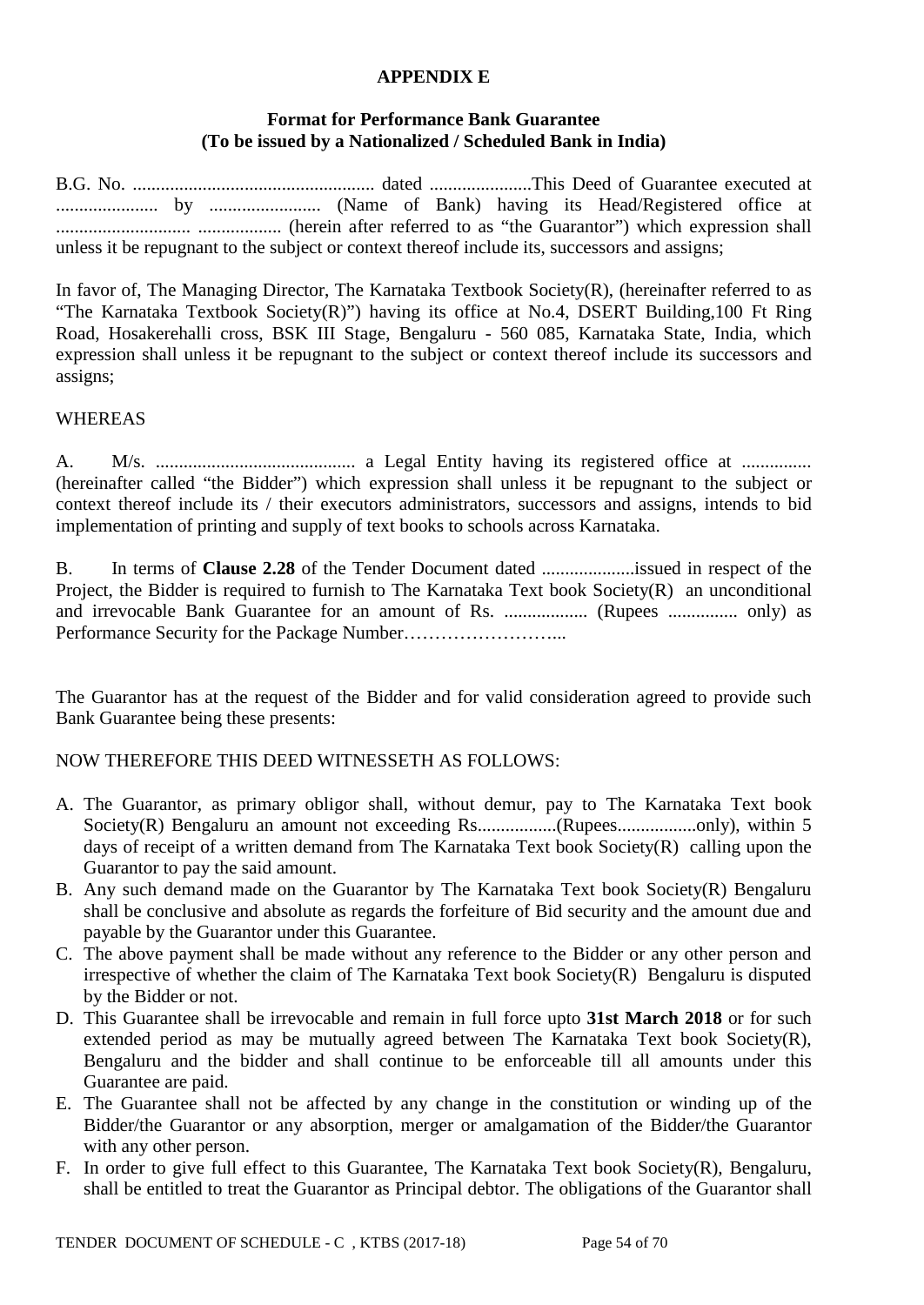not be affected by any variations in the terms and conditions of the Tender document or other documents or by extension of time of performance of any obligations granted to the Bidder or postponement /non exercise/delayed exercise of any of its rights by The Karnataka Text book Society $(R)$ , Bengaluru to the Bidder and the Guarantor shall not be relieved from the its obligation under this Bank Guarantee on account of any such variation, extension, postponement, non exercise, delayed exercise or omission on the part of The Karnataka Text book Society(R) to the bidder to give such matter or thing whatsoever which under the law relating to sureties would but for this provision have effect of so relieving the Guarantor.

G. The Guarantor has power to issue this Guarantee and discharge the obligations contemplated herein, the undersigned is duly authorized to execute this Guarantee pursuant to the power granted under…………………………

In witness thereof the Guarantor has set its hands hereunto on the day, month and year first herein above written.

Signed and delivered by…………………………………… bank By the hand of Mr/Mrs………………….. Its ……………………….. and authorized official.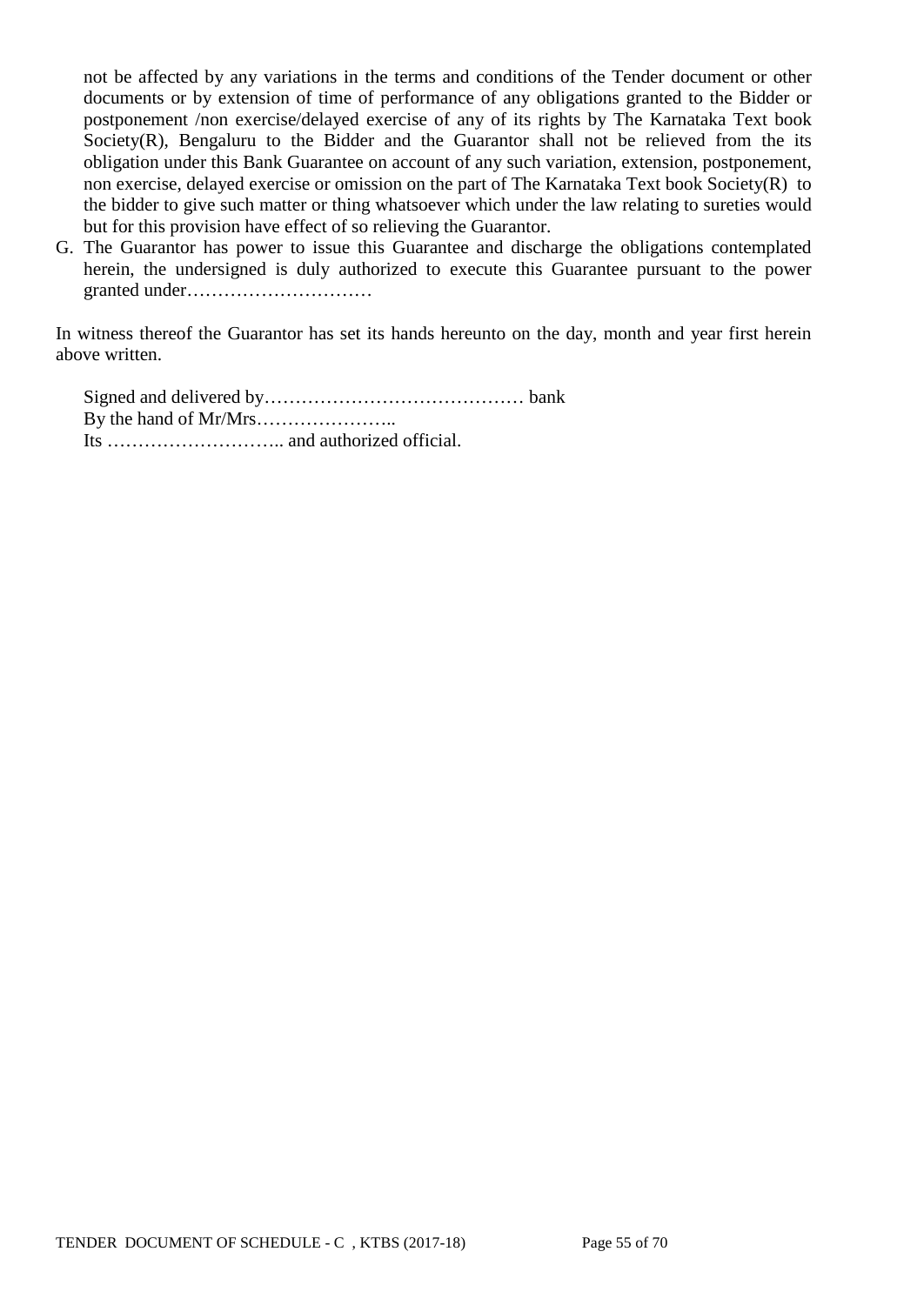## **Appendix F**

## **(Format for undertaking of being a Printer)**

Date

**To,**

The Managing Director, Karnataka Textbook Society®, No.4, DSERT Building,100 Ft ring Road, BSK III Stage, Bengaluru - 560 085.

Sir,

We confirm that we have been in the business of printing and supply of books / text books since past \_\_\_\_\_\_\_\_\_\_\_\_\_\_\_years.

Yours faithfully,

(Authorized Signatory)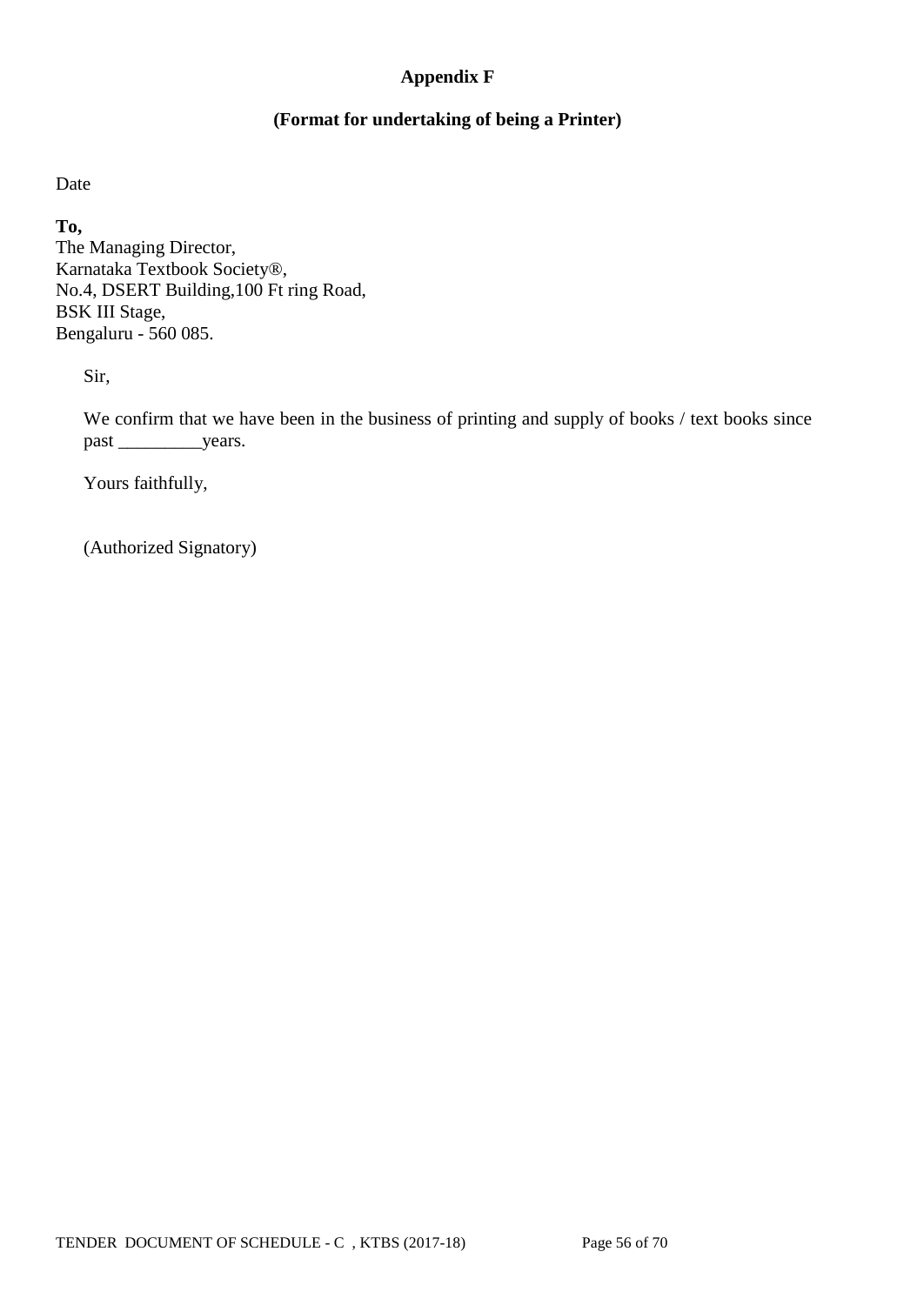## **Appendix G-1**

### *FORMAT FOR STATEMENT OF EXPERIENCE*

**Name of the Firm………………………………**

#### **Financial Year from 2013-14,2014-15,& 2015-16**

|       |      |                                                         |                       |                                                  |                      | Date of Completion<br>of delivery |        |                                                                    |                                                                                                             |
|-------|------|---------------------------------------------------------|-----------------------|--------------------------------------------------|----------------------|-----------------------------------|--------|--------------------------------------------------------------------|-------------------------------------------------------------------------------------------------------------|
| SI.No | Year | Order<br>placed by<br>(Full<br>address of<br>Purchaser) | Order<br>No &<br>Date | Description<br>& quantity<br>of ordered<br>books | Value<br>of<br>order | As per<br>Contract                | Actual | Remarks<br>Indicating<br>reasons for<br>late<br>delivery if<br>any | Has the supply<br>been<br>satisfactory?(A<br>ttach a<br>certificate<br>from the<br>Purchaser/Con<br>signee) |
|       |      |                                                         |                       |                                                  |                      |                                   |        |                                                                    |                                                                                                             |
|       |      |                                                         |                       |                                                  |                      |                                   |        |                                                                    |                                                                                                             |
|       |      |                                                         |                       |                                                  |                      |                                   |        |                                                                    |                                                                                                             |
|       |      |                                                         |                       |                                                  |                      |                                   |        |                                                                    |                                                                                                             |
|       |      |                                                         |                       |                                                  |                      |                                   |        |                                                                    |                                                                                                             |
|       |      |                                                         |                       |                                                  |                      |                                   |        |                                                                    |                                                                                                             |
|       |      |                                                         |                       |                                                  |                      |                                   |        |                                                                    |                                                                                                             |
|       |      |                                                         |                       |                                                  |                      |                                   |        |                                                                    |                                                                                                             |

Signature & Seal of the bidder

The above statement shall be supported by

- 1. A certificate issued by the Client clearly stating the scope of the project, cost of the project and date of successful completion.
- 2. Certificate from statutory auditor certifying date of successful completion of bidder's scope of work in the project and total billings till such date.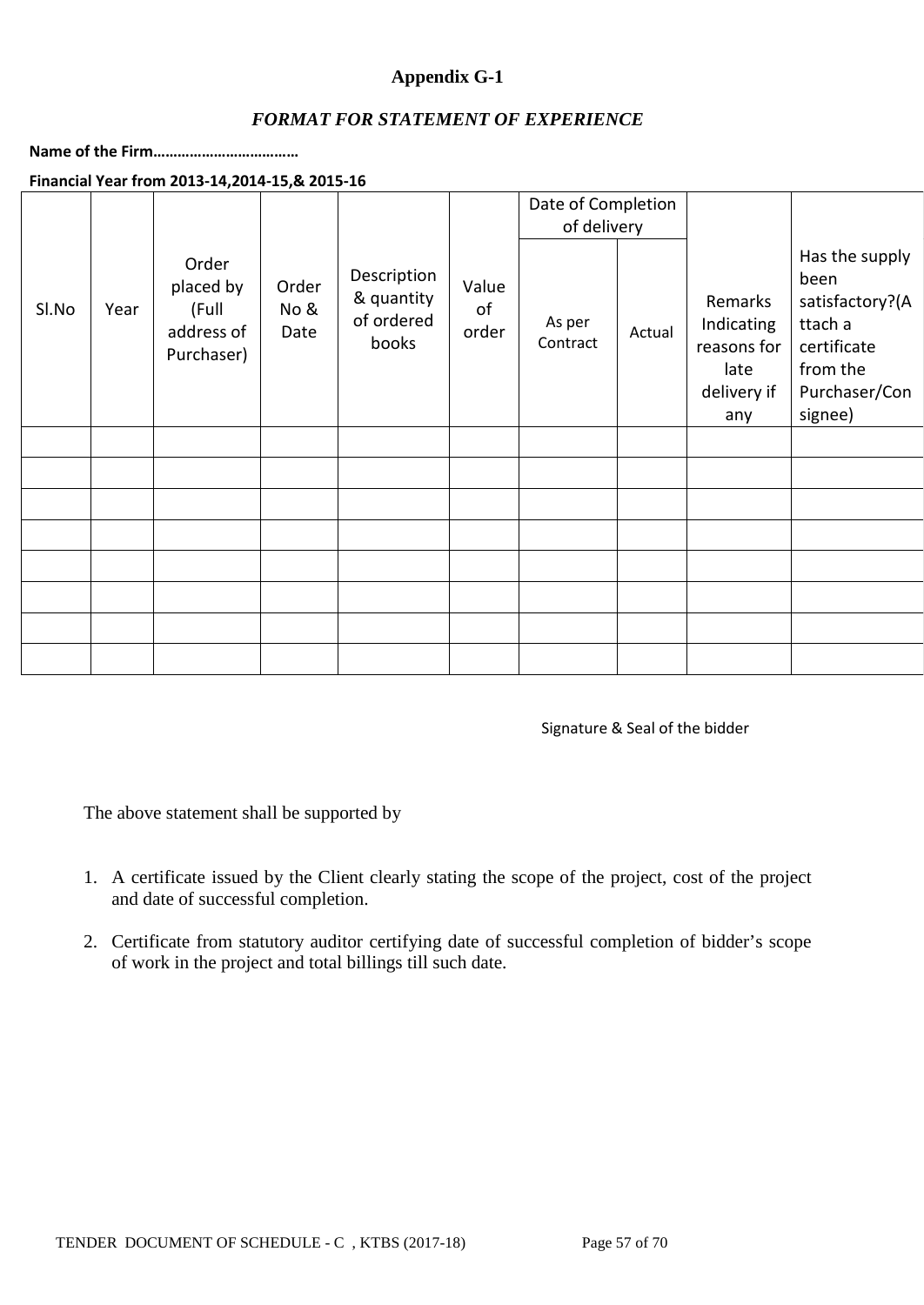### **Appendix G-2**

## **Format for Statutory Auditor's Certificate for Financial Capability of the bidder**

Date

We have verified the Annual Accounts and other relevant records of M/s ……………………………… (Name of the bidder) and certify the following

Rs. In lakhs

| <sub>S1</sub><br>N <sub>o</sub> | Particulars            | 2013-14 |  | $\vert$ 2014-15 $\vert$ 2015-16 $\vert$ Avg. for 3 yrs |
|---------------------------------|------------------------|---------|--|--------------------------------------------------------|
|                                 | <b>Annual Turnover</b> |         |  |                                                        |
|                                 | Net Worth              |         |  |                                                        |
|                                 |                        |         |  |                                                        |

Signature and seal of Statutory Auditor

Name Membership No Address

Instructions:

For the purpose of this Certification:

- 1. The financial year would be the same as one normally followed by the bidder for its Annual Report.
- 2. The bidder shall provide the audited annual financial statements as required for this Tender document. Failure to do so would result in the Proposal being considered as non responsive.
- 3. A certificate from the Statutory Auditor should be provided as supporting document certifying the Qualification Statement submitted by the Bidder.
- 4. For the purpose of this Tender document, Net Worth shall mean:

Net Worth  $=$  (subscribed and paid up Equity + reserves) - (Revaluation reserves + miscellaneous expenditure not written off)

- 5. Experience (Financial Capability and Experience) of only the Bidder shall be considered. Experience of associate company/parent company/subsidiary company shall not be considered for qualification purposes.
- 6. Turnover and net worth of the bidder shall be certified by his statutory auditor who should mention his name, address and membership number. Turnover certificate shall be based on the audited accounts of the bidders, or based on the returns filed with the tax authority.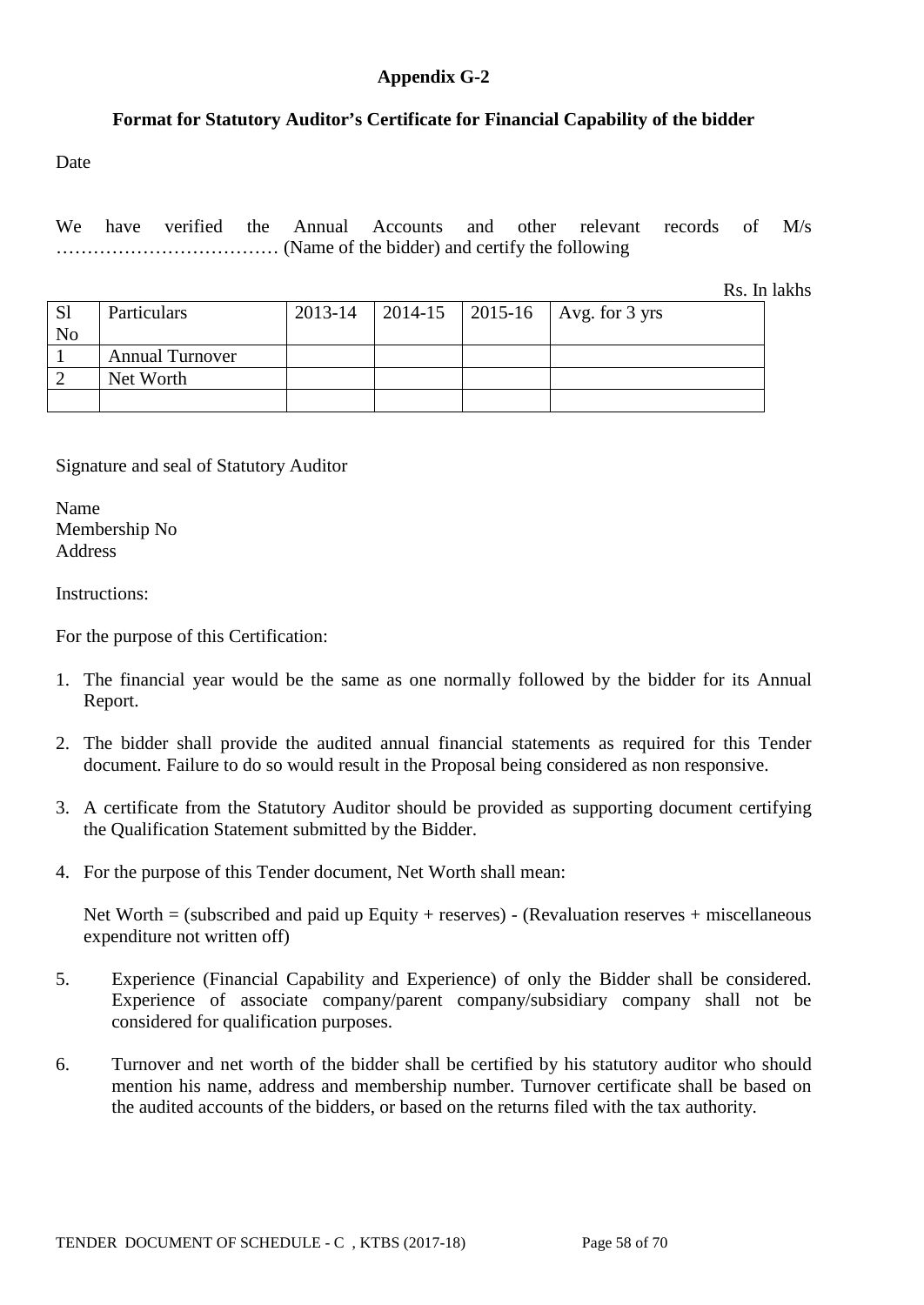### **APPENDIX G-3**

## **Format for Statutory Auditor Certificate for Project Experience of Printing and Supply of Books / Textbooks**

Date

We have verified the annual accounts and other relevant records of M/s………………………..(Name of the Bidder) and certify that M/s………………………(Name of the Bidder) had been appointed for the purpose of ……………………………….. ( Name of the project)

We have also scrutinized the documents made available to us for the said project and certify the following years(2013-14,2014-15,2015-16)

| Date of commencement of Date of completion of the<br>the project | project | Billings for the bidder<br>from the project $(Rs)$ |
|------------------------------------------------------------------|---------|----------------------------------------------------|
|                                                                  |         |                                                    |

Signature and seal of Statutory Auditor

Name Membership No Address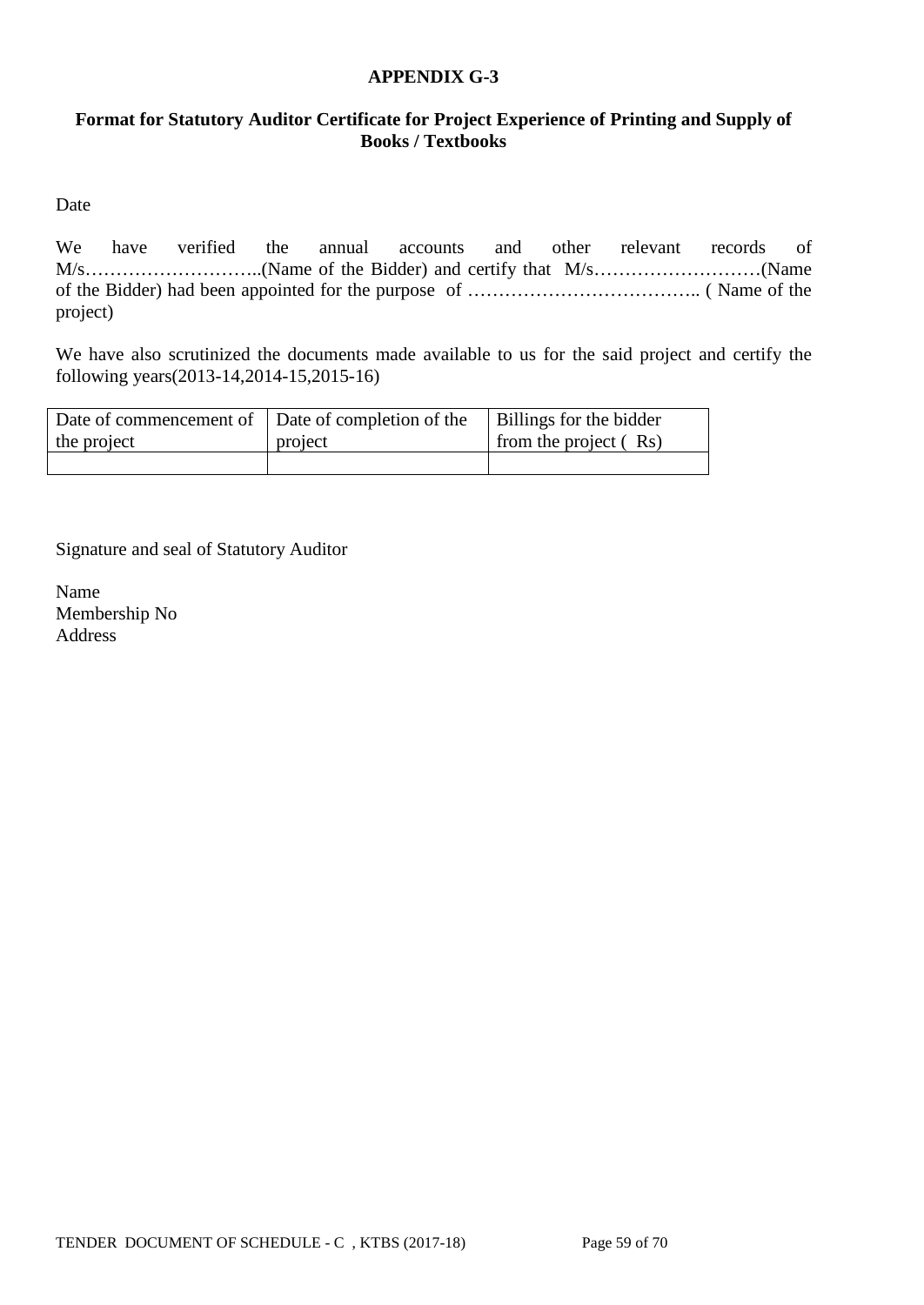## **Appendix H**

# **Format for Infrastructural Capabilities**

| <b>SI</b><br>N <sub>0</sub> | <b>Machinery / Other requirements</b><br>prescribed by the purchaser                                                                                                                                                                | Quan<br>tity<br>presc<br>ribed | <b>Machinery/Othe</b><br>r requirements<br>offered by the<br>printer. | Quan<br>tity<br>offere<br>d | <b>Production</b><br>capacity per<br>hour.(no.of<br>pages/no.of books) |
|-----------------------------|-------------------------------------------------------------------------------------------------------------------------------------------------------------------------------------------------------------------------------------|--------------------------------|-----------------------------------------------------------------------|-----------------------------|------------------------------------------------------------------------|
|                             | <b>Pre-Printing machinery</b>                                                                                                                                                                                                       |                                |                                                                       |                             |                                                                        |
| $\mathbf{1}$                | Computer to Plate making plant with<br>processor capable of making plates<br>Double Crown, A-1 and such similar<br>sizes                                                                                                            | One<br>Unit                    |                                                                       |                             |                                                                        |
|                             | <b>Printing machinery</b>                                                                                                                                                                                                           |                                |                                                                       |                             |                                                                        |
| $\mathbf{1}$                | Four colour web offset machine with a<br>minimum cut off 508 mm, reel width<br>760 mm or more, with one quarter<br>folder. The rated speed of the machine<br>with quarter folding shall not be less<br>than 10,000 cycles per hour. | One<br>Unit                    |                                                                       |                             |                                                                        |
| $\overline{2}$              | Four colour sheet fed CPC offset<br>printing machine with a Sheet size of<br>485mmX660mm (19"x26") or above<br>capable of printing on Boards of at<br>least 220 GSM.                                                                | One<br>Unit                    |                                                                       |                             |                                                                        |
|                             | <b>Binding and Finishing Machinery</b>                                                                                                                                                                                              |                                |                                                                       |                             |                                                                        |
| $\mathbf{1}$                | Wire stitching machine capable of<br>pinning at least 12.5 mm at the speed of<br>about 40 cycles per minute.                                                                                                                        | One<br>unit                    |                                                                       |                             |                                                                        |
| $\overline{2}$              | Fully automatic stand alone perfect<br>binding machine of minimum 6 clamps<br>with 2000 cycles/hr or equivalent<br>productivity.                                                                                                    | One<br>Unit                    |                                                                       |                             |                                                                        |
| 3                           | Three side trimming machine capable<br>of trimming the books in the size of<br>Crown $1/4^{\text{th}}$ .                                                                                                                            | One<br>Unit                    |                                                                       |                             |                                                                        |
| $\overline{4}$              | Fully automatic programmatic cutting<br>machine 92 cm (36 inches) size                                                                                                                                                              | One<br>Unit                    |                                                                       |                             |                                                                        |
| 5                           | Lamination<br>machine/<br>Offline<br><b>UV</b><br>varnishing<br>system./inline<br><b>UV</b><br>varnishing system in the four colour<br>sheetfed machine                                                                             | One<br>Unit                    |                                                                       |                             |                                                                        |
|                             | <b>Manpower, Factory and Storage Space</b>                                                                                                                                                                                          |                                |                                                                       |                             |                                                                        |
|                             | The plant shall be operated by qualified<br>and trained manpower with qualified<br>supervisors for quality checking in the<br>production line.<br>The plant shall be well planned and is<br>required to be in easily accessible     |                                |                                                                       |                             |                                                                        |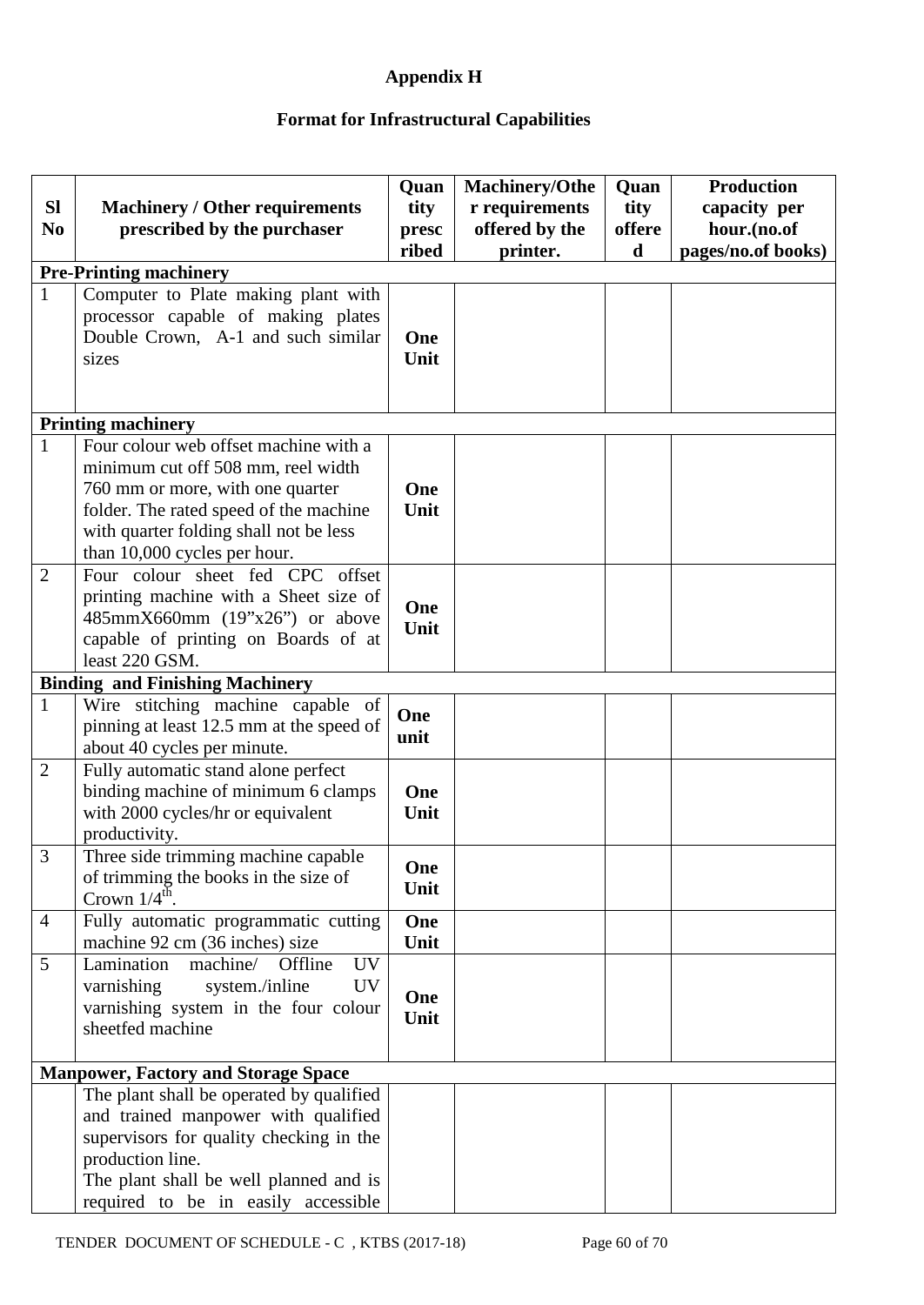| location. It is expected to be laid out in<br>an area of about 10,000 sq feet to have<br>easy and safe movement of the<br>materials. The storage space shall be at<br>least another 10,000 sq feet covered<br>area for the safe storage of finished<br>goods as well as to stock the paper. |  |  |  |  |  |  |
|---------------------------------------------------------------------------------------------------------------------------------------------------------------------------------------------------------------------------------------------------------------------------------------------|--|--|--|--|--|--|
| <b>OTHERS</b>                                                                                                                                                                                                                                                                               |  |  |  |  |  |  |
|                                                                                                                                                                                                                                                                                             |  |  |  |  |  |  |

Signature

(Name and designation of signatory)

#### **Note** :

- 1) The bidder shall submit APPENDIX-H in affidavit.
- 2) The Specifications mentioned above are at minimum configurations expected, but Superior Machinery in the similar class are also acceptable. However, decision of the Purchaser in this regard shall be final and binding.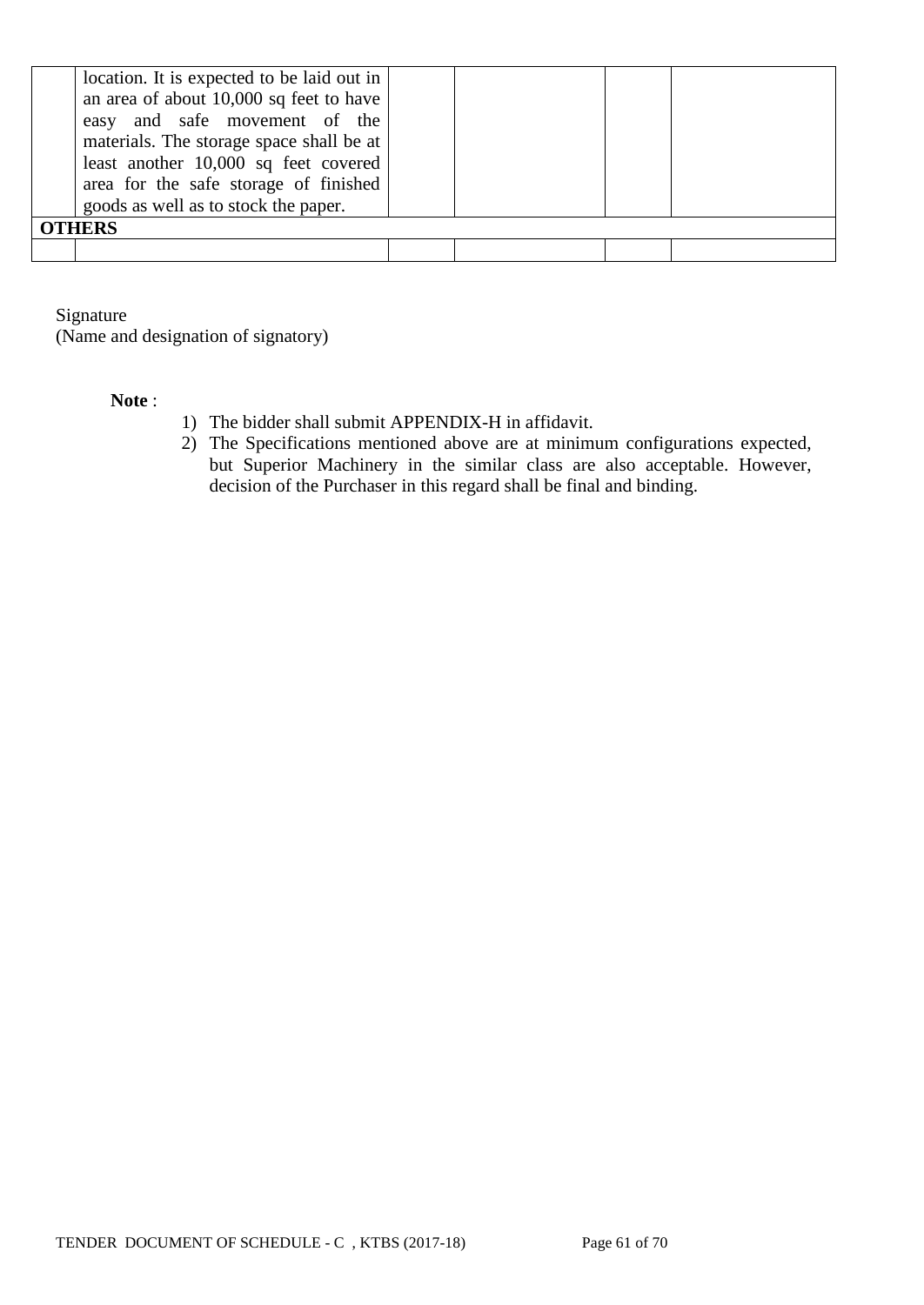## **APPENDIX - I ( Cover 1 )**

## Bidder Declaration regarding his capacity ( On the Letter Head )

I …………………. (firm name)Here by declare that

- 1. I have the infrastructure as submitted in Appendix H
- 2. I can print ……………….pages/hour in Sheet fed offset I can print ……………….pages/hour in Web Offset
- 3. I can bind………………..copies/hour
- 4. I can supply a total of \_\_\_\_\_\_\_\_\_\_\_\_lakh textbooks, belonging to \_\_\_\_\_\_\_\_\_\_\_\_ number of packages and supply to 204 Blocks within 120 days from the next date of purchase order.
- 5. The supplier shall submit dummy as per the time schedule mentioned in the tender document.

\*Specifications & Time Schedule as mentioned in the tender document\*

Bidder Authorized Signatory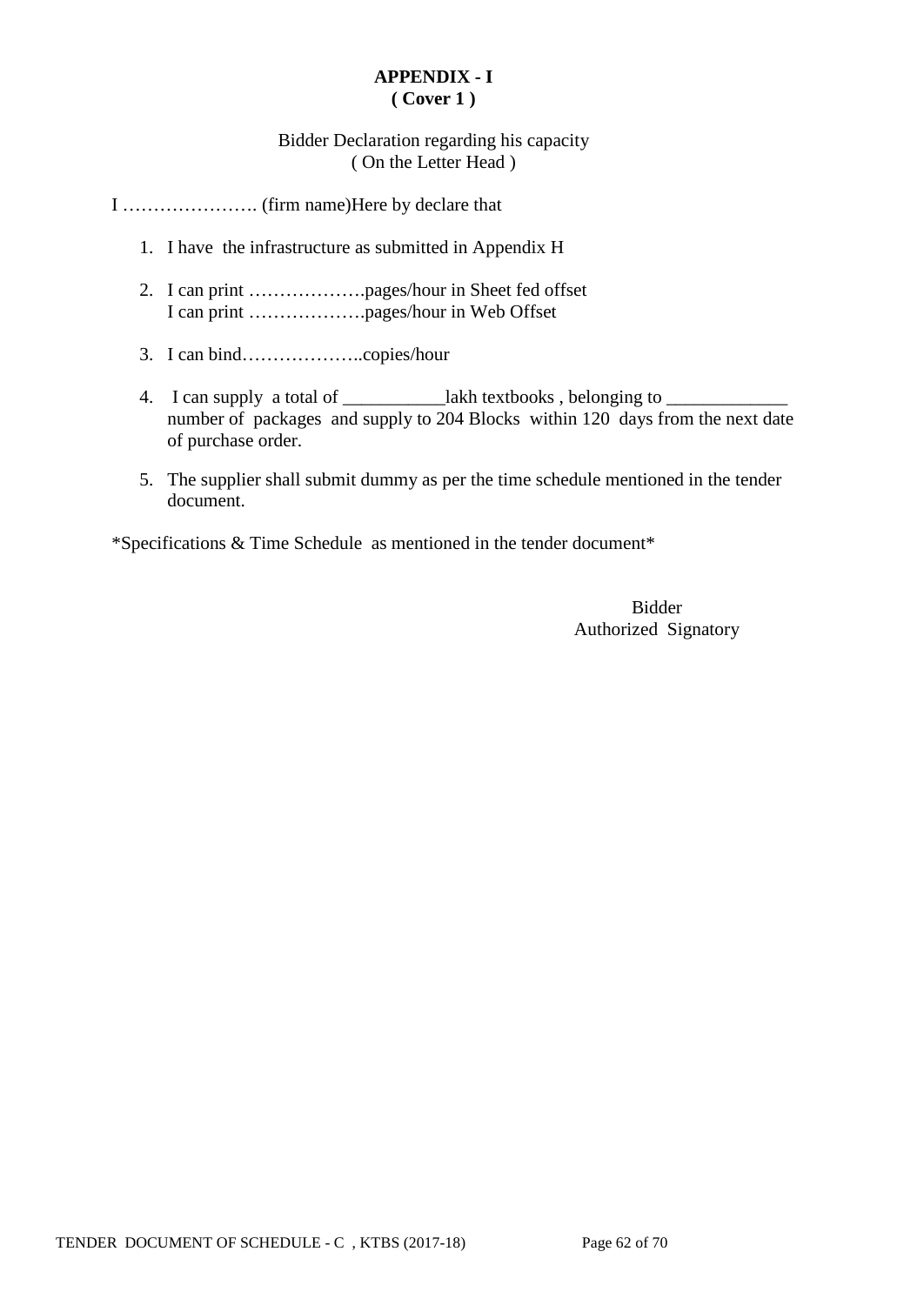## **APPENDIX J**

## **(Cover 2)**

### **TENDER FORM & PRICE SCHEDULE (Format only)**

### PARTICULARS TO BE SUBMITTED IN THE COMMERCIAL BID/ **SECOND COVER**

To The Managing Director, Karnataka Textbook Society ® No.4, 100Ft Ring Road, Hosakerehalli, BSK  $3^{\text{rd}}$  Stage, Bengaluru – 560085.

Sir,

Having examined the bid Documents including Addenda No: the receipt of which is hereby duly acknowledged, we, the undersigned, offer to quote the rates per page towards printing and supply of School Text Books. Price quoted is all inclusive.

Price shall be indicated to a maximum of 04 decimals.

( Signature of the Printer) ( Authorized Signatory )

#### **Preference 1**

- A. Name of the Printer :
- B. Package No. quoted :

Paper Ouality: 60GSM and Book Size:  $1/4^{th}$  Crown

| Sl.No | <b>Class</b> | <b>Title</b><br>Code | <b>Title</b><br><b>Name</b> | Colour/Other<br>specifications | Rate per page in Rupees in<br>digits shall be inclusive of<br>all. shall be indicated to a<br>maximum of 04 decimals |
|-------|--------------|----------------------|-----------------------------|--------------------------------|----------------------------------------------------------------------------------------------------------------------|
|       |              |                      |                             |                                |                                                                                                                      |
|       |              |                      |                             |                                |                                                                                                                      |
|       |              |                      |                             |                                |                                                                                                                      |
|       |              |                      |                             |                                |                                                                                                                      |
|       |              |                      |                             |                                |                                                                                                                      |
|       |              |                      |                             |                                |                                                                                                                      |

Total No of Titles under this package:-…………………..

Place : Signature of Printer Date : with address and Seal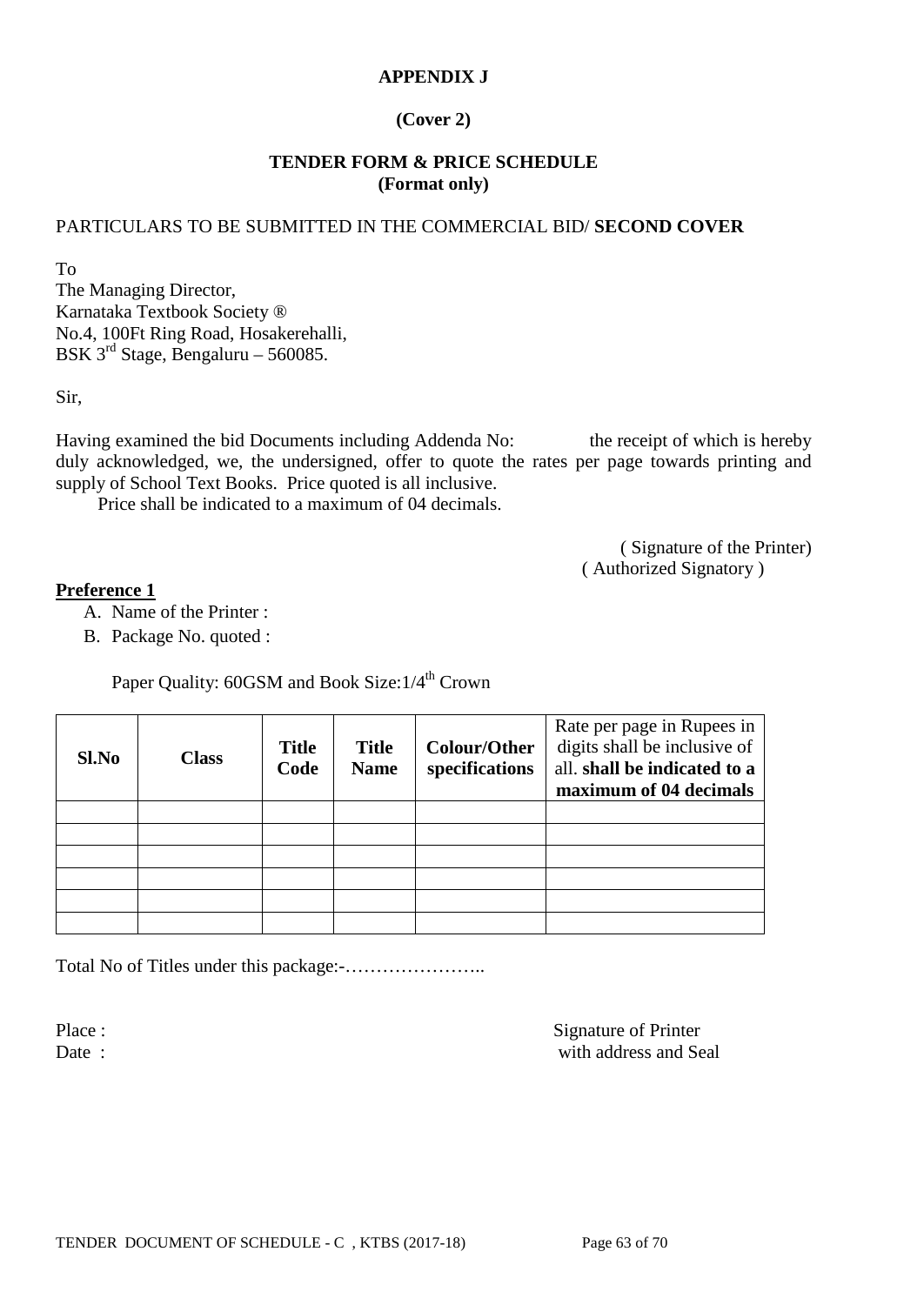## **Preference 2**

A. Name of the Printer :

B. Package No. quoted :

Paper Quality: 60GSM and Book Size: 1/4<sup>th</sup> Crown

| Sl.No | <b>Class</b> | <b>Title</b><br>Code | <b>Title</b><br><b>Name</b> | <b>Colour/Other</b><br>specifications | Rate per page in Rupees in<br>digits shall be inclusive of<br>all. shall be indicated to a<br>maximum of 04 decimals |
|-------|--------------|----------------------|-----------------------------|---------------------------------------|----------------------------------------------------------------------------------------------------------------------|
|       |              |                      |                             |                                       |                                                                                                                      |
|       |              |                      |                             |                                       |                                                                                                                      |
|       |              |                      |                             |                                       |                                                                                                                      |
|       |              |                      |                             |                                       |                                                                                                                      |
|       |              |                      |                             |                                       |                                                                                                                      |
|       |              |                      |                             |                                       |                                                                                                                      |

Total No of Titles under the package

Place : Signature of Printer

Date : with address and Seal

### **CONDITIONS:**

- 1. If our bid is accepted, we will have to abide as per the stipulated Terms & Conditions to supply of school books to all the Block Educational Offices in the State.
- 2. If our bid is accepted we will furnish Performance Bank Guarantee separately for each package as per terms.
- 3. We agree to abide by this tender for bid validity of 90 days after the date fixed for opening of Second Envelope.
- 4. We understand that in competing for and if the award is made to us, in executing the above contract we will strictly observe the laws against fraud and corruption in force in India namely "Prevention of corruption act 1988".
- 5. We understand that you are not bound to accept a lowest offer that you may receive.

Dated this day of 2016

Signature

(Name and address of the Tenderer with seal) (In the capacity of duly authorized to sign the Tender for and on behalf of)

### **Tender / Bid Validity:**

The Tender is valid for a period of 90 days from the date of opening of Tender.

Dated this day of 2016

Signature:

(Name and Address of the Tenderer with Seal)

(In the Capacity of :………………………. Duly authorized to sign the Tender for and on behalf of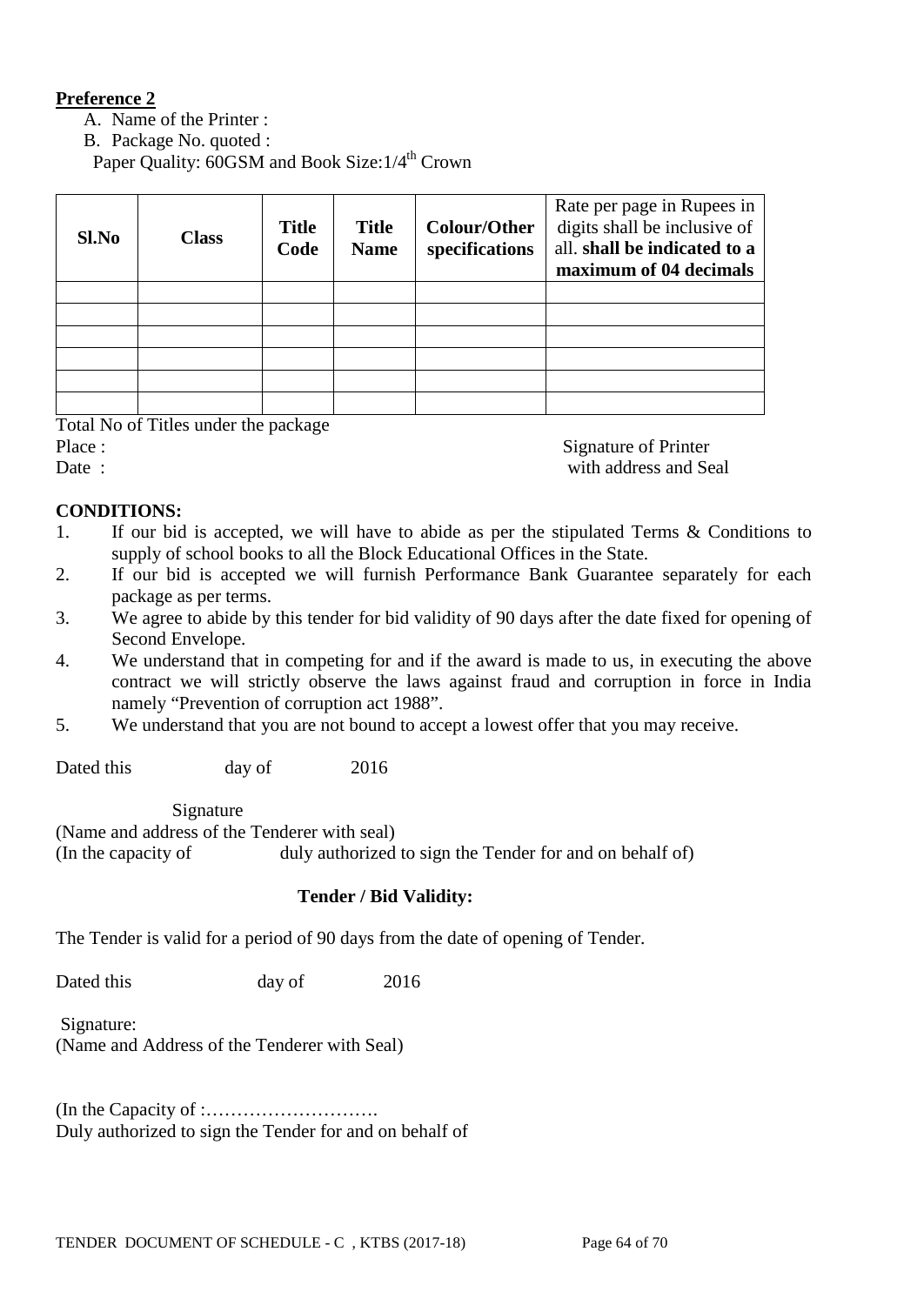### **Appendix K**

### **(Format for undertaking of work completion)**

Date:

**To,** The Managing Director, Karnataka Textbook Society®, No.4, DSERT Building,100 Ft ring Road, BSK III Stage, Bengaluru - 560 085.

Sir,

 We hereby confirm that the printing and supply of textbooks will be completed within the scheduled time given in the tender document of Karnataka Text Book Society 2017-18.

 In case if I/We fail in execution of the contract , I/We shall pay the penalty/liquidated damages according to the terms and conditions of the tender and we are bound by the same in all respects.

Yours faithfully,

(Authorized Signatory)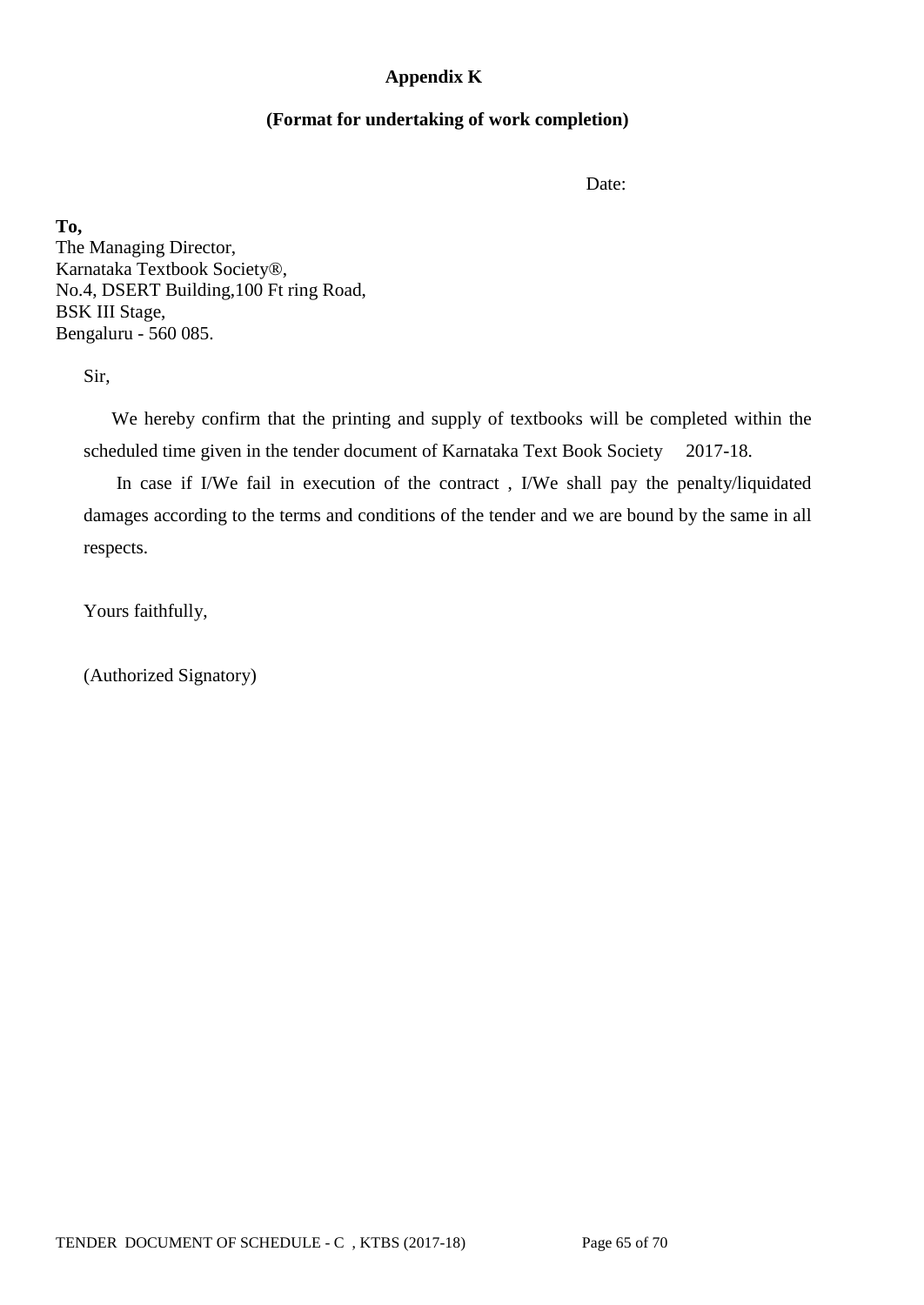## Appendix L

## **(Declaration by Bidder)**

Date

**To,** The Managing Director, Karnataka Textbook Society®, No.4, DSERT Building,100 Ft ring Road, BSK III Stage, Bengaluru - 560 085.

Sir,

I/We……………………….here by declare that I/We have fully read the tender document dated…………………and have understood the contents and the meaning of all the terms and conditions.

Accordingly I here by signing the above declaration and abide by the same.

Yours faithfully,

(Authorized Signatory)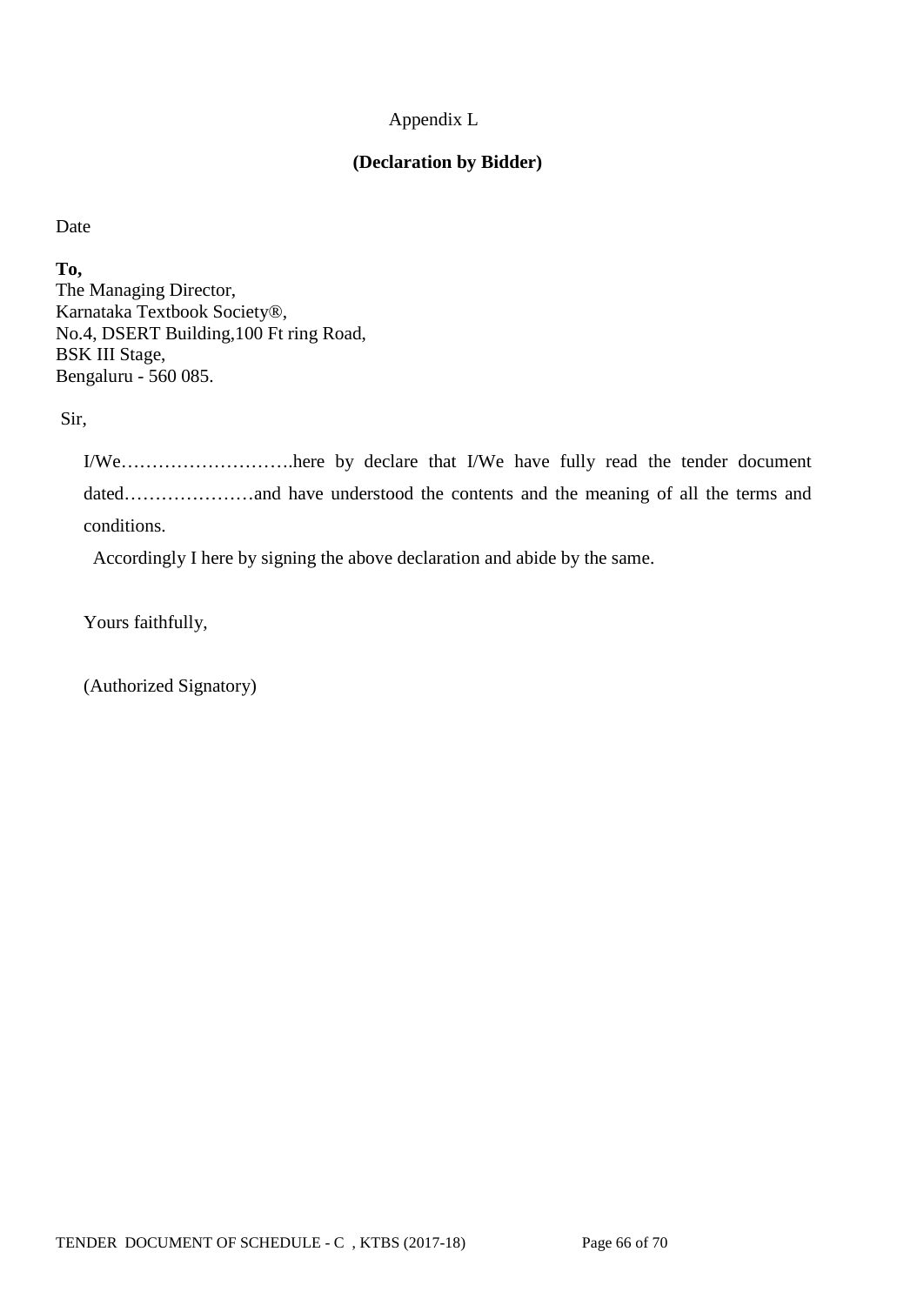| Appendix-M                                    |
|-----------------------------------------------|
| Penalty for deviation in the quality Of Paper |

| Sl.No          | <b>Property</b>   | <b>Specification</b> | Penalty percentage on total order value   |
|----------------|-------------------|----------------------|-------------------------------------------|
|                | Substance         | 60 GSM $+/- 1\%$     | For every 1% deviation a penalty of 2% of |
|                |                   |                      | the value of the lot.                     |
| $\overline{3}$ | <b>Brightness</b> | 80 Minimum           | Each unit deviation 0.5 % of the value of |
|                |                   |                      | the lot.                                  |
| $\overline{4}$ | Opacity           | 85 Minimum           | Each unit deviation 0.5 % of the value of |
|                |                   |                      | the lot.                                  |
| $\overline{5}$ | <b>Smoothness</b> | 200 on Top Side and  | For each 10 units deviation 0.5 % of the  |
|                |                   | 250 on wire side     | value of the lot.                         |

### **220 GSM Ard Board of Industry Standards**.

| Sl.No          | <b>Property</b> | <b>Specification</b> | Penalty percentage on total         |  |  |
|----------------|-----------------|----------------------|-------------------------------------|--|--|
|                |                 |                      | order value                         |  |  |
|                | <b>Gloss</b>    | 75% Minimum          | Each 5 unit deviation 0.5 %         |  |  |
| $\overline{2}$ | Bulk            | $1.0$ cc/gm, Minimum | For Each 0.05 units                 |  |  |
|                |                 |                      | Deviation 0.5 % of the value of the |  |  |
|                |                 |                      | Lot.                                |  |  |
| $\mathcal{R}$  | Textile index   | CD: 20 minimum       | Each unit deviation 0.05            |  |  |
|                |                 | MD: 30 minute        |                                     |  |  |
| $\overline{4}$ | Substance       | $220$ GSM $+/- 4\%$  | For every 1% deviation a penalty    |  |  |
|                |                 |                      | of 2% of the value of the lot.      |  |  |

## **Printing Quality**

| Sl.No | <b>Defect</b>                                      | <b>Penalty</b>             |
|-------|----------------------------------------------------|----------------------------|
|       | Misregistration with readability and               | 5% of the value of the lot |
|       | understandable pictures                            |                            |
|       | Inking, Legibility, Offsetting, smudging, tilting, | 3% of the value of the lot |
|       | scumming, slur, ragged printing, non uniformity    |                            |
|       | in ink                                             |                            |

# **Size of the book:**

| Sl.No | <b>Defect</b>                                               | <b>Penalty</b>             |
|-------|-------------------------------------------------------------|----------------------------|
|       | The required book size is 18.3X24.5 cms. Any change         | Two times the value of     |
|       | in the size will be quantified in to the reduction in total | the cost of the reduction  |
|       | weight of the paper and the penalty will be charged         | in weight of the paper     |
|       | accordingly                                                 |                            |
| ↑     | Cross cutting                                               | 3% of the value of the lot |
|       | Rough cutting                                               | 1% of the vlaue of the lot |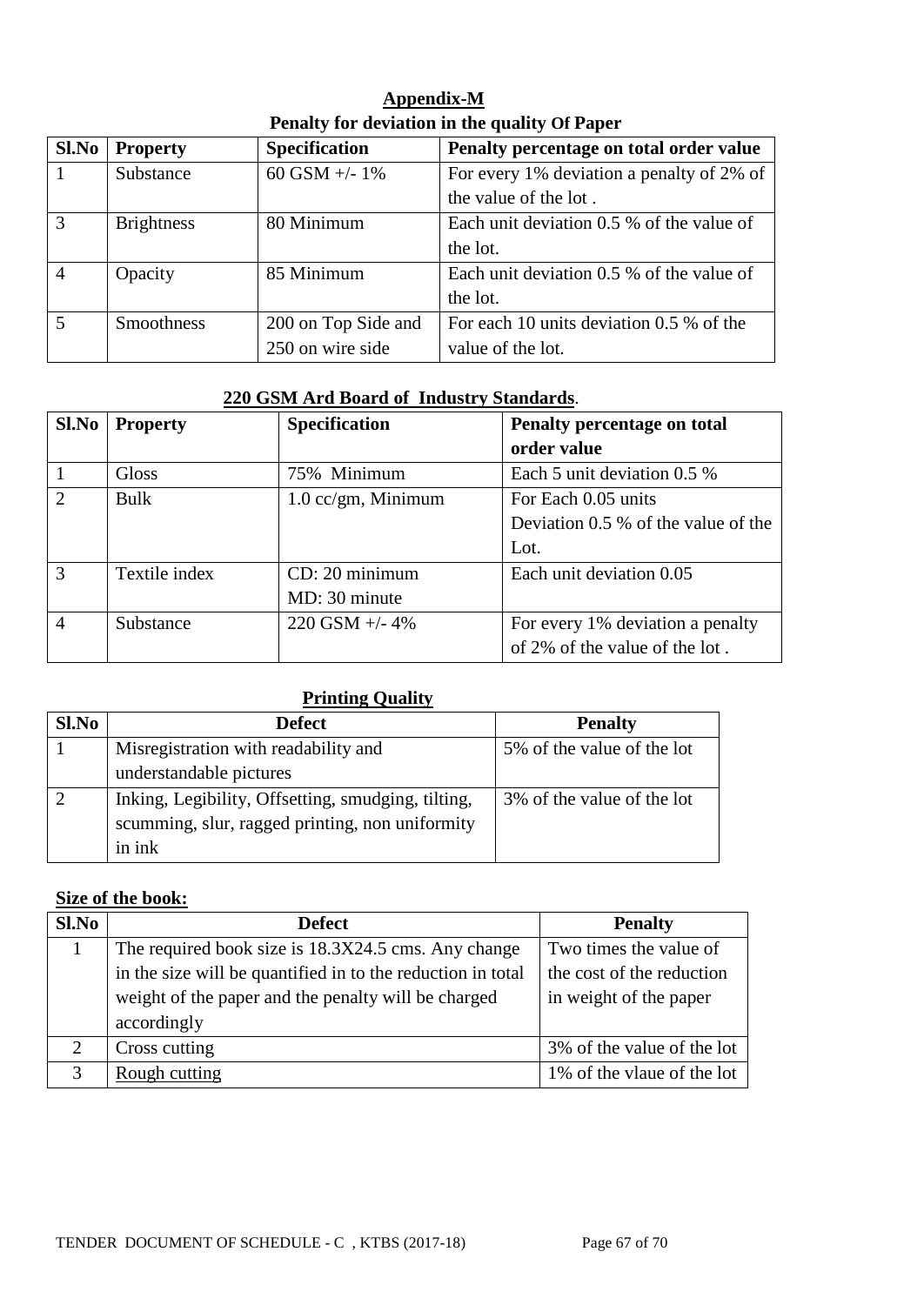## **Binding Quality:**

| Sl.No | <b>Defect</b>                                           | <b>Penalty</b>               |  |
|-------|---------------------------------------------------------|------------------------------|--|
|       | Cross folding, Cross cutting,                           | 2% of the value of the lot   |  |
|       | Rough cutting                                           | 1% of the value of the lot   |  |
|       | Improper cover adhesion, Cavity spines, Chip out at     | 2% of the value of the lot   |  |
|       | the edges , improper pinning, projected pin, rusted pin |                              |  |
|       | Pages peeling off, No adhesive running                  | Out right rejection and      |  |
|       |                                                         | 150% of the value of the lot |  |

### **Quality of the U V Varnish**

| Sl.No | <b>Defect</b>              | <b>Penalty</b>                               |
|-------|----------------------------|----------------------------------------------|
|       | Less gloss, non uniformity | $\frac{1}{2}$ 0.25 % of the value of the lot |
|       | Less than 3 GSM            | $\vert 0.5\%$ of the value of the lot        |

## **Quality of the LAMINATION**

| Sl.No | Defect                               | <b>Penalty</b>                         |
|-------|--------------------------------------|----------------------------------------|
|       | White patches, air bubbles, wrinkles | $\vert$ 0.25 % of the value of the lot |
|       | Lesser micron film                   | $\vert 0.5\%$ of the value of the lot  |

### **Note:**

1. The lot is considered to be defective if 5% of the sample quantity (5% of the lot) is found to be defective at the time of quality inspection at the printers premises and if the lot is accepted for any valid reason.

In case the defects are found at similar magnitude as mentioned above at the time of quality inspections in the godowns similar amount of penalty is levied.

2. The books with such defects if found at school levels shall be required to be replaced by the printer or total value of the book will be reimbursed